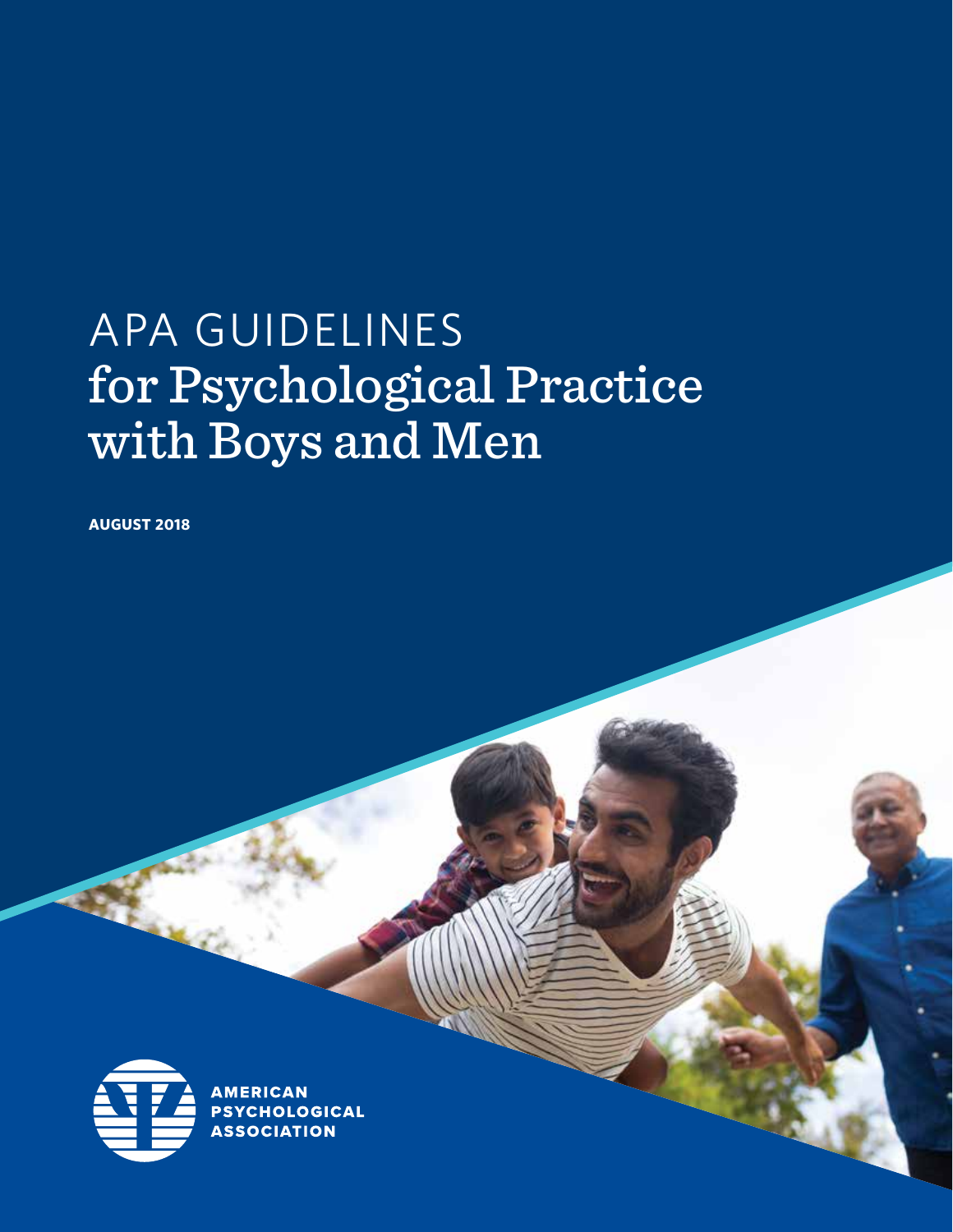#### **Acknowledgements**

Guidelines for Psychological Practice for Boys and Men was developed by several groups of individuals beginning in 2005 and continuing with updates and revisions through 2018. The final draft was compiled and updated by Fredric Rabinowitz, Matt Englar-Carlson, Ryon McDermott, Christopher Liang, and Matthew Kridel, with assistance from Christopher Kilmartin, Ronald Levant, Mark Kiselica, Nathan Booth, Nicholas Borgogna, and April Berry. Guidelines recommendations and selected literature were determined with the assistance and expertise of several scholars: Michael Addis, Larry Beer, Matt Englar-Carlson, Sam Cochran, lore m. dickey, William B. Elder, Anderson J. Franklin, Glenn Good, Michele Harway, Denise Hines, Andy Horne, Anthony Isacco, Chris Kilmartin, Mark Kiselica, Ron Levant, Christopher Liang, William Liu, David Lisak, James Mahalik, Ryon McDermott, Michael Mobley, Roberta Nutt, James O'Neil, Wizdom Powell, Fredric Rabinowitz, Aaron Rochlen, Jonathan Schwartz, Andrew Smiler, Warren Spielberg, Mark Stevens, Stephen Wester, and Joel Wong. The authors gratefully acknowledge the APA staff support for several years under the leadership of Ron Palomares.

Copyright © 2018 by the American Psychological Association. This material may be reproduced and distributed without permission provided that acknowledgment is given to the American Psychological Association. This material may not be reprinted, translated, or distributed electronically without prior permission in writing from the publisher. For permission, contact APA, Rights and Permissions, 750 First Street, NE, Washington, DC 20002-4242.

This document was approved by the APA Council of Representatives over the course of its meeting August 2018, and is set to expire in approximately 2028. It is available online at http://www.apa.org/about/policy/psychological-practice-boys-men-guidelines.pdf.

#### **Suggested Citation**

American Psychological Association, Boys and Men Guidelines Group. (2018). *APA guidelines for psychological practice with boys and men*. Retrieved from http://www.apa.org/about/policy/psychological-practice-boys-men-guidelines.pdf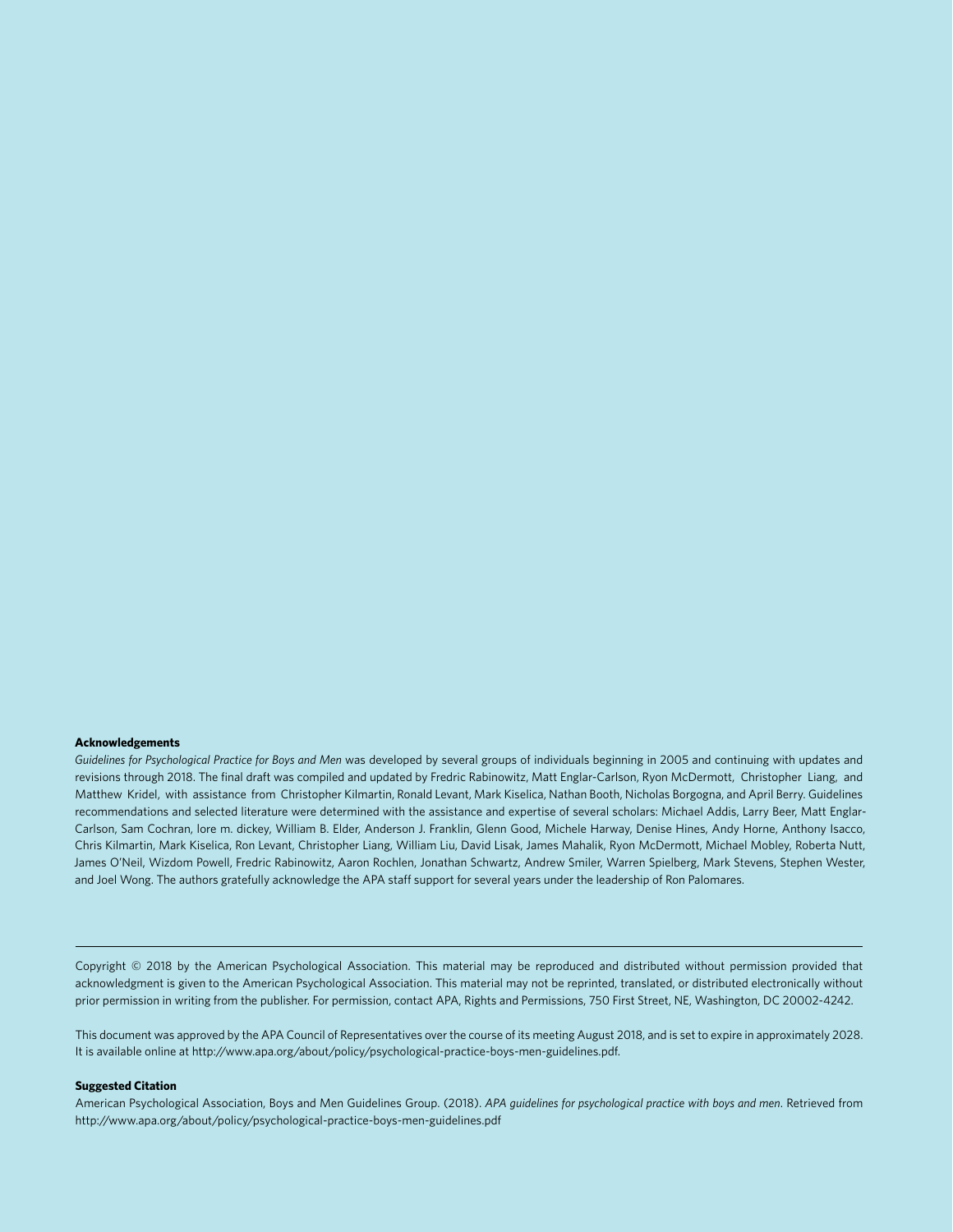

## APA GUIDELINES **for Psychological Practice with Boys and Men**

**AUGUST 2018**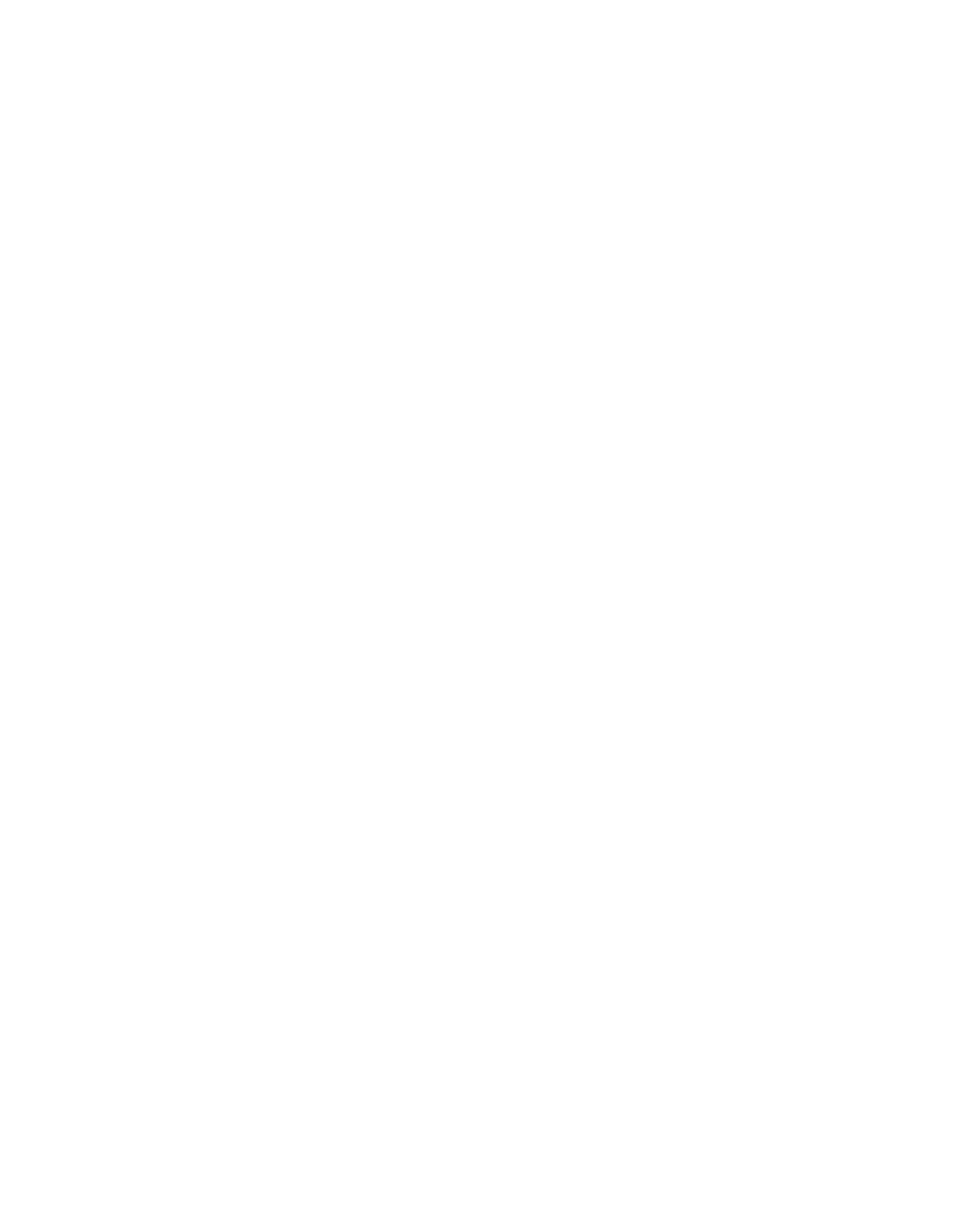## **INTRODUCTION**

Boys and men are diverse with respect to their race, ethnicity, culture, migration status, age, socioeconomic status, ability status, sexual orientation, gender identity, and religious affiliation. Each of these social identities contributes uniquely and in intersecting ways to shape how men experience and perform their masculinities, which in turn contribute to relational, psychological, and behavioral health outcomes in both positive and negative ways (e.g., Arellano-Morales, Liang, Ruiz, & Rios-Oropeza, 2015; Kiselica, Benton-Wright, & Englar-Carlson, 2016). Although boys and men, as a group, tend to hold privilege and power based on gender, they also demonstrate disproportionate rates of receiving harsh discipline (e.g., suspension and expulsion), academic challenges (e.g., dropping out of high school, particularly among African American and Latino boys), mental health issues (e.g., completed suicide), physical health problems (e.g., cardiovascular problems), public health concerns (e.g., violence, substance abuse, incarceration, and early mortality), and a wide variety of other quality-of-life issues (e.g., relational problems, family well-being; for comprehensive reviews, see Levant & Richmond, 2007; Moore & Stuart, 2005; O'Neil, 2015). Additionally, many men do not seek help when they need it, and many report distinctive barriers to receiving gender-sensitive psychological treatment (Mahalik, Good, Tager, Levant, & Mackowiak, 2012).

The development of guidelines for psychological practice with boys and men may help to attend to the barriers that lead to the aforementioned disparities. Indeed, the American Psychological Association (APA) has developed guidelines for psychologists working with specific populations such as gay/lesbian/bisexual clients (2012), racial and ethnic minority clients (2017a), older adults (2014), transgender and gender-non-conforming persons (2015a), and girls and women (2007). The APA also has developed guidelines for psychological practice in health care delivery systems (2013a), forensic psychology (2013b), and psychological evaluation in child protection matters (2013c). These guidelines serve to (a) improve service delivery among populations, (b) stimulate public policy initiatives, and (c) provide professional guidance based on advances in the field. Accordingly, the present document offers guidelines for psychological practice with boys and men.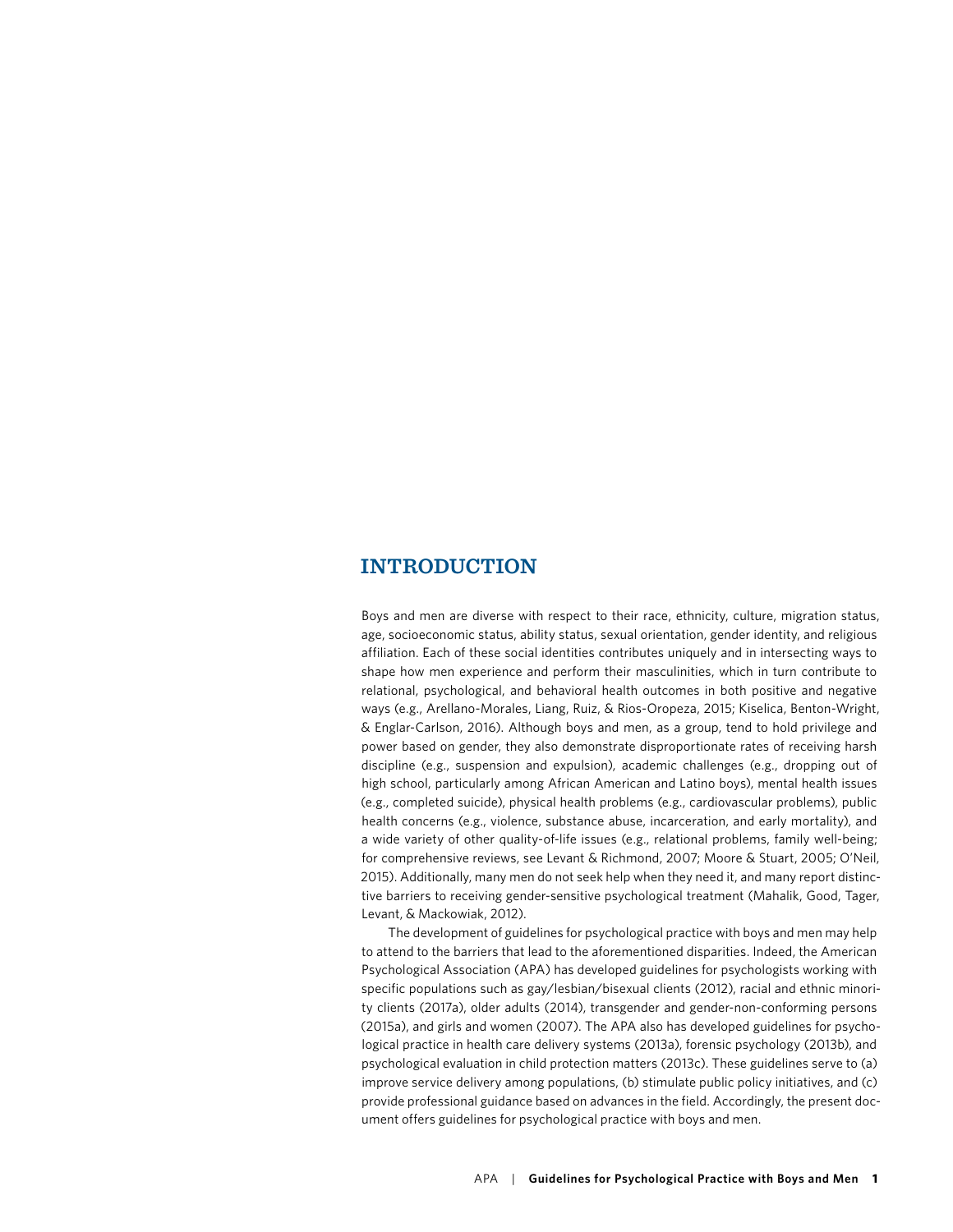## **Purpose and Scope**

Professional Practice Guidelines are statements that suggest or recommend specific professional behavior, endeavor, or conduct for psychologists (APA, 2015b). Guidelines differ from standards in that standards are mandatory and may be accompanied by an enforcement mechanism. Thus, guidelines are aspirational in intent, and they are intended to facilitate the continued systematic development of the profession to help assure a high level of professional practice by psychologists (APA, 2015b). Guidelines may be superseded by federal or state laws, and APA (2015b) distinguishes between clinical practice guidelines and Professional Practice Guidelines, noting that the former provides specific recommendations about clinical interventions whereas the latter are "designed to guide psychologists in practice with regards to particular roles, populations, or settings and provide them with the current scholarly literature … representing [and] reflect consensus within the field" (p. 823). Additionally, as noted by APA (2015b), guidelines "may not be applicable to every professional and clinical situation" (p. 824). Thus, these guidelines are not definitive and are designed to respect the decision-making judgment of individual professional psychologists. In addition, consistent with the recommendations and procedures outlined by APA (2015b), these guidelines will need to be periodically reviewed and updated at least every 8 to 10 years, from the year of acceptance by the APA Council of Representatives, to take into account advances in research, changes in practice, and the effects of changing contemporary social forces and context. Hence, readers are advised to check the current status of these guidelines to ensure that they are still in effect and have not been superseded by subsequent revisions.

The present document articulates guidelines that enhance gender- and culture-sensitive psychological practice with boys and men from diverse backgrounds in the United States. These guidelines provide general recommendations for psychologists who seek to increase their awareness, knowledge, and skills in psychological practice with boys and men. The beneficiaries of these guidelines include all consumers of psychological practice including clients, students, supervisees, research participants, consultees, and other health professionals. Although the guidelines and supporting literature place substantial emphasis on psychotherapy practice, the general guidelines are applicable to all psychological practice (e.g., individual, couples and family work, group work, psycho-educational programming, consultation, prevention, teaching, career counseling) across multiple helping professions (e.g., nursing, social work, counseling, school counseling, psychiatry). Rather than offering a comprehensive review of content relevant to all areas of practice, this document provides examples of empirical and conceptual literature that support the need for practice guidelines with boys and men. We encourage institutions, agencies, departments, and/or individuals to discuss ways in which these guidelines may be applied to their own settings and relevant activities.

### **Definitions**

#### **GENDER**

Gender refers to psychological, social, and cultural experiences and characteristics associated with the social statuses of girls and women or boys and men, whereas sex refers to biological aspects of being male or female. Gender includes assumptions, social beliefs, norms, and stereotypes about the behavior, cognitions, and emotions of males and females (Pleck, 1981, 1995). Gender norms and stereotypes also vary within and between groups associated with other dimensions of diversity such as ethnicity, sexual orientation (McDermott et al., 2017), ability (Griffith & Thorpe, 2016), socioeconomic class (Liu, 2017; Liu, Colbow, & Rice, 2016), and race (Hammond, Fleming, & Villa-Torres, 2016; McDermott et al., 2017). Although gender and sex can be seen as overlapping and fluid categories with multiple meanings (Marecek, 2002), this document uses the term gender to refer primarily to the social experiences, expectations, and consequences associated with being a boy or man.

#### **CISGENDER**

Cisgender is used to refer to people whose sex assigned at birth is aligned with their gender identity (Green, 2006; Serano, 2006). These guidelines address conflict that cisgender, transgender, and gender-nonconforming individuals may experience due to societal expectations regarding gender roles (Butler, 1990).

#### **GENDER BIAS**

The term gender bias refers to beliefs and attitudes that involve stereotypes or preconceived ideas about the roles, abilities, and characteristics of males and females that may contain significant distortions and inaccuracies. Psychologists have an ethical obligation to recognize and confront these biases (APA, 2010).

#### **GENDER ROLE STRAIN**

Gender role strain is a psychological situation in which gender role demands have negative consequences on the individual or others (for reviews, see Pleck, 1981, 1995). The negative effects of gender role strain are mental and physical health problems for the individual and within relationships (O'Neil, 2008, 2013; Pleck, 1995). Boys and men experience gender role strain when they (a) deviate from or violate gender role norms of masculinity, (b) try to meet or fail to meet norms of masculinity, (c) experience discrepancies between real and ideal self-concepts based on gender role stereotypes, (d) personally devalue, restrict, or violate themselves, (e) experience personal devaluations, restrictions, or violations from others, and/ or (f) personally devalue, restrict, or violate others because of gender role stereotypes (Pleck, 1995).

#### **MASCULINITY IDEOLOGY**

Masculinity ideology is a set of descriptive, prescriptive, and proscriptive of cognitions about boys and men (Levant & Richmond, 2007; Pleck, Sonenstein, & Ku, 1994). Although there are differences in masculinity ideologies, there is a particular constellation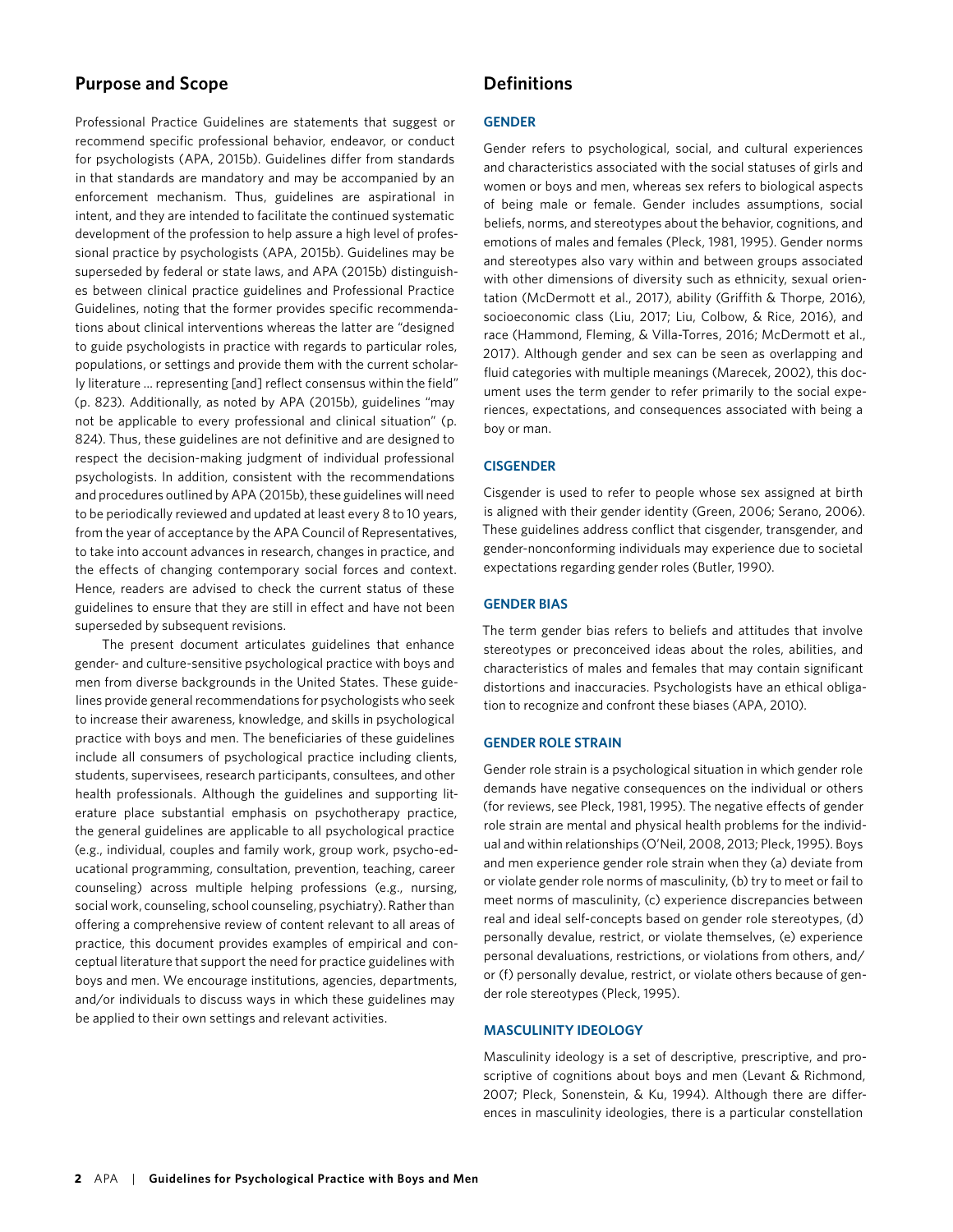of standards that have held sway over large segments of the population, including: anti-femininity, achievement, eschewal of the appearance of weakness, and adventure, risk, and violence. These have been collectively referred to as traditional masculinity ideology (Levant & Richmond, 2007). Additionally, acknowledging the plurality of and social constructionist perspective of masculinity, the term *masculinities* is being used with increasing frequency (Wong & Wester, 2016).

#### **GENDER ROLE CONFLICT**

Gender role conflict (GRC) is defined as problems resulting from adherence to "rigid, sexist, or restrictive gender roles, learned during socialization, that result in personal restriction, devaluation, or violation of others or self" (O'Neil, 1990, p. 25). GRC is the most widely studied aspect of masculine gender role strain, and researchers have demonstrated that men experience conflict related to four domains of the male gender role: success, power, and competition (a disproportionate emphasis on personal achievement and control or being in positions of power); restrictive emotionality (discomfort expressing and experiencing vulnerable emotions); restrictive affectionate behavior between men (discomfort expressing care and affectionate touching of other men); and conflict between work and family relations (distress due to balancing school or work with the demands of raising a family; see O'Neil, 2008, 2013, 2015 for reviews).

#### **OPPRESSION**

Oppression includes discrimination against and/or systematic denial of resources to members of groups who are identified as inferior or less deserving than others. Oppression is most frequently experienced by individuals with marginalized social identities; is manifested in both blatant and subtle discrimination in areas such as racism, ageism, sexism, classism, and heterosexism; and results in limited access to social power (Robinson, 2012; Worell & Remer, 2003).

#### **PRIVILEGE**

Privilege refers to unearned sources of social status, power, and institutionalized advantage experienced by individuals by virtue of their culturally valued and dominant social identities (e.g., White, Christian, male, and middle/upper class; McIntosh, 2008).

#### **PSYCHOLOGICAL PRACTICE**

Psychological practice includes activities related to all applied areas of psychology, such as clinical, counseling, and school psychological practice; supervision and training; consultation; teaching and pedagogy; research; scholarly writing; administration; leadership; and social policy (APA, 2010).

#### **GENDER-SENSITIVE**

A gender-sensitive treatment, prevention program, or other psychological intervention has been adjusted or manipulated to potentially be more effective or appropriate for men based on the extant literature.

## **Need for Professional Practice Guidelines for Boys and Men**

Boys and men have historically been the focus of psychological research and practice as a normative referent for behavior rather than as gendered human beings (O'Neil & Renzulli, 2013; Smiler, 2004). In the past 30 years, researchers and theorists have placed greater emphasis on ecological and sociological factors influencing the psychology of boys and men, culminating in what has been termed the *New Psychology of Men* (Levant & Pollack, 1995). For instance, socialization for conforming to traditional masculinity ideology has been shown to limit males' psychological development, constrain their behavior, result in gender role strain and gender role conflict (Pleck, 1981, 1995; O'Neil, 2008; O'Neil & Renzulli, 2013), and negatively influence mental health (e.g., O'Neil, 2008, 2013, 2015) and physical health (Courtenay, 2011; Gough & Robertson, 2017). Indeed, boys and men are overrepresented in a variety of psychological and social problems. For example, boys are disproportionately represented among schoolchildren with learning difficulties (e.g., lower standardized test scores) and behavior problems (e.g., bullying, school suspensions, aggression; Biederman et al., 2005; Centers for Disease Control and Prevention, 2015). Likewise, men are overrepresented in prisons, are more likely than women to commit violent crimes, and are at greatest risk of being a victim of violent crime (e.g., homicide, aggravated assault; Federal Bureau of Investigation, 2015).

Despite these problems, many boys and men do not receive the help they need (Addis & Mahalik, 2003; Hammer, Vogel, & Heimerdinger-Edwards, 2013; Knopf, Park, & Maulye, 2008). Research suggests that socialization practices that teach boys from an early age to be self-reliant, strong, and to minimize and manage their problems on their own (Pollack, 1995) yield adult men who are less willing to seek mental health treatment (Addis & Mahalik, 2003; Wong, Ho, Wang, & Miller, 2017). Further complicating their ability to receive help, many men report experiencing gender bias in therapy (Mahalik et al., 2012), which may impact diagnosis and treatment (Cochran & Rabinowitz, 2000). For instance, several studies have identified that men, despite being 4 times more likely than women to die of suicide worldwide (DeLeo et al., 2013), are less likely to be diagnosed with internalizing disorders such as depression, in part because internalizing disorders do not conform to traditional gender role stereotypes about men's emotionality (for a review, see Addis, 2008). Instead, because of socialized tendencies to externalize emotional distress, boys and men may be more likely to be diagnosed with externalizing disorders (e.g., conduct disorder and substance use disorders) (Cochran & Rabinowitz, 2000). Indeed, therapists' gender role stereotypes about boys' externalizing behaviors may explain why boys are disproportionately diagnosed with ADHD compared to girls (Bruchmüller, Margaf, & Schneider, 2012). Other investigations have identified systemic gender bias toward adult men in psychotherapy (Mahalik et al., 2012) and in other helping services such as domestic abuse shelters (Douglas & Hines, 2011). Broader societal factors, such as the stigma of seeking psychological help, also negatively impact men's help-seeking behaviors and the subsequent delivery of psy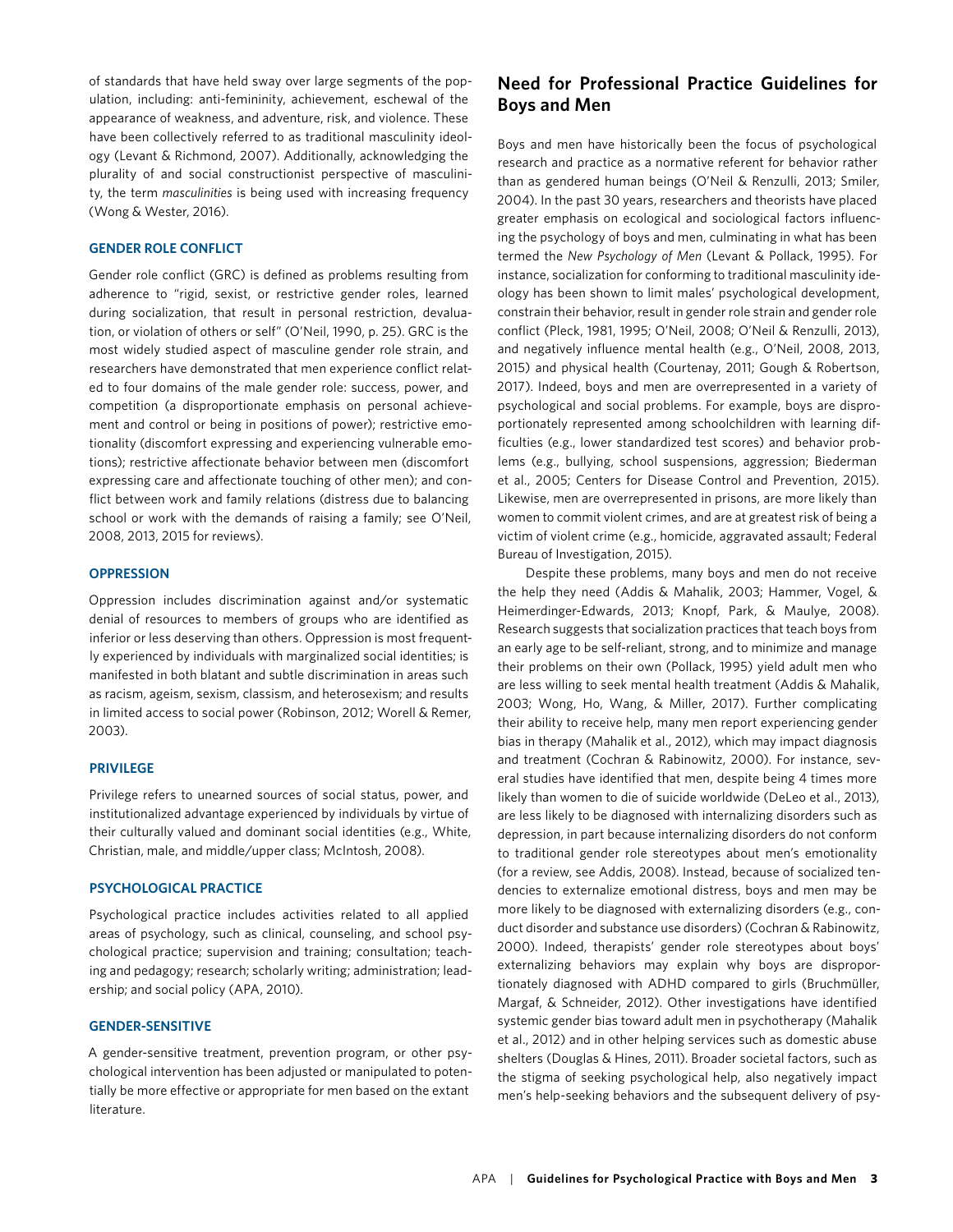chological services (Hammer et al., 2013; Mackenzie, Gekoski, & Knox, 2006; Mahalik et al., 2012).

In addition to specific mental health concerns and help-seeking behaviors, a combination of biological, social, and economic factors may have unique consequences for men's physical health and well-being. For most leading causes of death in the United States and in every age group, boys and men have higher death rates than girls and women (Courtenay, 2011; Gough & Robertson, 2017). For example, despite men having greater socioeconomic advantages than women in every ethnic group, the age-adjusted death rate has been found to be at least 40% higher for men than women (Hoyart & Xu, 2012). Sex differences in risk-taking are largely responsible for this discrepancy, but all of these problems can be exacerbated by social identity statuses such as race, ethnicity, sexual orientation, or social class (Courtenay, 2011).

In summary, contemporary studies indicate that the physical and mental health concerns of boys and men are associated with complex and diverse economic, biological, developmental, psychological, and sociocultural factors. Many of these factors also intersect with men's multiple identities (Gallardo & McNeill, 2009; Liang, Salcedo, & Miller, 2011; Schwing, Wong, & Fann, 2013; Shields, 2008), indicating that understanding how boys and men experience masculinity is an important cultural competency. The psychology of men, however, is rarely taught at either undergraduate or graduate levels (O'Neil & Renzulli, 2013), including multicultural counseling courses (for a review, see Liu, 2005). Research further suggests that having adequate knowledge of men's gender role socialization has important implications for psychological practice with boys (Bruchmüller et al., 2012) and men (Mahalik et al., 2012). Therefore, compelling evidence exists supporting the need for guidelines for psychologists who provide services to boys and men. In the sections to follow, specific guidelines and additional rationale are presented.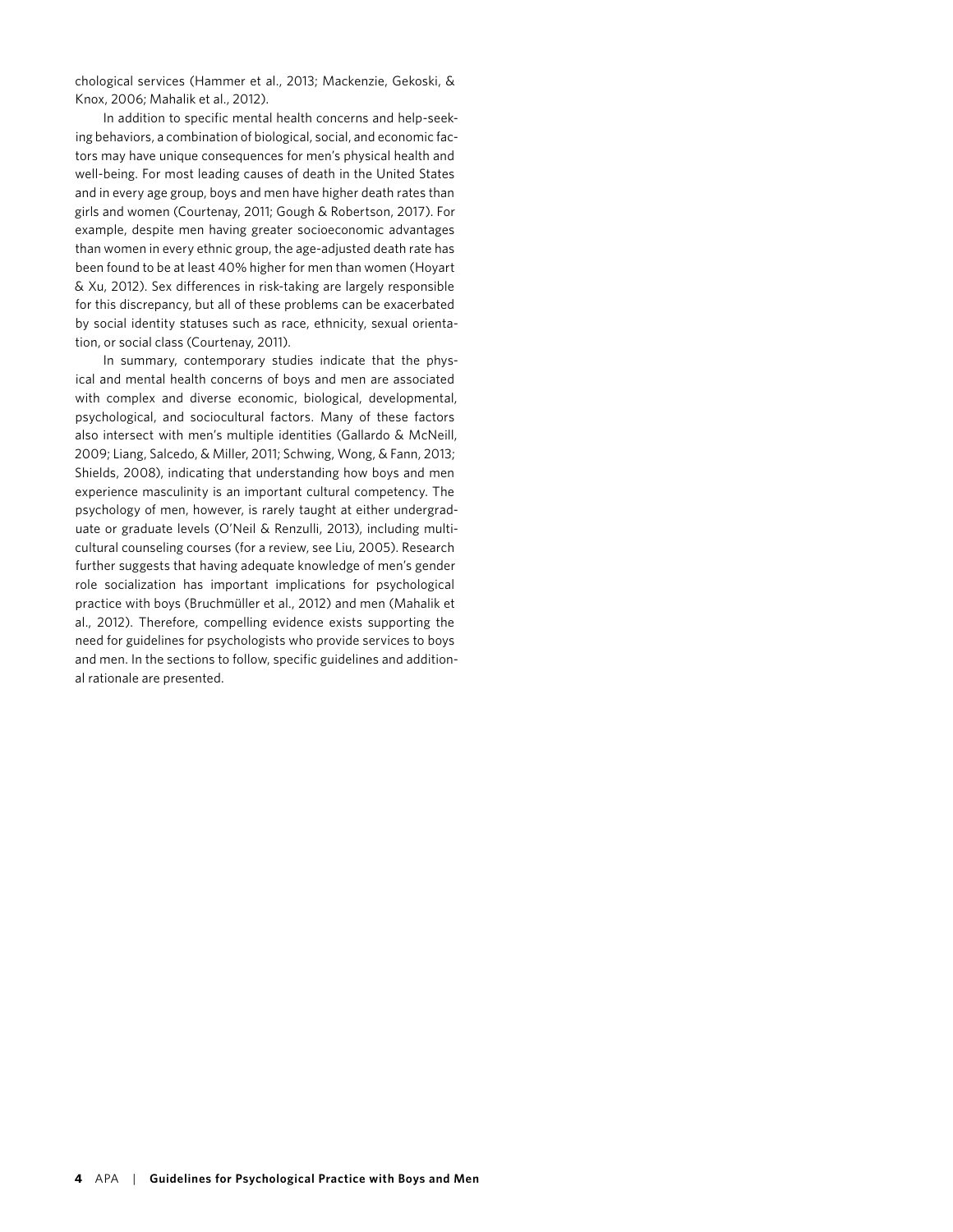# Guidelines for Psychological Practice with Boys and Men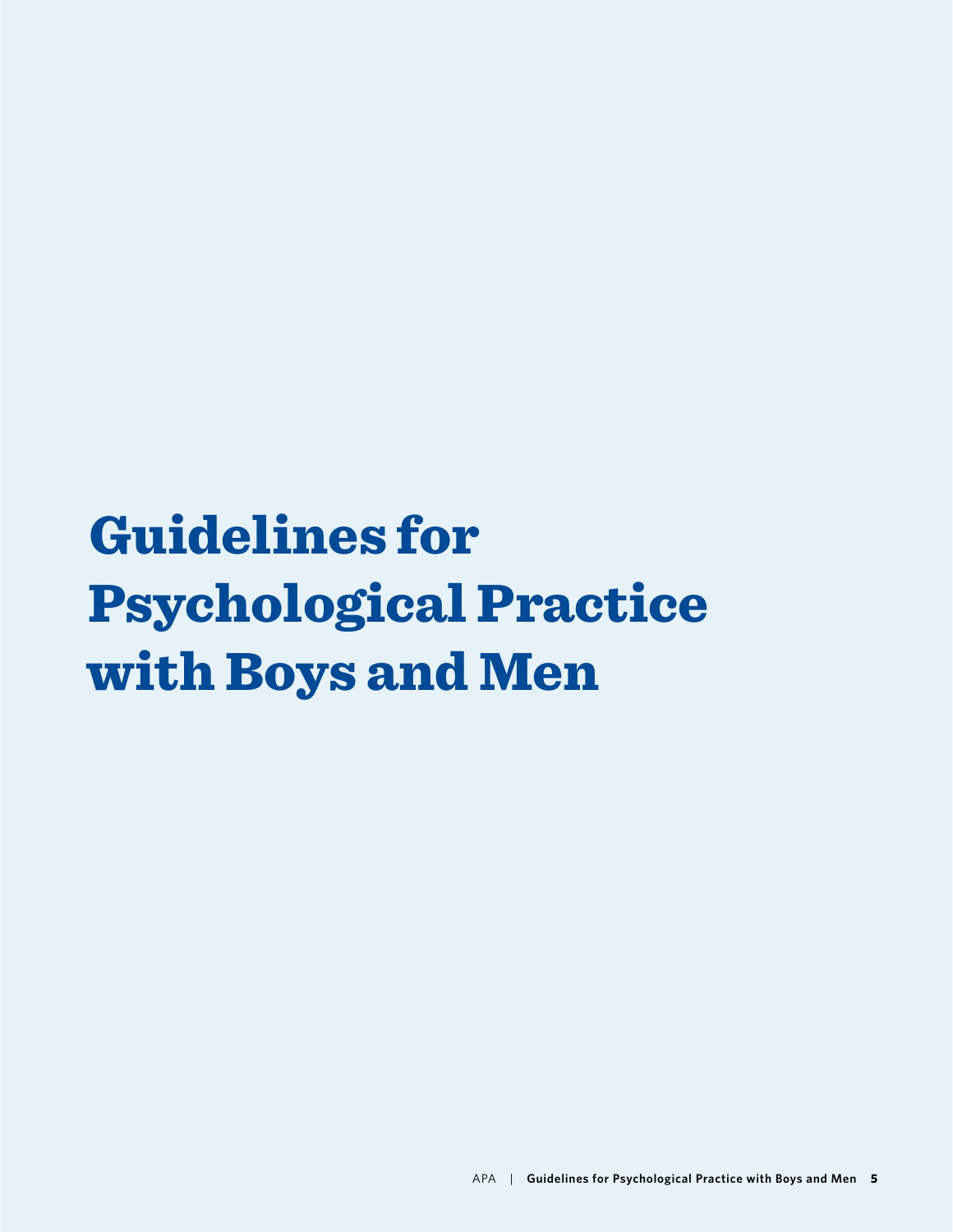#### GUIDELINE 1

## **Psychologists strive to recognize that masculinities are constructed based on social, cultural, and contextual norms.**

#### **Rationale**

Clinician awareness of one's stereotypes and biases against boys and men is a critical dimension of multicultural competence (Liu, 2005; Mahalik et al., 2012). Understanding the socially constructed nature of masculinity and how it affects boys and men, as well as psychologists, also is an important cultural competency (Levant & Silverstein, 2005; Liu, 2005; Mellinger & Liu, 2006; Sue & Sue, 2012). It is common to use the term "masculinities" rather than "masculinity" to acknowledge the various conceptions of masculine gender roles associated with an intersection of multiple identities (e.g., rural, working-class, adult, White masculinities may take a different form than urban, teenage, Mexican American masculinities; Kimmel & Messner, 2012). Certain forms of masculinities are more socially central and associated with authority, social power, and influence (Connell & Messerschmidt, 2005). In Western culture, the dominant ideal of masculinity has moved from an upper-class aristocratic image to a more rugged and self-sufficient ideal (Kimmel, 2012). Thus, traditional masculinity ideology can be viewed as the dominant (referred to as "hegemonic") form of masculinity that strongly influences what members of a culture take to be normative.

Prescriptions and proscriptions for behaviors that either align with or contradict the dominant ideal of masculinity are not linear, uniform, or without resistance (Pleck, 1995). Many men are socialized by friends (e.g., mimicking behaviors and interests), family (e.g., imitating parent and sibling behaviors), peers (e.g., conforming to group social norms to avoid ostracism), and society (e.g., adhering to media portrayals of gender conformity) to adopt traditional masculine ideals, behaviors, and attitudes. Yet for some men, this dominant ideology of masculinity has inherent conflicts. For instance, dominant masculinity was historically predicated on the exclusion of men who were not White, heterosexual, cisgender, able-bodied, and privileged (Liu, 2005). Moreover, the ideal, dominant masculinity is generally unattainable for most men (Pleck, 1995). Men who depart from this narrow masculine conception by any dimension of diversity (e.g., race, sexual orientation, gender identity, and gender expression) may find themselves negotiating between adopting dominant ideals that exclude them or being stereotyped or marginalized (Liang, Rivera, Nathwani, Dang, & Douroux, 2010; Liang et al., 2011; Schwing et al., 2013).

When trying to understand the complex role of masculinity in the lives of diverse boys and men, it is critical to acknowledge that gender is a non-binary construct that is distinct from, although interrelated to, sexual orientation (APA, 2015a). Heteronormative assumptions often falsely conflate sexual and masculine identity for men (Shields, 2008), as well as disregard sexual attraction and gender role adherence for those who identify as a sexual minority, transgender, or gender nonconforming (APA, 2015a; Nagoshi, Brzuzy, & Terrell, 2012). Expression of romantic or sexual attraction might present gay, bisexual, transgender, and gender nonconforming individuals with gender role–related conflict that is, in part, born from violations of heteronormative gender role ideals (Schwartzberg & Rosenberg, 1998), and potentially alienate sexual- and gender-minority men from a complete male identity (Wester & Vogel, 2012). This may ostracize some gay, bisexual, transgender, and gender-nonconforming individuals from an inherent sense of male identity (APA, 2015), leading to feeling pressured to adopt dominant masculine roles to reduce feelings of minority stress (Green, 2005; Skidmore, Linsenmeier, & Bailey, 2006). Additionally, some sexual and gender minority individuals do not wish to label their gender identity and do not feel masculine behaviors are an essential component of male gender identity (Bockting, Benner, & Coleman, 2009). For these individuals, masculinity may be conceptualized as a set of characteristics that fall on a spectrum and are expressed differently from one individual to another, vary over the course of one's identity development, or may depend on external

context (Diamond & Butterworth, 2008; Nagoshi & Brzuzy, 2010; Vegter, 2013).

Although the cultural and societal pressures to endorse, conform to, and perform dominant masculinity are considerable, men still have agency and can part from dominant ideals (Iwamoto & Liu, 2009). Men not meeting dominant expectations often create their own communities within which they develop cultural standards, norms, and values that may depart from dominant masculinity. For instance, in racial and ethnic, youth, or gay communities, boys and men may develop forms of resistance in action and attitudes that challenge the expectations of dominant masculinity, such as that of the "cool pose" of African American men (Majors & Billson, 1993) or the engagement of John Henryism (e.g., working harder) behaviors identified among African American adult men (Matthews, Hammond, Nuru-Jeter, Cole-Lewis, & Melvin, 2013). Although such adaptations challenge hegemonic masculinity, they often carry with them significant problems of their own. For example, despite evidence indicating that African American men engage in John Henryism (Matthews et al., 2013), the long-term effects of these behaviors may be detrimental to health and well-being (McEwen, 2004). Further, despite ethnic minority boys and men's engagement in positive behaviors, they may be stereotyped and subject to labeling by educators, law enforcement, and mental health professionals as aggressive or hypermasculine. For instance, Goff, Jackson, Di Leone, Culotta, and DiTomasso (2014) demonstrated how African American boys are more likely to be perceived as older, less innocent, more responsible for their actions, and being more appropriate targets for police violence. Thus, while most men experience pressures to conform to hegemonic masculinity, some men, particularly those from marginalized groups, may be targets of gendered, racial, and heterosexist stereotypes (Vaughns & Spielberg, 2014).

#### **Application**

Psychologists are encouraged to expand their knowledge about diverse masculinities and to help boys and men, and those who have contact with them (e.g., parents,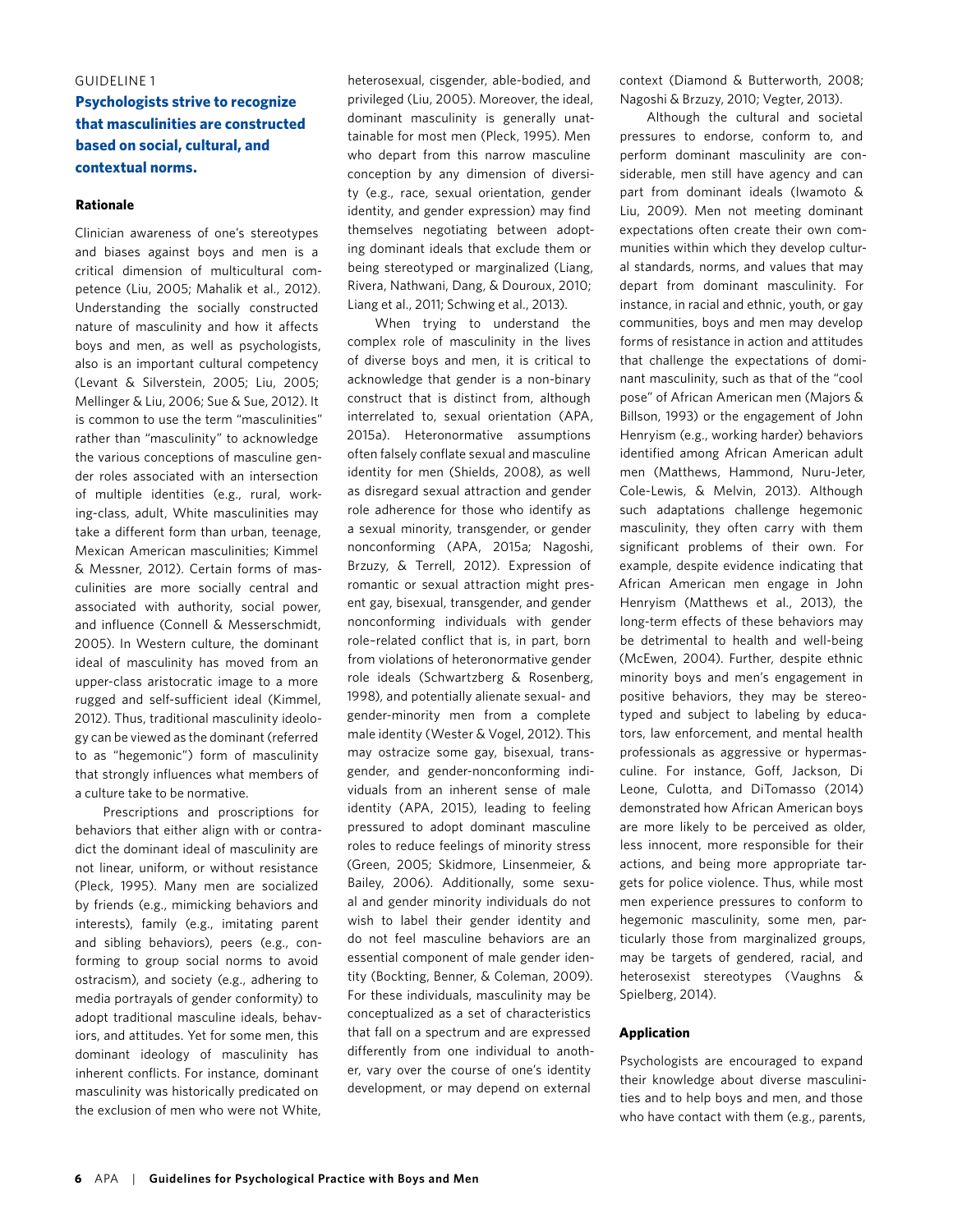teachers, coaches, religious leaders, and other community figures), become aware of how masculinity is defined in the context of their life circumstances. Psychologists aspire to help boys and men over their lifetimes navigate restrictive definitions of masculinity and create their own concepts of what it means to be male, although it should be emphasized that expression of masculine gender norms may not be seen as essential for those who hold a male gender identity. For others, masculinity may function as a means to avoid further marginalization (Sánchez & Vilain, 2012). Clinicians may explore the importance and perceptions of masculinity in minority populations to obtain a better understanding of gender expression across various intersecting identities. Toward that end, psychologists strive to understand their own assumptions of, and countertransference reactions toward, boys, men, and masculinity (Mahalik et al., 2012). Psychologists also can explore what being a man means with those they serve. Further, psychologists may utilize available assessment instruments to help boys and men discover the benefits and costs of their gendered social learning (Mahalik, Talmadge, Locke, & Scott, 2005), such as the Male Role Attitudes Scale (Pleck et al., 1994), the Male Role Norms Inventory, Short Form (Levant, Hall, & Rankin, 2013), and the Conformity to Masculine Norms Inventory (Mahalik et al., 2003), as well as measures of gender role conflict (O'Neil, Helms, Gable, David, & Wrightsman, 1986), gender role stress (Eisler & Skidmore, 1987), and normative male alexithymia (Levant et al., 2006). See Smiler and Epstein (2010) for a review and critique of these instruments.

#### GUIDELINE 2

**Psychologists strive to recognize that boys and men integrate multiple aspects to their social identities across the lifespan.**

#### **Rationale**

There are multiple dimensions to identity, including, age, ethnicity, gender, race, sexual orientation, socioeconomic sta-

tus, spirituality, immigration status, and ability status, and each contributes to a boy's basic sense of self and influences his behavior as he grows (David, Grace, & Ryan, 2006; Wilson, 2006; Vacha-Haase, Wester, Christianson, 2010). Gender is one of the most fundamental of these dimensions (for a review, see Banaji & Prentice, 1994). Gender identity development begins before birth, shaped by the expectations that parents and other significant adults have for how a boy should be treated and how he should behave (Basow, 2006). Boys (and girls) begin to make distinctions between males and females during infancy (Banaji & Prentice, 1994) and increasingly assign certain meanings to being male based on their gender socialization experiences (David et al., 2006). Over time, a boy's gender identity becomes crystallized and exerts a greater influence on his behavior (Banaji & Prentice, 1994). By the time he reaches adulthood, a man will tend to demonstrate behaviors as prescribed by his ethnicity, culture, and different constructions of masculinity.

Inconsistent and contradictory messages can make the identity formation process complicated for some populations of boys and men (Wilson, 2006). For instance, boys and men from racial or ethnic minority backgrounds as well as those who are gay, bisexual, transgender, or intellectually, psychiatrically, or physically disabled may be the targets of various forms of prejudice and microaggressions (Abbot, Jepson, & Hastie, 2016; Nadal, 2008) and often experience conflicts between dominant and minority views of masculinity (Kiselica, Mulé, & Haldeman, 2008; Liu & Concepcion, 2010). Boys with feminine identities or expressions may face especially negative reactions to non-normative gender expressions, including emotional expressions such as passivity or crying (Kane, 2006), and experience strong pressure to demonstrate and conform to masculine expressions. Research has demonstrated the more boys violate norms of masculinity, the more verbal and physical abuse they may face from peers (Kosciw, Greytak, Giga, Villenas, & Danischewski, 2016). These experiences may lead to mental health problems, including depressive symptoms (Dank, Lachman, Zweig, & Yahner, 2014), self-injury (dickey, Reisner, &

Juntunen, 2015) and suicidality (Clements-Nolle, Marx, & Katz, 2006). Furthermore, policing of masculinity expression in boys by their caregivers tends to be ineffective and emotionally damaging to the child, and creates tension in the relationship (Hill & Menvielle, 2009). Nonetheless, throughout childhood, boys may choose to conform to these norms rather than face disapproval. Further, Liu and Concepcion (2010) argue that some Asian American boys and men give in to the pressure to conform to hegemonic masculinity standards by endorsing masculinity that does not represent their preferred identities. In other situations, African American boys and men who feel they cannot abide by hegemonic masculinity standards construct standards of their own, which can take the form of gang behavior, cool pose, and unique dress codes (Liang, Molenaar, & Heard, 2016; Majors & Billson, 1993). Refugee and immigrant boys and men often have different experiences from boys and men born in the United States (Zayas, 2015) as their development is shaped by traumatic experiences (Brabeck, Lykes, & Hunter, 2014).

Moreover, the painful experiences associated with becoming the target of racism and inequality can lead some minority males to avoid identifying with their cultural heritages (Liu & Concepcion, 2010) and have been associated with poor psychological and physical health outcomes (Alvarez, Liang, & Neville, 2016). For instance, adult African American men in the United States are at greater risk for higher blood pressure, prostate cancer, cardiovascular disease, and stroke (Hammond, 2012; Hammond et al., 2016). Indeed, the relationship between racial discrimination and depressive symptoms was found to be best explained by White, Eurocentric masculine ideals of restrictive emotionality (Hammond, 2012) and self-reliance (Matthews et al., 2013). Among, adult Latino men, Arellano-Morales and her colleagues (2016) found that gender role conflict and life satisfaction were inversely associated among Latino day laborers who experienced high levels of racism but not those who reported lower levels. Regarding Asian American men, investigators have identified that many stereotypes depict them as feminized, weak, or otherwise unmanly (Wong,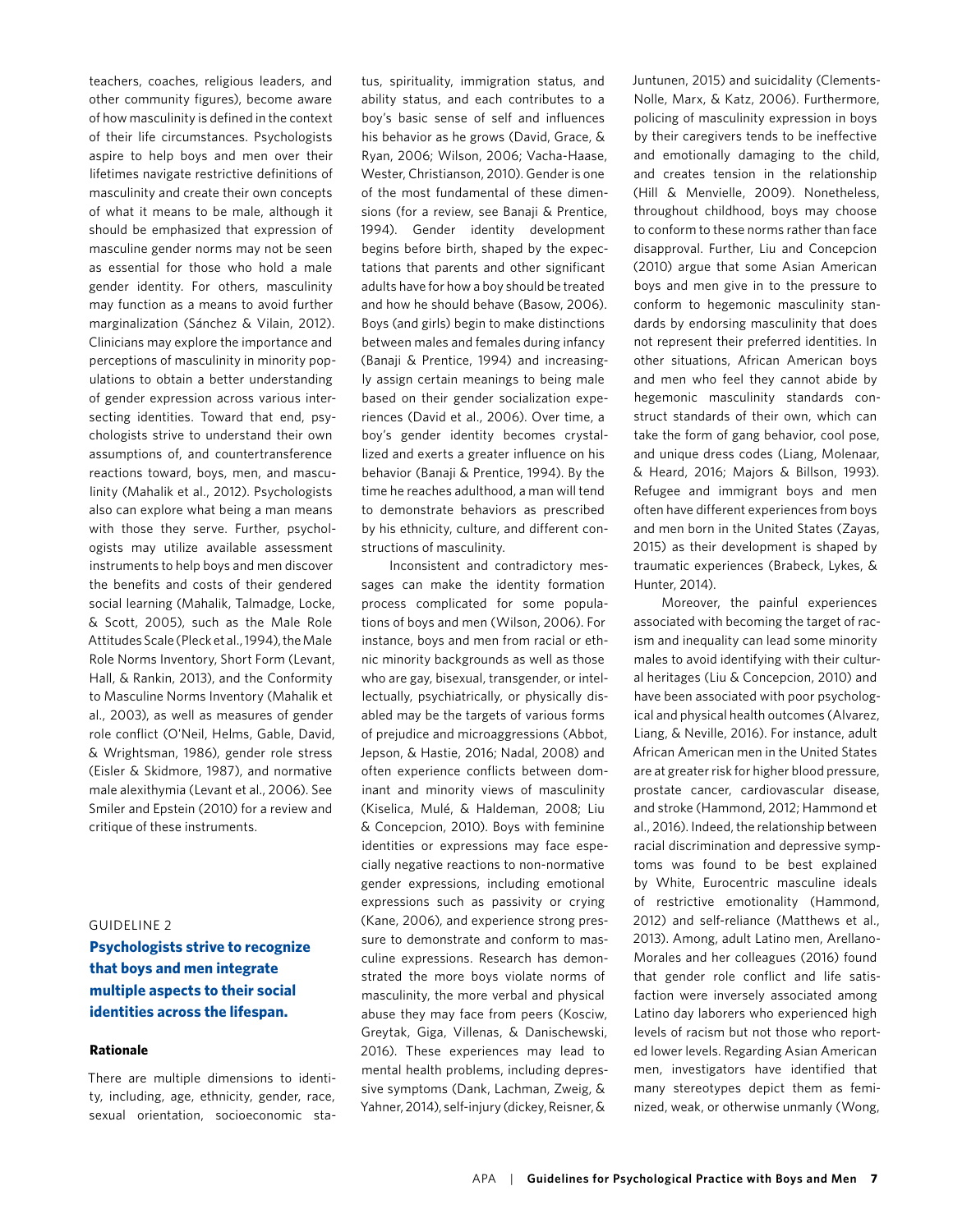Horn, & Chen, 2013; Wong, Owen, Tran, Collins, & Higgins, 2012). Such gendered racism may have a unique effect on Asian men's self-views. For instance, in samples of Asian American men, researchers identified that perpetual foreigner racism-related stress and a desire to appear more "American" predicted unique variance in maladaptive drive for muscularity attitudes beyond the internalization of an athletic-muscular ideal (Cheng, McDermott, Wong, & La, 2016). In terms of immigration status, the vast majority of unaccompanied minors subsequently apprehended by border patrol agents are male (Byne & Miller, 2012). Young men are often escaping unrelenting and escalating violence from their country of origin (Carlson & Gallagher, 2015), and these experiences often re-shuffle the emotional, behavioral, and relational dynamics of these individuals and their families (Gonzalez, 2011; Jimenez-Castellanos & Gonzalez, 2012; Suarez-Orozco, Yoshikawa, Teramishi, & Suarez-Orozco, 2011).

Boys and men who are members of more than one minority group may have an especially difficult time resolving identity-related conflicts. For example, gay boys and men of color may experience racism in the LGBT community, while also experiencing homophobia/heterosexism in their racial/ethnic community and may choose to turn on and off certain aspects of their identities as they move between different cultural contexts (Nadal, 2008). Similarly, multiethnic and multiracial boys and men may feel pressure from their families to embrace one portion of their identities while experiencing demands from peers to accentuate different ones. These types of vacillations can result in identity confusion and contribute to the development of mental health problems (Nadal, 2008).

As men grow into old age, they take on different roles and challenges that often impel a re-examination of gender expectations. Given that work roles may change through retirement, family roles may change through grand parenting status or loss of a spouse, and health problems often arise, internal conflicts can ensue, especially for men who base their identities on being a financial provider, having physical strength and stamina, or functioning well sexually (Kilmartin & Smiler, 2015). Moreover, identity changes impelled by aging may interact with any of the aforementioned sources of identity such as race, ethnicity, and sexual orientation (Vacha-Haase et al., 2010). Other experiences common to many men across the lifespan, such as serving in the military, can also have significant impacts on men's identities from young adulthood through old age (Leppma et al., 2016). Indeed, an older man's military service and combat experience may be relevant to his overall well-being, as well as have a negative impact on health-related changes with age (Wilmoth, London, & Parker, 2010). Likewise, transition to retirement can be especially important for older adults who strongly identified with their work and career. Indeed, retirement (and other job changes) may be associated with a loss or power and/or privilege. For example, research demonstrates increased morbidity and mortality risks post-retirement, including suicide, and suggests the potential benefits of preventative interventions for some men facing retirement (Bamia, Trichopoulou, & Trichopoulos, 2008; Brockman, Müller, & Helmert, 2009). Sexual and gender minority persons adhering to rigid masculinity ideologies may have a more difficult time transitioning into older age, since an array of factors influence socialized gender roles at this developmental stage. For example, as older sexual and gender minority individuals leave the workforce, they face significant concerns about independence and financial resources (dickey & Bower, 2017; Witten & Eyler, 2015), and are more likely than cisgender, heterosexual men to live alone and report lack of social support (Witten & Eyler, 2015). Finally, adherence to rigid masculinity norms for aging gay, bisexual, transgender, and gender-nonconforming persons has been correlated with higher incidents of self-destructive behaviors (e.g., substance use, unprotected sex), physical and mental health problems (e.g., depression, suicide, neglecting medical needs), and fears of not being able to express their male identity due to dementia or being misgendered after death (Courtenay, 2000; Oliffe, 2007; Porter et al., 2016; Sánchez, 2016; Westwood & Price 2016).

#### **Application**

Psychologists strive to understand the important role of identity formation to the psychological well-being of boys and men (Basow, 2006) and attempt to help them recognize and integrate all aspects of their identities (David et al., 2006; Liang et al., 2010; Liu & Concepcion, 2010) throughout the lifespan. For example, as men's career identities shift throughout their lives (Liu, Englar-Carlson, & Minichiello, 2012), psychologists could benefit from understanding and applying general knowledge about adult development and aging (APA, 2014) when working with older adults negotiating role transitions from employed to unemployed (whether by planned retirement or involuntary unemployment) (James, Matz-Costa, & Smyer, 2016). Working toward such goals may be especially challenging with aging, multiracial, multiethnic, and sexual and gender minority males (i.e., gay, bisexual, and transgender) who tend to experience more complicated identity-related conflicts (Nadal, 2008). Thus, psychologists are encouraged to understand the special developmental, educational, career, mental health, and social needs of sexual and gender minority, racial and ethnic minority, boys and men across socioeconomic status, and multiethnic and multiracial boys and men. Providers may need to initiate a discussion about topics related to social and emotional support systems given that social isolation is often identified as an issue for sexual minority and transgender and gender-nonconforming individuals (Porter et al., 2016).

Psychologists look to understand the impact of military service over the lifespan of men. Military veterans represent a broad range of intersecting identities (National Center for Veterans Analysis and Statistics, 2014), and veterans themselves are a distinct cultural group with a wide range of experiences based on military branch, time and place of service, and occupation (National Center for PTSD, 2014; Sherman, Larsen, Borden, & Brown, 2015). In addition to understanding military culture, hierarchy, and reintegration issues, psychologists strive to recognize the connections between military service, masculinities, and common mental health concerns such as post-traumatic stress disorder, traumatic brain injury, substance-related disorders,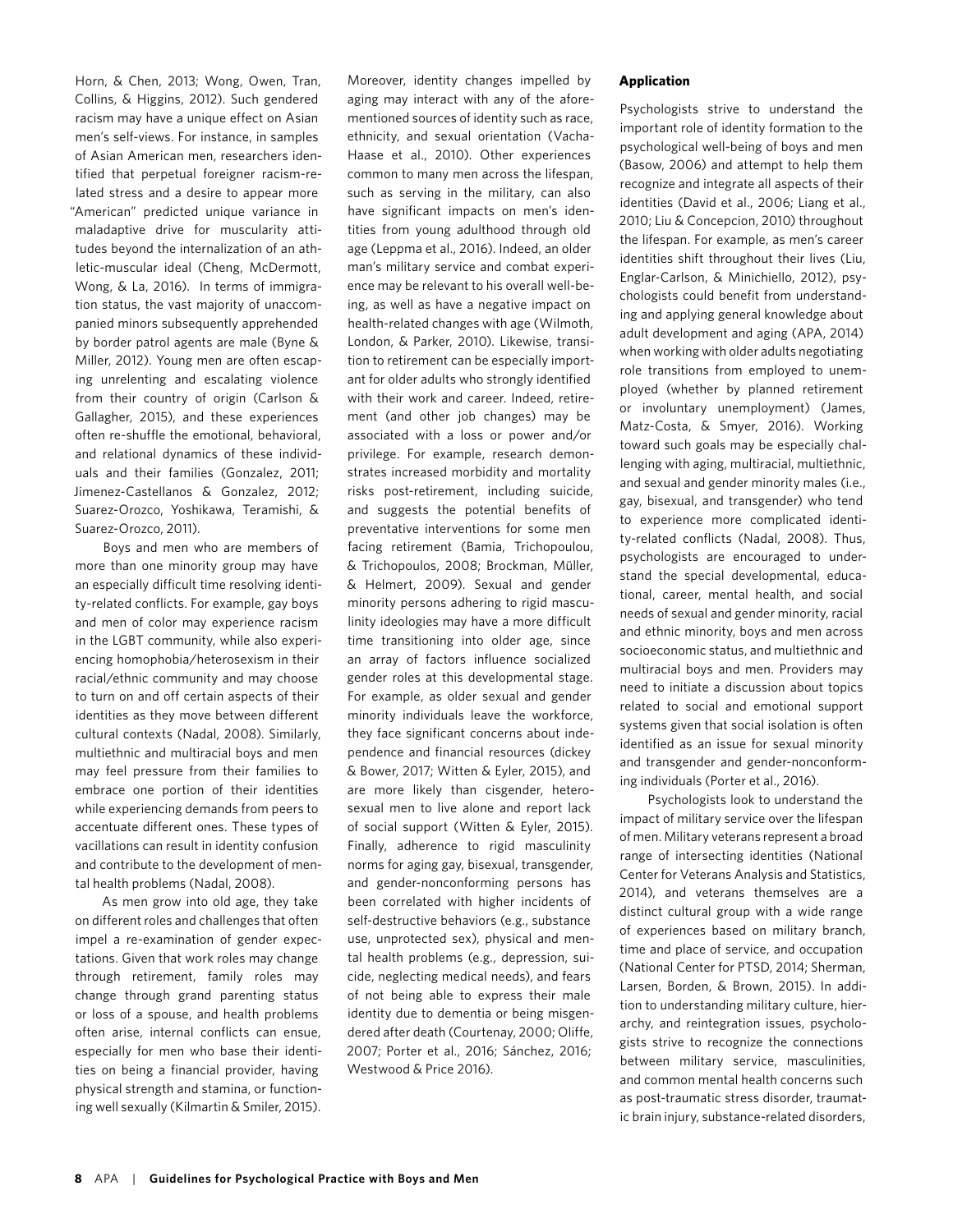depression, anxiety, and suicidal ideation, as well as psychological help-seeking (Leppma et al., 2016; Jakupcak, Primack, & Solimeo, 2017).

Psychologists strive to understand that some racial and ethnic minority boys and men may not have had opportunities to learn about specific aspects of their family's heritage. Therefore, acquiring knowledge about their previously unacknowledged group(s) may offer opportunities to discover additional aspects of their identities or dispel negative and/or unrealistic images that society has promoted about those reference groups (Liu & Concepcion, 2010). Psychologists also strive to reduce and counter the damaging effects of microaggressions by teaching boys and men from historically marginalized backgrounds skills to cope with racism, homophobia, biphobia, transphobia, ageism, ableism, and other forms of discrimination (Liu & Concepcion, 2010; Nadal, 2008; Reel & Bucciere, 2010; Vacha-Haase et al., 2010), and by working with families, schools, and communities to provide supportive environments for these populations.

Psychologists working with boys and men strive to become educated about the history and cultural practices of diverse identities; to understand how these practices relate to racial, ethnic, and cultural identities; to have awareness of how masculinity is conceptualized in these groups; and to communicate this understanding and integrate it into meaningful therapeutic interactions, such as participating in cultural ceremonies and becoming integrated into their clients' respective communities (Liu, 2005). Such practices include a transformation of traditional approaches to those that may be more culturally congruent with their clients' backgrounds (Cervantes, 2014; Liu & Concepcion, 2010). Effective practice also involves learning about the impact of racism and homophobia on the behavior and mental health of boys and men (Helms, Jernigan, & Mascher, 2005), including how prejudicial assumptions and expectations can negatively alter their genuine talents, performances, and identities (Purdie-Vaughns, Stelle, Davies, Ditlmann, & Crosby, 2008; Vaughns & Spielberg, 2014). Overall, psychologists are encouraged to attain the attitudes, knowledge, and skills necessary to effectively work with multicultural issues with boys and men (Liu, 2005) and with aging men (Vacha-Haase et al., 2010).

Psychologists strive to become aware of and eradicate any biases they have toward boys and men from historically marginalized groups (Kiselica et al., 2008; Liu & Concepcion, 2010) and to recognize value conflicts they may have with their service recipients (Nadal, 2008). These biases may manifest in use of heterosexist assumptions (e.g., asking a male client if he has a wife without knowing his sexual orientation) or values (e.g., encouraging a gay man to act less "flamboyantly") (Nadal, 2008). While attempting to understand, respect, and affirm how masculinity is defined in different cultures, psychologists also try to avoid within-group stereotyping of individuals by helping them to distinguish what they believe to be desirable and undesirable masculine traits and to understand the reasons upon which they base these beliefs (Liu & Concepcion, 2010).

Psychologists also strive to work to address the unique relational needs of gay, bisexual, and transgender boys within the family and peer context. Parents and caregivers of sexual and gender minority children, particularly fathers and male caregivers, may benefit from education about the psychology of masculinities, including a range of masculine expression, intersectional identity factors, and the role of social power in maintaining traditional notions of masculinity. Additionally, understanding the likely involvement of genetic factors in the development of gender identity has been especially effective in reducing transphobia in men (Knafo, Iervolino, & Plomin, 2005). These biological factors may be especially helpful for individuals with religious affiliation and conservative social and political views, who may equate masculinity with heterosexuality (Elischberger, Glazier, Hill, & Verduzco-Baker, 2016).

#### GUIDELINE 3

**Psychologists understand the impact of power, privilege, and sexism on the development of boys and men and on their relationships with others.**

#### **Rationale**

Although privilege has not applied to all boys and men in equal measure, in the aggregate, males experience a greater degree of social and economic power than girls and women in a patriarchal society (Flood & Pease, 2005). However, men who benefit from their social power are also confined by system-level policies and practices as well as individual-level psychological resources necessary to maintain male privilege (Mankowski & Maton, 2010). Thus, male privilege often comes with a cost in the form of adherence to sexist ideologies designed to maintain male power that also restrict men's ability to function adaptively (Liu, 2005).

Sexism exists as a byproduct, reinforcer, and justification of male privilege. Although the majority of young men may not identify with explicit sexist beliefs (McDermott & Schwartz, 2013), for some men, sexism may become deeply engrained in their construction of masculinity (O'Neil, 2015). For instance, most boys are taught from an early age that they will suffer negative consequences for violating masculine role norms (Reigeluth & Addis, 2016). The impact of such sexism extends from boyhood into adulthood, sometimes influencing critical identity-formative processes such as career choices (Fouad, Whiston, & Feldwisch, 2016) and thus contributing to gender imbalances in female- or male-dominated professions. Growing up in a patriarchal society may also contribute to important public health concerns such as gender-based violence. Indeed, early socialization experiences in childhood, such as being repeatedly shamed for expressing vulnerable emotions, can have lasting influence into adulthood in ways that shape their intimate relationships (Pollack, 1995). For example, several controlled experiments have found that adult men who endorse sexist male role norms are likely to aggress against male and female participants who vio-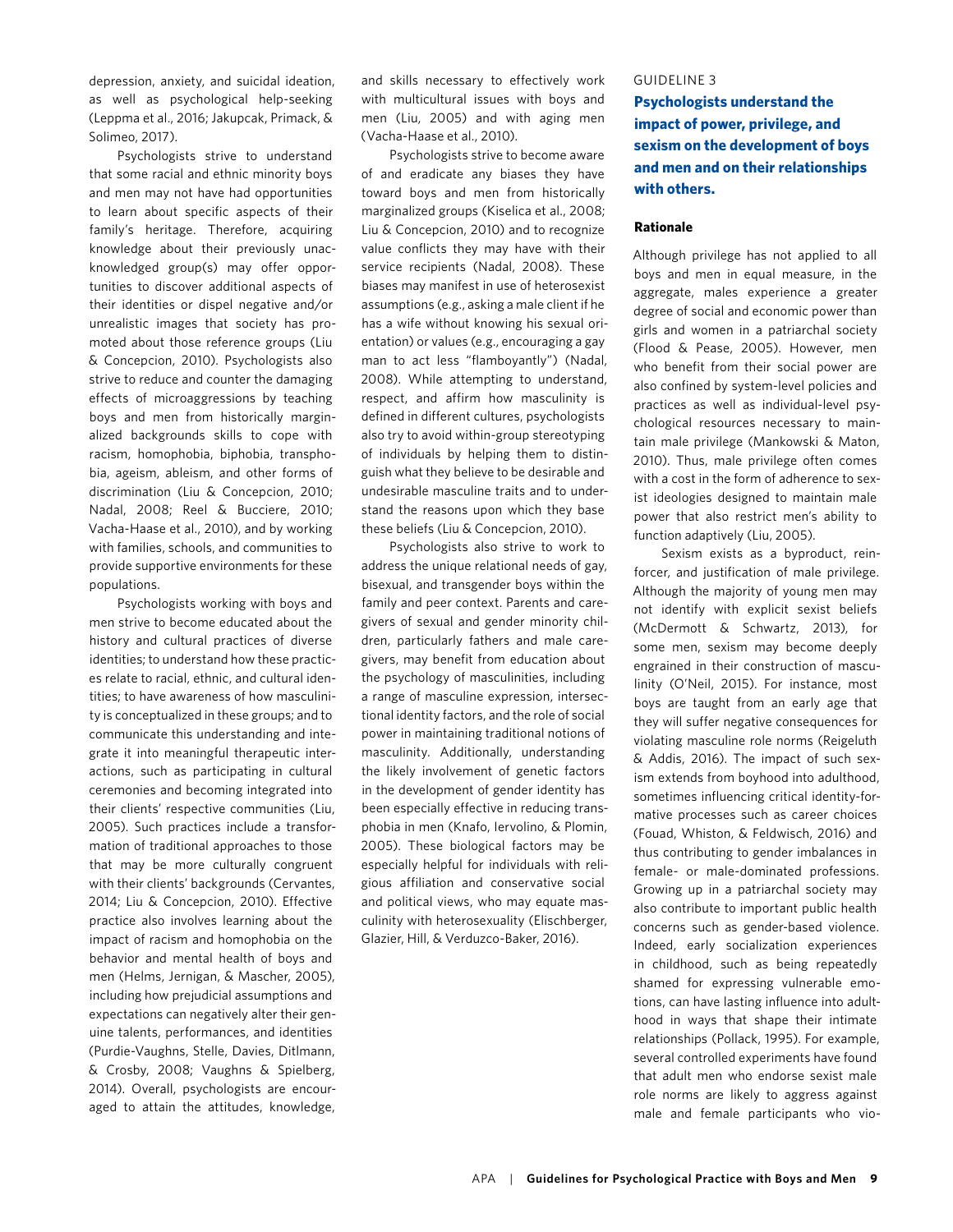late those norms (e.g., Parrott, Zeichner, & Hoover, 2006; Reidy, Shirk, Sloan, & Zeichner, 2009). Men who rigidly adhere to sexist, patriarchal masculine norms also tend to endorse and commit higher levels of intimate partner and sexual violence toward women (Kilmartin & McDermott, 2015). Feminist scholars have argued that some men use violence and control in relationships as a way of maintaining sexist beliefs and dominance over women (e.g., the Duluth Model; Pence & Paymar, 1993). Researchers in the psychology of men and masculinity have identified that insecurities stemming from early childhood experiences (such as attachment insecurities) are linked to adherence to traditional masculinity ideology (Schwartz, Waldo, & Higgins, 2004). Research also suggests that insecurely attached men not only rigidly adhere to sexist gender role ideology, but that they may act on those schemas in ways that promote or justify intimate partner violence (Mahalik, Aldarondo, Gilbert-Gokhale, & Shore, 2005; McDermott & Lopez, 2013).

An analysis of masculine norms may shed light on the context of violence against gender and sexually diverse people, as spaces where this discrimination occurs are often marked by traditional masculinity (Leone & Parrot, 2015). An integral aspect of traditional masculinity is the social power awarded to conformity to masculine norms, while aberrant gendered behavior is punished through gender policing. Sexual minority and transgender and gender-nonconforming persons may be seen as transgressing traditional masculine roles and eschewing stereotypes of binary gender categories. For instance, transgender women may be perceived as men who are "pretending" or "dressing up," while transgender men may be seen as "not real men" (Salamon, 2009). These harmful perceptions are validated through court systems that enshrine "trans panic" defenses for hate crimes against transgender women (Smith & Kimmel, 2005). Research has carefully detailed the role of masculinity in aggression (both verbal and physical) against those who do not conform to strict gender narratives, leading to violent and often fatal hate crimes against transgender and gender-nonconforming people (Kelley & Gruenewald, 2014).

In addition to increasing the possibility of engaging in violence, men who accept sexist constructions of masculinity are often restricted by codes of conduct that inhibit their ability to be emotionally vulnerable and form deep connections in adult relationships. For instance, although the isolating effects of these beliefs likely depend on a variety of social and ecological contexts (Addis, Mansfield, & Syzdek, 2010), numerous studies have provided evidence that endorsement of sexist male roles is related to men's fear of intimacy and discomfort with physical affection with other men (for a review, see O'Neil, 2015). In a marital context, husbands' masculine gender role conflict has been positively associated with their wives' depression (Breiding, Windle, & Smith, 2008), and several studies have found negative relationships between traditional, sexist masculinities and intimate relationship well-being (O'Neil, 2008, 2015; Moore & Stuart, 2005). Traditional masculinity ideologies have also been linked to parenting concerns, including work-family conflicts (Fouad et al., 2016).

#### **Application**

When working with boys and men, psychologists can address issues of privilege and power related to sexism in a developmentally appropriate way to help them obtain the knowledge, attitudes, and skills to be effective allies and potentially live less restrictive lives. Male privilege tends to be invisible to men, yet they can become aware of it through a variety of means, such as education (Kilmartin, Addis, Mahalik, & O'Neil, 2013) and personal experience (O'Neil, 2015; O'Neil, Egan, Owen, & Murry, 1993). Indeed, awareness of privilege and the harmful impacts of beliefs and behaviors that maintain patriarchal power have been shown to reduce sexist attitudes in men (Becker & Swim, 2012) and have been linked to participation in social justice activities (e.g., White, 2006). When working with gender-diverse survivors of systemic gender oppression, it is important to assess for experiences of trauma and barriers that are enforced in ways that either favor cisgender masculinity or assume a binary identity (Richmond, Burnes, Singh, & Ferrara, 2017). Providers are encouraged to help clients to develop self-advocacy

skills and to tap into their personal and collective resilience in addressing these difficult experiences (dickey, Singh, Chang, & Rehrig, 2017).

Men who understand their privilege and power may be less apt to rely on power, control, and violence in their relationships (McDermott, Schwartz, & Trevathan-Minnis, 2012; Schwartz, Magee, Griffin, & Dupuis, 2004). Research suggests that helping men understand the negative consequences of sexism for themselves and their relationships with others reduces endorsement of sexist attitudes (Becker & Swim, 2012). Psychologists can help clients develop awareness of systems that assume cisgender masculinity expression is the expected norm, and identify how they have been harmed by discrimination against those who are gender nonconforming. Given the connections between sexism and other forms of prejudice, psychologists may find it useful to link oppressions as a pedagogical strategy, especially when working with boys and men in groups. Psychologists working with boys and men may model gender-egalitarian attitudes and behaviors; modeling non-sexist constructions of masculinity may be especially important. For instance, researchers have found that men tend to overestimate the degree to which other men hold sexist beliefs, and that developing awareness of this discrepancy reduces sexist beliefs (Kilmartin et al., 2008). To further help accomplish this goal, psychologists are encouraged to explore their perceptions of boys and men and to understand that, although not all boys and men hold sexist ideologies, these beliefs are ingrained in the culture at large.

#### GUIDELINE 4

**Psychologists strive to develop a comprehensive understanding of the factors that influence the interpersonal relationships of boys and men.**

#### **Rationale**

Throughout the lifespan, males experience many developmental changes and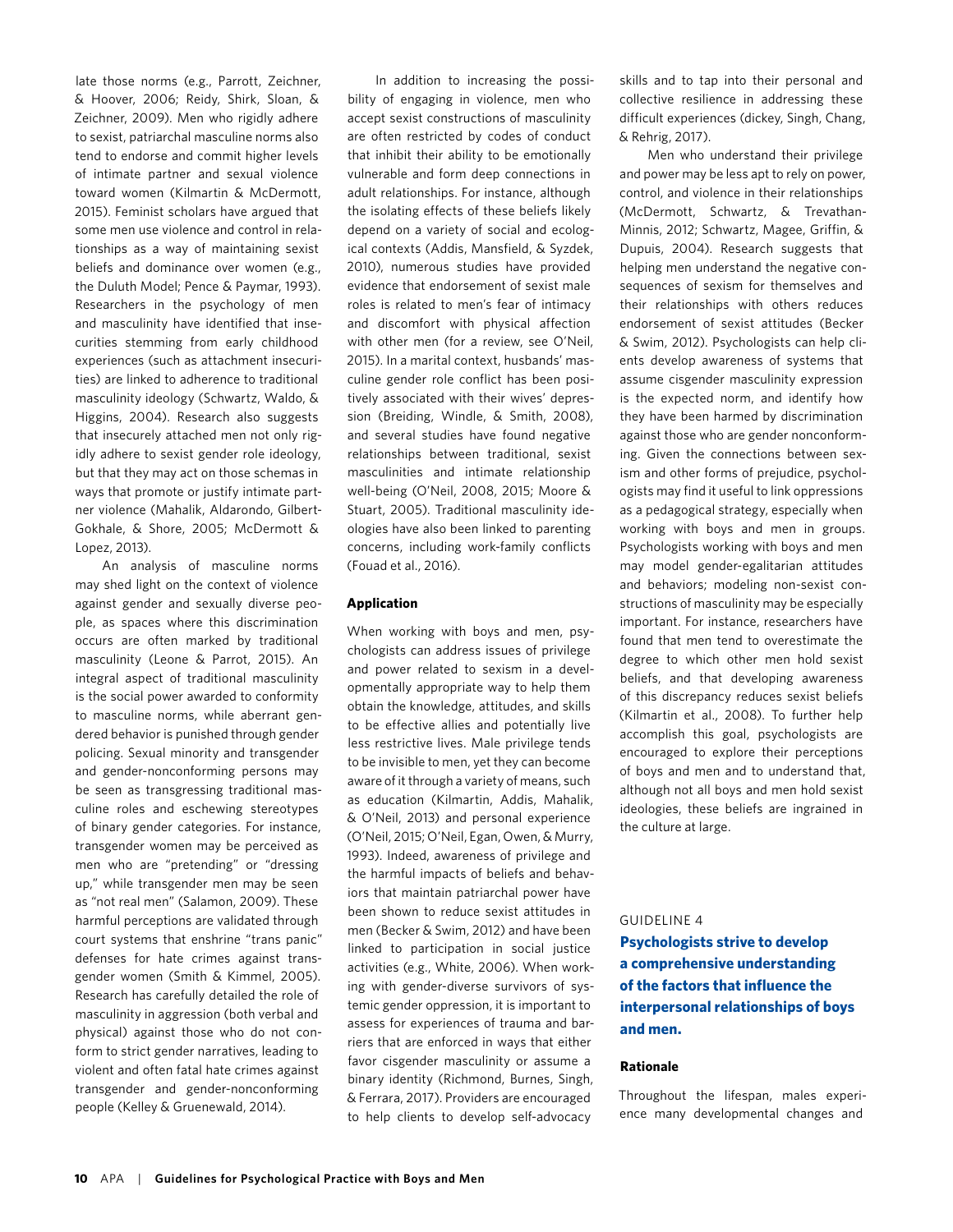challenges pertaining to intimacy, sex, and emotions, beginning with the universal task of forming intimate attachments with others. Although there is tremendous social and cultural diversity inherent in parenting approaches, some boys are socialized from an early age to avoid intimacy and deep connections with others (Pollack, 1995; Way, 2011), potentially leading to serious relational difficulties later in life (O'Neil, 2015). Indeed, several studies have identified connections between adult attachment insecurity and men's adherence to traditional masculinity ideologies (Mahalik et al., 2005; McDermott & Lopez, 2013; Schwartz et al., 2004).

Additionally, traditional masculinity ideology encourages men to adopt an approach to sexuality that emphasizes promiscuity and other aspects of risky sexual behavior, such as not learning a partner's sexual history or engaging in sex without protection from pregnancy or disease transmission (Kimmel, 2008; Pleck, Sonenstein, & Ku, 2004; Smiler, 2013). Indeed, heterosexual men's adherence to traditional, sexist aspects of masculinity has been connected to sexual assault perpetration (Flood, 2015; Kimmel, 2008; for a review, see McDermott, Kilmartin, McKelvey, & Kridel, 2015), as well as decreased condom use and increased casual "hook-up" sex (Flood, 2008; Pleck et al., 2004; Smiler, 2013).

In addition to influencing sexual relationships, traditional masculinity ideology discourages men from being intimate with others and is the primary reason men tend to have fewer close friends than women (Keddie, 2003; Klein, 2006); this is particularly evident in all-male peer groups (Way, 2011). Because of the pressure to conform to traditional masculinity ideology, some men shy away from directly expressing their vulnerable feelings and prefer building connection through physical activities, talking about external matters (e.g., sports, politics, work), engaging in "good-natured ribbing," exchanging jokes, and seeking and offering practical advice with their male friends (Garfield, 2015; Kiselica, Englar-Carlson, Horne & Fisher, 2008; Pollack, 1998; Way, 2011). However, the majority of boys and men indicate that they have close male friends with whom they share secrets, are emotionally intimate, and view

as a brother (Baumeister & Sommer, 1997; Cross & Madson, 1997; Way, 2011). Thus, boys and men are capable of forming close attachments with others, and this capacity for bonding continues into adulthood in same-sex and cross-sex friendships (Way, 2011) and romantic attachments (Carver, Joyner & Udry, 2003; Smiler, 2013). These relationships enhance the emotional and physical well-being and social adjustment of boys and men throughout the lifespan (Smiler & Heasley, 2016; Vaillant, 2012).

It is important to note that gay, bisexual, and transgender boys and men are also likely to enjoy strong, healthy bonds with family members and peers during their early years, but they regularly experience numerous, stressful relationship challenges as they grow older. Family bonds can be strained, and in some cases shattered, following disclosure of non-heteronormative or transgender identity. For example, individuals who adhere to traditional masculine gender roles hold more negative attitudes toward transgender and gender-nonconforming persons (Tebbe & Moradi, 2012), while affirming families are associated with superior mental health outcomes for transgender and gender-nonconforming persons (Olson, Durwood, DeMeules, & McLaughlin, 2016; Ryan, Russell, Huebner, Diaz, & Sánchez, 2010).

#### **Application**

Psychologists strive to promote healthy intimate relationships in boys and men, where healthy relationships are defined and characterized by respect, emotional intimacy and sharing, and mutuality (Garfield, 2015; Smiler, 2016; Way, 2011). Recognizing the primacy of early human attachments, psychologists attempt to help parents form close bonds with their sons through teaching parents about the developmental needs of boys, to respond to boys in a nurturing manner, and to foster a healthy separation and individuation process with their sons (Lombardi, 2012). Further, psychologists recognize how issues of language acquisition, family intergenerational conflict, conflictual values between culture of origin and the United States, and differences in acculturation compared with parents and elders may be present for first-generation boys and men (Kim, Chen, Li, Huang,

& Moon, 2009; Lorenzo-Blanco, Unger, Baezconde-Garbanati, Ritt-Olson, & Soto, 2012; Schwartz, Unger, Zamboanga, & Szapocznik, 2010).

Providing an affirmative and caring environment where clients can explore the intersecting influence of masculinities and race, sexual orientation, and class on behavior is significant to resolving mental health difficulties for sexual and gender minorities (Pelletier & Tschurtz, 2012). Effective clinical care may benefit from examination of the client's and clinician's own binary notions of gender identity as tied to biology, as well as developing insight into how to avoid pathologizing clinical language (Carroll & Gilroy, 2002; Singh, Boyd, & Whitman, 2010).

Psychologists strive to use a variety of methods to promote the development of male-to-male relationships. Toward addressing this goal, psychologists recognize and challenge socialization pressures on boys and men to be hypercompetitive and hyper aggressive with one another to help boys and men develop healthy same-sex friendships. Interactive all-male groups, (Levant, 1996; Mortola, Hiton, & Grant, 2007), self-help books (Garfield, 2015 Smiler, 2016), and educational videos (Hurt & Gordon, 2007; Katz & Earp, 2013) may be helpful or utilized. Psychologists also strive to create psychoeducational classes and workshops designed to promote gender empathy, respectful behavior, and communication skills that enhance cross-sex friendships, and to raise awareness about, and solutions for, problematic behaviors such as sexual harassment that deter cross-sex friendships (Wilson, 2006). Psychologists can discuss with boys and men the messages they have received about withholding affection from other males to help them understand how components of traditional masculinity such as emotional stoicism, homophobia, not showing vulnerability, self-reliance, and competitiveness might deter them from forming close relationships with male peers (Brooks, 1998; Smiler, 2016). In that vein, psychologists strive to develop in boys and men a greater understanding of the diverse and healthy ways that they can demonstrate their masculinities in relationships.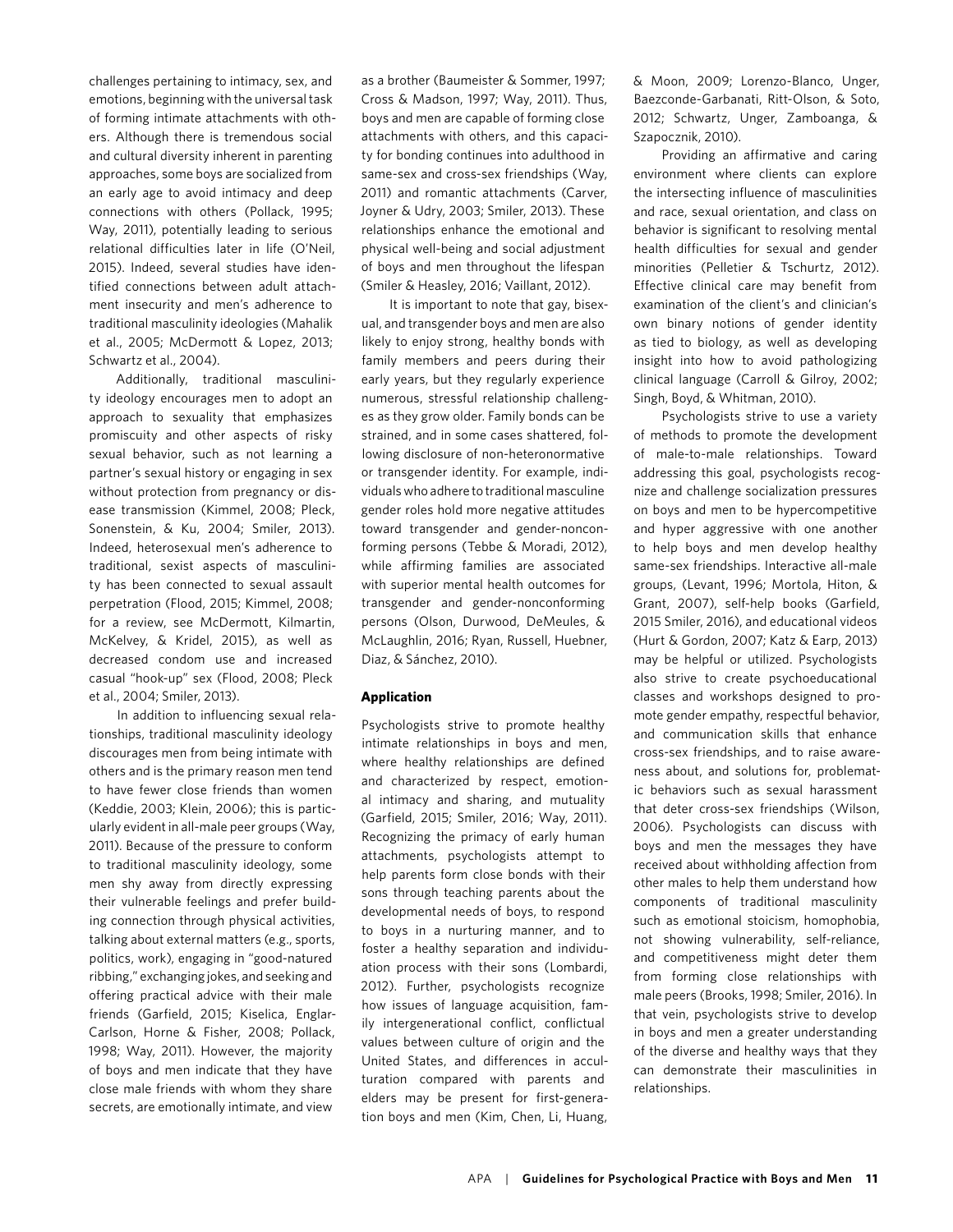#### GUIDELINE 5

## **Psychologists strive to encourage positive father involvement and healthy family relationships.**

#### **Rationale**

There are about 70 million fathers in the United States (United States Census Bureau, 2014). Nationally representative samples suggest more than 80% of fathers report being involved in their children's lives, but little more than half of fathers believe they are doing "a very good job" as parents (Jones & Mosher, 2013). Thus, for many fathers, the acceptance of new familial and relationship roles is of particular salience and may include a variety of difficult transitions and responsibilities (Tichenor, McQuillan, Greil, Contreras, & Shreffler, 2011). Many fathers are unsure about how to be directly involved with their children given that mothers continue to be the primary caregivers, and social services tend to be mother-focused in terms of parenting education and support programs (Broughton & Rogers, 2007). Further, most parenting support programs originate from White middle-class values that do not automatically recognize different cultural attitudes toward child-rearing (O'Brien, 2004). Additionally, the traditional paternal breadwinner role is less entrenched in modern families and is giving way to a new focus on the father as a more involved, available, and equal co-parent (Cabrera, Tamis-LeMonda, Bradley, Hofferth, & Lamb, 2000).

Father involvement has been defined as having three components (Pleck, 2007, 2010) that include *positive engagement activities* (e.g., more intensive interactions that promote development), *warmth and responsiveness* (e.g., the ability to respond to the child's needs with warmth and caring), and *control* (e.g., parental monitoring and knowledge of child and child whereabouts, including involvement decisions about monitoring). Two auxiliary domains are indirect care (e.g., activities for the child that are necessary without the child being present, such as providing food and clothing and scheduling health care appointments) and process responsibility (e.g., taking initiative to care for the child rather than waiting for someone else to do

so). Father involvement is a function of an intersection between race or ethnicity and cultural ideologies (Toth & Xu, 1999).

Sociocultural factors such as increasing rates of women entering the paid labor force and the shifting structure of American families from predominantly married, two-parent households to a wider variety of family compositions may be contributing to the evolution of new fathering behaviors and roles. Many fathers by their own volition have reframed traditional masculinity norms and roles of fathers (e.g., breadwinning) to be stay-at-home fathers or fill more nontraditional roles in the family such as co-parenting (Marks & Palkovitz, 2004; McGill, 2014; Rochlen, Suizzo, McKelley, & Scaringi, 2008). This includes spending more time with their children, assuming more childcare tasks, and filling new paternal roles such as the primary caregiver as a stay-at-home dad (Bianchi, Robinson, & Milkie, 2006; Maume, 2011). In many African American communities, there are higher rates of single-parent/women-led households, but African American fathers are increasingly documented as being involved with their children (Doyle, Magan, Cryer-Coupet, Goldston, & Estroff, 2016; Jones & Mosher, 2013). For some fathers, active involvement is not always an option. Fathers who fall outside the dominant construction of White, able, and heterosexual may face additional barriers to their social inclusion with their children (De Finney & Ball, 2015). Structural and/or financial challenges may limit father/parental involvement for low-income individuals (e.g., working multiple jobs, time constraints due to public transportation, etc.). Issues related to ethnicity, socioeconomic status, ability, sexual orientation, immigration status, language, and religion, among other factors, can present barriers that limit fathers' level of contact and engagement with their children as well as their visibility in debates about fatherhood (Coakley, 2013).

Father involvement for resident and nonresident fathers has been consistently linked to positive child outcomes (Marsiglio, Amato, Day, & Lamb, 2000). Longitudinal studies continue to support early findings of the positive influences father involvement has on children's behavioral, psychological, cognitive, and financial stability (Sarkadi, Kristiansson, Oberklaid, & Brember, 2008). Father involvement with infants and young children has been associated with advanced language development, a lower likelihood of cognitive deficits on the Bayley Short Form—Research Edition, a facilitator of positive pre-feeding behavior, and fewer behavioral problems later in childhood (Bronte-Tinkew, Carrano, Horowitz, & Kinukawa, 2008; Erlandsson, Dsilna, Fagerberg, Christensson, 2007; Pancsofar & Vernon-Feagans, 2006; Trautmann-Villalba, Gschwendt, Schmidt, & Laucht, 2006). For school-aged children (approximately 4–12), father involvement has been associated with increased levels of academic achievement, more positive school attitudes, literacy development, academic competence, nonverbal cognitive functioning, fewer internalizing behavior problems, higher levels of emotion regulation and math and reading skills, and social adjustment (Cabrera, Cook, McFadden, & Bradley, 2012; Cook, Roggman, & Boyce, 2012; Pougnet, Serbin, Stack, & Schwartzman, 2011). For nonresident fathers, children's well-being is tied less to fathers' general behaviors (spending time or money) and more to being involved in activities with their children that nurture the father–child relationship (Adamsons & Johnson, 2013). For adolescents, father involvement has been associated with healthier eating patterns, lower internalizing problems especially for daughters, higher self-esteem, less delinquency, fewer depressive symptoms, less violent behavior, better grades, and less substance use (Booth, Scott, & King, 2010; Day & Padilla-Walker, 2009; Stamps Mitchell, Booth, & King, 2009; Stewart & Menning, 2009).

For many men, becoming a father clearly has consequences for their lives and identities (Habib & Lancaster, 2006). Being a good father is an important factor in their definition of success (Tichenor et al., 2011). Becoming a father can be a time for growth by resolving wounds from a man's own father (Levant, 1996) and for reinventing fatherhood, or at least trying to become the father one always wanted. Paternal identity has been positively correlated with generativity, which is concern for future generations and thus important for fostering healthy family relationships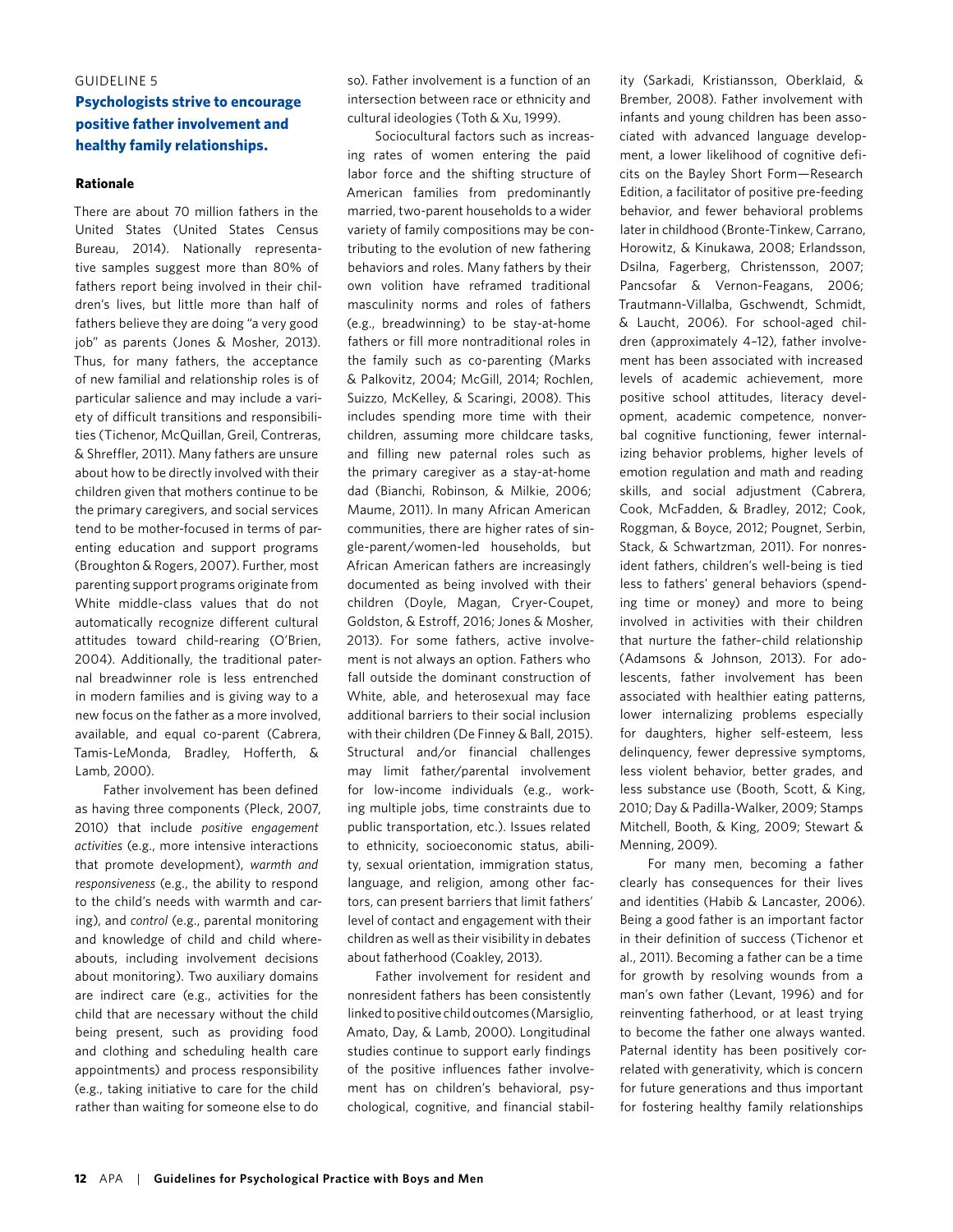(Christiansen & Palkovitz, 1998). A father scoring high on generativity would presumably demonstrate growth and be on a positive life course trajectory (Palkovitz & Palm, 2009). Habib and Lancaster (2006) found a positive correlation between increased emphasis on paternal identity and paternal–fetal bonding, which was defined as a subjective feeling of love for the unborn child. Therefore, a high importance placed on one's identity as a father facilitates bonding and investment.

Correlational evidence has found a positive association between parenting involvement and positive changes in new fathers' health (e.g., psychological well-being) (Knoester, Petts, & Eggebeen, 2007; Schindler, 2010). A longitudinal study that tracked males from boyhood to fatherhood (ages 11–31) revealed that following the birth of their first biological child, criminal behavior and tobacco and alcohol use all decreased among new fathers (Kerr, Capaldi, Owen, Wiesner, & Pears, 2011). Evidence from a sibling and twin model found that becoming a father after very young adulthood is associated with fewer chronic illnesses among mostly married men (Pudrovska & Carr, 2009). First-time fathers have reported positive changes in their relationships with health professionals, friends, and family; an increased sense of responsibility; and a more united relationship with their spouse (Chin, Hall, & Daiches, 2011). Other studies have found that first-time fathers begin to wear their seatbelts more often, learn new parenting skills, and engage in positive coparenting practices, less risk-taking behaviors, and more self-care activities (Chin et al., 2011; Genesoni & Tallandini, 2009). Furthermore, many fathers describe the birth of their child as a "magical moment," "jolting," "transformative," and the catalyst for "settling down" (Cowan, Cowan, & Knox, 2010; Palkovitz, 2002). As stated by Knoester and Eggebeen (2006, p. 1554): "In other words, there is evidence that becoming a new father transforms men's lives." However, some men experience difficulties in the transition to fatherhood. Postpartum depression affects roughly 10% of fathers in the 3- to 6-month period following birth and is associated with more negative and fewer positive parent–infant interactions (Paulson, 2006, 2010). Men

also experience grief and loss due to miscarriages and pregnancy loss (Rinehart & Kiselica, 2010).

#### **Application**

Provided that positive paternal engagement and inclusive communication tend to have long-term emotional and psychological benefits for both children and fathers (Maurer & Pleck, 2006; Pleck, 1997), psychologists strive to promote healthy father involvement and father engagement in treatment with their children and families. Father involvement in clinical treatment bodes well for improvement in child outcomes (Bagner & Eyberg, 2003; Lundahl, Tollefson, Risser, & Lovejoy, 2008). Psychologists can promote strengths of father involvement. For instance, active play and physical exercise with their children have been linked to higher levels of father involvement and better child health (Berg, 2010; Fletcher, Morgan, May, Lubans, & St. George, 2011; Garfield & Isacco, 2012). According to Bogels and Phares (2008), active play between fathers and children has a functional element correlated with several positive child outcomes, such as competitiveness without aggression, cooperation that buffers anxiety, healthy experimentation, social competence, peer acceptance and popularity, and a sense of autonomy.

Despite changing economic and demographic trends, such as more dual career families and more mothers in the workforce than previous generations, paternal financial contributions to their children (i.e., being a "provider" and "breadwinner") have remained a salient aspect of men's parenting role, identity, and involvement. Fathers are still more often the breadwinners within families, and their financial contributions have been shown to contribute to children's education and well-being while also protecting against childhood poverty and the associated negative outcomes (Schindler, 2010). At the structural and institutional level, psychologists can help fathers eliminate custodial, legal, psychological (e.g., depression, anxiety, substance abuse, alcohol abuse, low self-efficacy), interpersonal (e.g., relationship discord/conflict with a coparent), communication, and economic barriers to their positive involvement (Isacco, Garfield, & Rogers, 2010). Psychologists can also support kinship structures that provide father figures for gay adults (Levitt, Horne, Puckett, Sweeney, & Hampton, 2015).

Fathering programs are a valuable component of family life education. Psychologists can identify institutional resources to promote positive fathering. For example, high-dosage Head Start programs for fathers have been linked with increased father involvement and higher mathematics scores for children (Fagan & Iglesias, 1999). Fathering empowerment programs increase fathers' beliefs in their ability to teach their children (Fagan & Stevenson, 2002). Psychologists can employ special parent education curriculums to prepare expectant fathers for the challenges, duties, and joys of fatherhood (Hayes & Sherwood, 2000; National Family Involvement Network, n.d.; National Fatherhood Initiative, 2007). Specialized programs can be used with particular populations such as teenagers (Kiselica & Kiselica, 2014; Kiselica, Rotzien, & Doms, 1994) and incarcerated fathers (National Fatherhood Initiative, 2007).

#### GUIDELINE 6

**Psychologists strive to support educational efforts that are responsive to the needs of boys and men.**

#### **Rationale**

The provision of a high-quality education characterized by a safe and supportive learning environment, a challenging curriculum, and systematic career education and counseling enhances the intellectual, emotional, and social development of individuals and helps them to prepare for their future roles in the community and workforce (Foxx, Baker, & Gerler, 2017). Boys who take advantage of educational opportunities are more likely to find employment and earn higher salaries than their peers who drop out of school (Bureau of Labor Statistics, 2008); however, there are data to suggest that a disproportionate number of boys are underperforming academically (Kena et al., 2014), and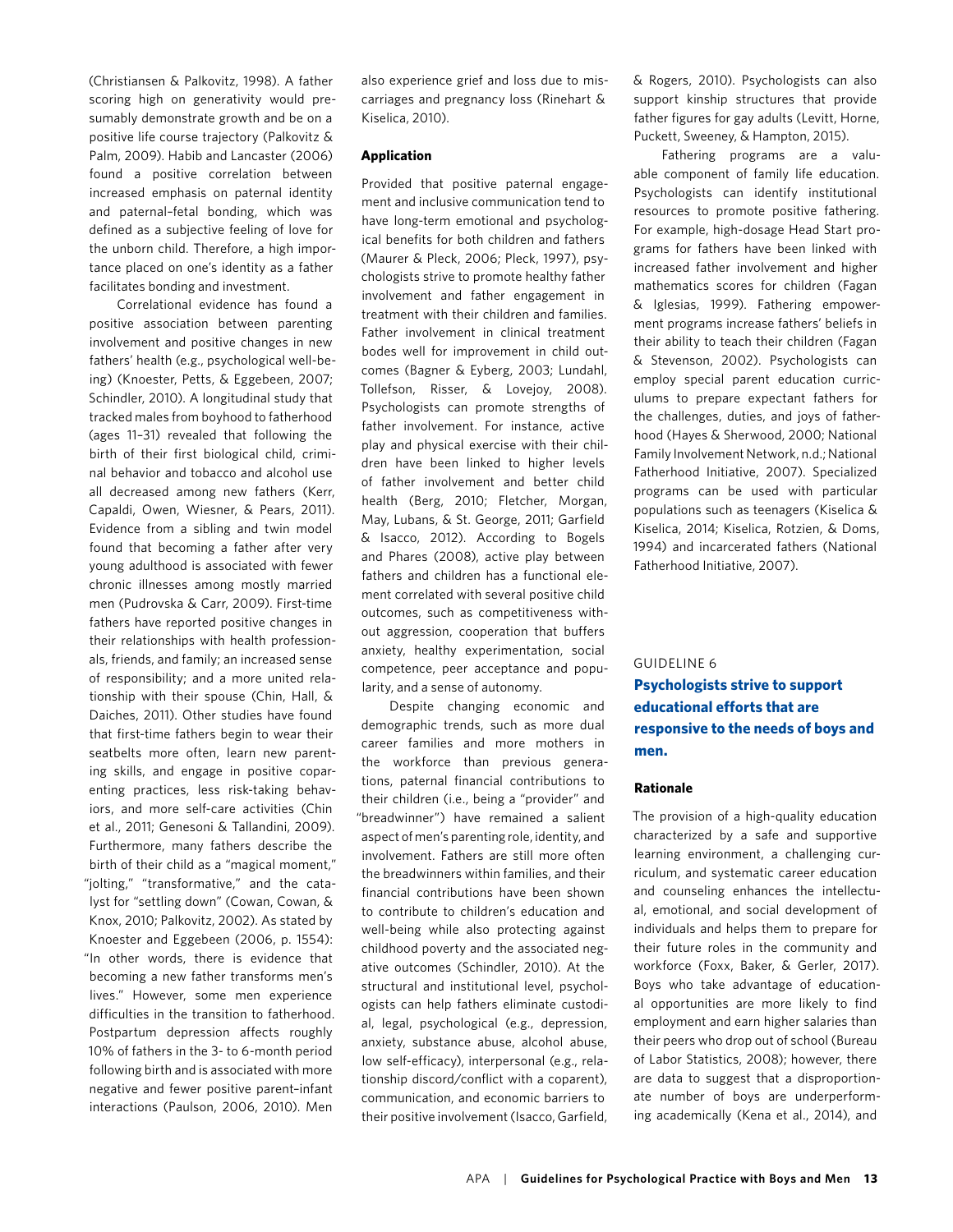although certain college majors continue to be male dominated, men in general are falling behind their female peers in higher education (Kena et al., 2014). These problems appear to be particularly salient for African American and Latino boys (Fergus, Noguera, & Martin, 2014) and men (Kena et al, 2014). Boys also face greater odds of being diagnosed with a developmental disability (Boyle et al., 2011) that can impair academic functioning and/or result in placement in special education classes. Moreover, it is well documented that boys of color are disproportionately punished more severely for similar behavioral issues compared to their White peers (Skiba, Michael, Nardo, & Peterson, 2002), and such practices are linked to more serious legal problems later in life for men of color (Rios, 2011). Thus, helping boys to overcome school-related challenges (e.g., structural, learning, educational, social, etc.) is crucial because young men experiencing these problems are at risk of dropping out of school, earning less income, changing jobs more often, and suffering longer periods of unemployment than males who complete high school and college (United States Department of Labor Statistics, 2018). These types of labor-related difficulties are commonly a source of significant stress (Kiselica et al., 2008).

Addressing the school-related problems of boys is also important, because many of the problems posed by boys in schools (e.g., classroom disruption, poor organization, sexual harassment, bullying, discourtesy) have a detrimental impact on the academic and social experiences of other students (Juvonen, Wang, & Espinoza, 2011; Lacey & Cornell, 2013). There is also a clear link between school failure and various other social problems, including antisocial behavior, drug abuse, high-risk sexual behavior, and premature fatherhood, all of which place tremendous social and economic burdens on society (Bradford & Noble, 2000).

Moreover, aspects of masculinity ideology may contribute to the school-related problems of boys (O'Neil & Luján, 2009). Dysfunctional boy codes for behavior, such as the belief that being studious is undesirable, suppress academic striving among some boys (A.J. Franklin, 2004; Wilson, 2006). Constricted notions of masculinity

emphasizing aggression, homophobia, and misogyny may influence boys to direct a great deal of their energy into disruptive behaviors such as bullying, homosexual taunting, and sexual harassment rather than healthy academic and extracurricular activities (Steinfeldt, Vaughan, LaFollette, & Steinfeldt, 2012).

#### **Application**

Psychologists strive to raise awareness about the special academic, communication, and school-adjustment problems of boys among teachers, educational support staff, school administrators, parents, and policy makers. Boys are more likely to be diagnosed with ADHD (Arnett, Pennington, Willcutt, DeFries, & Olson, 2015; Willicutt, 2012), likely because the presentation is associated with problematic externalizing behaviors (e.g., classroom disruption). Girls with ADHD often have more attentional issues than hyperactivity issues, which are not as noticeable (Ruckledge, 2010). Thus, psychologists can be mindful of the existing diagnostic criteria for ADHD and not let the client's gender influence the diagnosis (Bruchmüller et al., 2012). Because many school-related difficulties for boys emerge at an early age, psychologists can initiate changes in practices that will enhance the early school adjustment of boys who are struggling academically, such as remedial reading instruction, training behavioral inhibition, and providing verbal experience (Eliot, 2009). Psychologists are also encouraged to engage boys in strength-based experiential groups to promote friendships and support among boys while helping them critically examine dysfunctional boy codes and restrictive notions of masculinity (Mortola et al., 2007).

Psychologists strive to assist school officials with the development of anti-bullying policies and implementation of anti-bullying campaigns (Orpinas & Horne, 2010). Children with disabilities—sensory, cognitive, and physical disabilities—are disproportionately impacted by bullying (Simpson, Rose, & Ellis, 2016), with some evidence suggesting that boys engage in higher rates of cyberbullying (Heiman & Olenik-Shemesh, 2015). Further, because sexual harassment and bullying of sexual minority youth is an especially common

problem exhibited by boys in schools, it is recommended that school policies contain specific language addressing bullying associated with sexism, racism, and homophobia (Kiselica et al., 2008). Psychologists are encouraged to develop strategies to assist both perpetrators and victims of bullying, helping perpetrators to be accountable for their behavior, as well as to distinguish between healthy and unhealthy uses of power and understand how their misuse of power hurts others; and helping victims recover from trauma and engage in risk reduction (Reese, Horne, Bell, & Wingfield, 2008; Wilson, 2006). Psychologists are thus encouraged to assist in the development of positive school climates (Olweus & Limber, 2010; Orpinas & Horne, 2010); this can be accomplished through modeling nonrestrictive masculinity behaviors, awareness of appropriate limit setting, and affirming and encouraging positive behaviors (Wilson, 2006; Kiselica et al., 2008).

Psychologists also strive to promote the career development and workforce readiness of boys and men. Ideally, developmental career counseling and education begins with boys at the grade school level and continues into the high school years with services designed to assist young men to choose a career and make the transition into the workforce or higher education (Foxx et al., 2017). A particular focus of career education with boys includes encouraging them to explore the full range of career options, not just those that men have traditionally pursued. In addition, psychologists strive to address the difficult barriers and the culture-specific issues impeding the educational and career development of racial and ethnic minority, immigrant, boys with cognitive disabilities, and low-income boys by creating partnerships with schools, health care facilities, social service agencies, and businesses to provide them with mentors to guide and inspire educational striving, skills to cope with stressful life circumstances, and incentives to succeed in school, go on to college, and enter the workforce (Kiselica et al., 2008). For example, gender diverse people are 3 times as likely as cisgender people to be unemployed (S.E. James et al., 2016).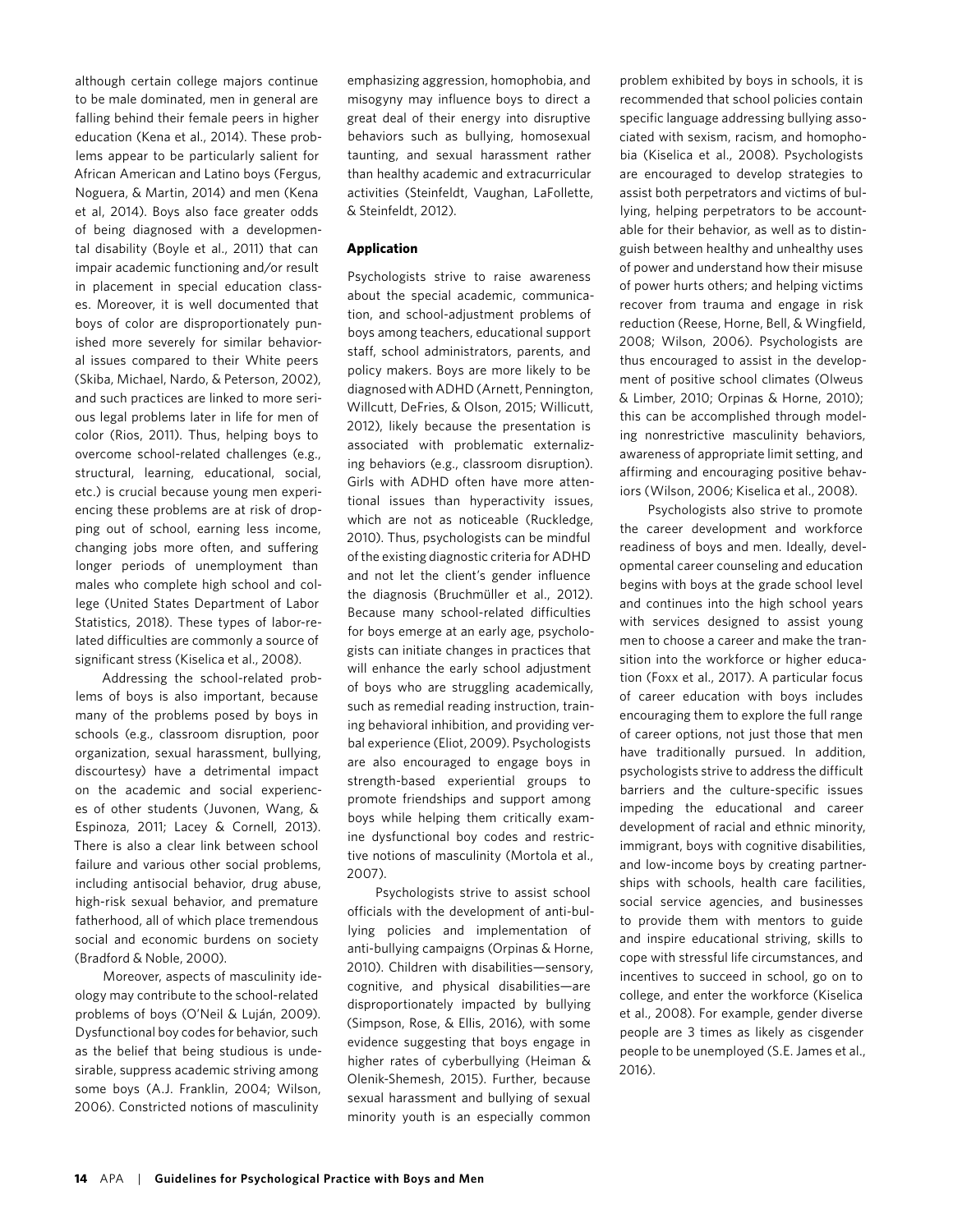#### GUIDELINE 7

**Psychologists strive to reduce the high rates of problems boys and men face and act out in their lives such as aggression, violence, substance abuse, and suicide.**

#### **Rationale**

Although the vast majority of males are not violent, boys and men commit nearly 90% of violent crimes in the United States (United States Department of Justice, 2011). Many boys and men have been socialized to use aggression and violence as a means to resolve interpersonal conflict (Moore & Stuart, 2005). Family, peers, and media often reinforce the connection between aggressive behavior and masculinity (Kilmartin & McDermott, 2015; Kilmartin & Smiler, 2015). Childhood physical and/or sexual abuse victimization has been found to be a significant precursor to aggressive behavior in boys and men (Jennings, Piquero, & Reingle, 2012; Tyler, Johnson, & Brownridge, 2008). Other risk factors for aggressive behavior include poor parental and teacher supervision, low academic achievement, frequent viewing of violent media, and living in high crime neighborhoods (Reese et al., 2008). For some men, perpetrating violence, including violence against gender-diverse people, serves to protect and enhance the perpetrator's own masculinity (Reigeluth & Addis, 2016). Therefore, aggression may serve as public behavior wherein men can prove their masculinity, either against a worthy rival or against those considered unworthy of the label man (K. Franklin, 2004; Whitehead, 2005), in order to bolster confidence in their masculine identity.

Men are at high risk of being the victims of violent crime (Federal Bureau of Investigation, 2015). For African American males ages 10 to 24, homicide is the leading cause of death; it is the second leading cause of death for Hispanic youth of the same ages (United States Department of Justice, 2011). Men who have experienced violence and abuse in childhood are more likely to have higher rates of mental illness (Cashmore & Shackel, 2013). Men who are violent toward their partners are more likely to have been physically abused and/ or witnessed domestic violence as children

than those who are not violent (Renner & Whitney, 2012). Gender-diverse men are disproportionately targeted by the criminal justice system and incarcerated. For example, documented rates of arrest for transgender and gender-nonconforming people range from 35 to 72%, and 35% of transgender people have been victimized while imprisoned by inmates and guards (Beck, 2014).

Suicide rates are also higher for men who have been abused or witnessed abuse in childhood (Cashmore & Shackel, 2013), and men in general constituted more than 70% of suicide deaths in the United States between 2000 and 2012 (American Foundation of Suicide Prevention, 2015). Childhood suicide rates have increased among school-aged African American males in relation to White males (Bridge et. al., 2015)

In addition, suicide rates in men over 70 are higher than in any other demographic group worldwide (World Health Organization, 2014). The suicide rates of American Indian and Alaska Native men have increased by 38% in recent years (Case & Deaton, 2015). In epidemiological studies, substance abuse and alcohol abuse were correlated with higher suicide rates among men (Pompilli et al., 2010). Many men use alcohol or other drugs as a trauma-related avoidance response to difficult emotional situations and uncomfortable affective states (Elder, Domino, Mata-Galán, & Kilmartin, 2017), and investigators have uncovered strong links between alcohol and suicide completion (Kaplan et al., 2013). Although the depression rates among men are 50% that of women (Martin, Neighbor, & Griffith, 2013), researchers believe that many men express depression covertly, manifesting as irritability, interpersonal distancing, sensitivity to threats to self-esteem and self-respect, compulsivity, somatic complaints, and difficulty with motivation and concentration (Martin et al., 2013). Lending credence to the covert aspect of many men's depression are suicide rates 4 times that of women, despite the lower depression rate for men as defined by the Diagnostic and Statistical Manual of Mental Disorders (DSM) criteria (American Foundation of Suicide Prevention, 2015; Lynch & Kilmartin, 2013).

A more detailed analysis of the health consequences facing racial and ethnic minority and sexual and gender minority populations of boys and men encountering trauma, substance abuse, depression, and violence can be found in the *Health Disparities in Vulnerable Boys and Men*  report made to the APA (2017b).

#### **Application**

Psychologists strive to understand the multiple cultural and individual difference factors that lead to aggression and violence in men and boys (Reese et al., 2008), including the intersection of exposure to adverse childhood experiences and traditional masculine socialization where applicable (Liang & Rivera, in press). By having empathy for the causes (e.g., lack of personal and social resources to cope with trauma) of aggressive and violent behavior, psychologists strive to prevent violence by adopting trauma-sensitive and gender-sensitive approaches with young boys in schools (Liang & Rivera, in press) and by using psychological methods that increase empathy for others, model control of aggressive behavior, and increase communication skills or problem-solving (Kilmartin & Smiler, 2015; Reese et al., 2008). In educational, correctional, and therapeutic settings, psychologists are encouraged to work with boys and men who have had difficulties with aggression and violence, and to focus on treatment and remediation when working with incarcerated individuals. In such settings, psychologists strive to have empathy for men's traumatic pain while also holding them accountable for their behavior. Furthermore, given that further research is needed to understand the efficacy of violence intervention programs focused on men's issues, psychologists are encouraged to conduct such effectiveness studies and to test the consequences of modifying existing programs to include issues relevant to boys and men (e.g., rigid adherence to restrictive masculinity ideologies).

Many boys and men do not willingly reveal the extent of childhood trauma to others (Lisak, 2001). Psychologists are encouraged to be attentive to the shame many men feel about discussing abuse and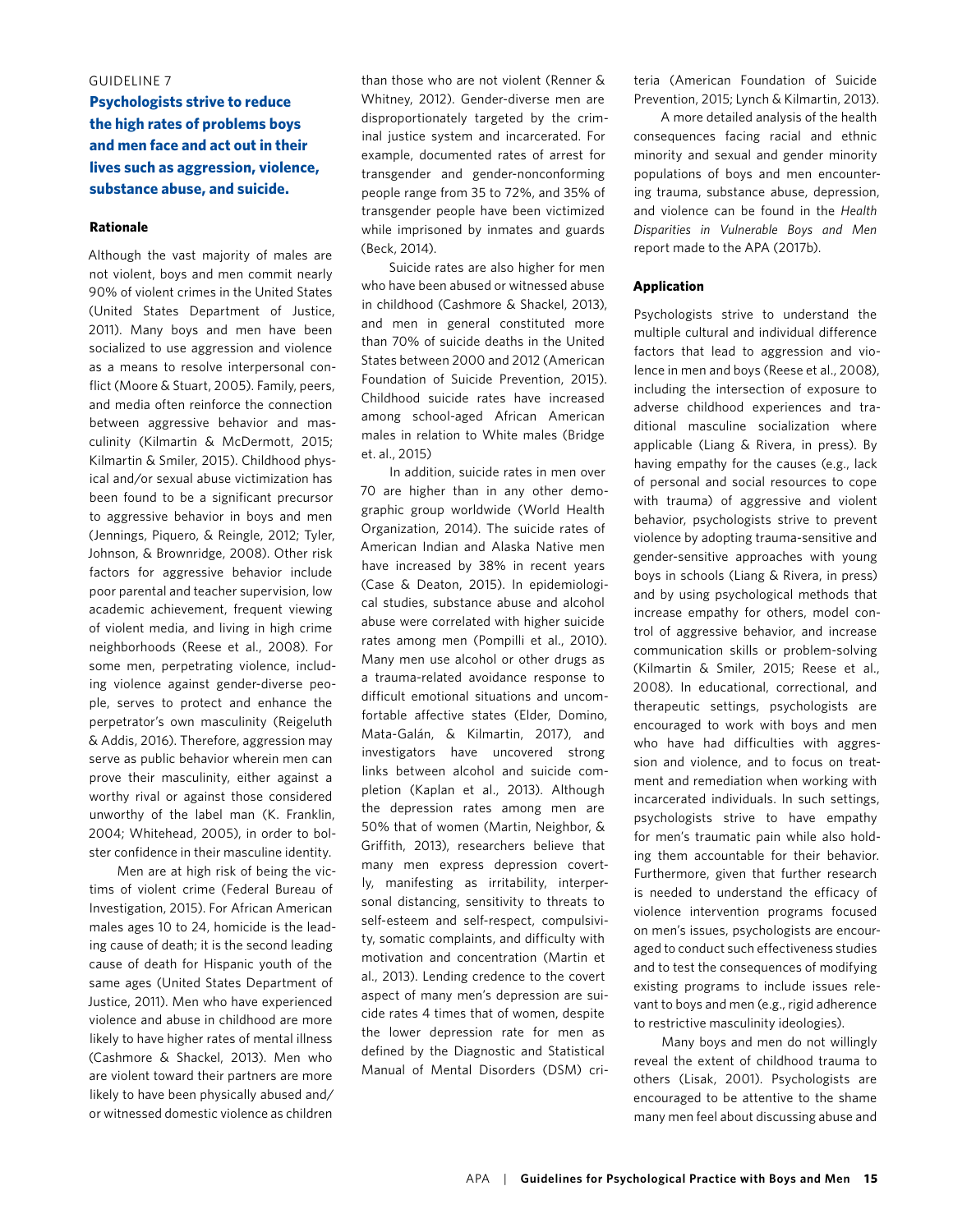emotional distress (Shepard & Rabinowitz, 2013) and strive to remain empathic, supportive, and patient with their interventions with boys and men who may manifest defensive and masked reactions to educational and therapeutic interventions. Psychologists are especially encouraged to assess for early psychological trauma in men who present for depression, substance abuse, post-traumatic stress, and intimate partner violence (Lisak & Beszterczey, 2007). Psychologists strive to be aware of potential underlying affective disorders such as depression and anxiety when considering therapeutic interventions with men who display aggression and violence (Cochran & Rabinowitz, 2000; Fleming & Englar-Carlson, 2008).

#### GUIDELINE 8

## **Psychologists strive to help boys and men engage in health-related behaviors.**

#### **Rationale**

For most leading causes of death in the United States and in every age group, males have higher death rates than females (Courtenay, 2011; Gough & Robertson, 2017). Despite having greater socioeconomic advantages than women, men's life expectancy is almost 5 years shorter than women (76.3 years for men, 81.1 for women); in every ethnic group the age-adjusted death rate is higher for men than women (Hoyart & Xu, 2012). A sex difference in risk-taking is largely responsible for this discrepancy. For example, accidents are the leading killer among all males aged 1 to 44 in the United States (Centers for Disease Control and Prevention, 2010). Men's age-adjusted death rates for heart disease and cancer—the two leading causes of death, which account for almost half of all deaths—are 50% and 80% higher, respectively, than women's rates (Department of Health and Human Services, 2009; Jemal et al., 2008), and 1 in 2 men, compared with 1 in 3 women, will develop cancer in his lifetime (American Cancer Society, 2008). Between 2011 and 2013, men's mortality rates for colorectal cancer, a generally preventable disease

with regular screenings, were significantly higher than women's, suggesting that many men do not engage in preventative care (American Cancer Society, 2015). Men's higher rates of circulatory system diseases before age 65 are also likely due to higher rates of smoking, alcohol use, and diets higher in fats and red meat and lower in fruits and vegetables (Courtenay, 2011). In addition to metabolic diseases, men, especially men who have sex with men, are disproportionately impacted by preventable conditions such as HIV (for a review, see Zeglin, 2015).

Although men's health problems are related to a complex interplay between biology and environment, including sociopolitical factors such as race, socioeconomic status, and other variables related to power and privilege, many gender health disparity patterns can be tied to heightened risk behaviors for men beginning in early adolescence (Mahalik et al., 2013). Gender role socialization often encourages men to adopt masculine ideologies that may be associated with health risk behaviors and existing health disparities (McDermott, Schwartz, & Rislin, 2016; Wong, Owen, & Shea, 2012) such as substance abuse (de Visser & Smith, 2007; Iwamoto, Cheng, Lee, Takamatsu, & Gordon, 2011; Peralta, 2007), coronary-prone behavior (Eisler, 1995; Watkins, Eisler, Carpenter, Schechtman, & Fisher, 1991), violence and aggression (Moore & Stuart, 2005; Kilmartin & McDermott, 2015), less willingness to consult medical and mental health care providers (Addis & Mahalik, 2003), less utilization of preventive health care (Courtenay, 2011), and risky sexual and driving behaviors (Courtenay, 2011; Mahalik et al., 2013). In addition, Courtenay (2011) noted that, overall, men engage in fewer health-promoting behaviors, more risk-taking behaviors, are more likely to be the perpetrators and victims of physical abuse and violence, have few social supports and less effective behavioral responses to stress, and use fewer health care services.

Perceptions of social norms may shape the health behaviors of men. Research indicates that perceived social norms of men are associated with adolescent smoking (Gunther, Bolt, Borzekowski, Liebhart, & Dillard, 2006), drinking and driving (Perkins, Linkenbach, Lewis, &

Neighbors, 2010), and college student alcohol use (Halim, Hasking, & Allen, 2012; Korcuska & Thombs, 2003), Likewise, social norms have been implicated in heterosexual and sexual minority men's condom use (Albarracín, Johnson, Fishbein, & Muellerleile, 2001; McKechnie, Bavinton, & Zablotska, 2013). The perceptions of other men are also associated with men's seat belt use, fighting, seeking out social support, getting an annual physical exam, using tobacco, exercising, and dietary choices (Hammond, Matthews, Mohottige, Agyemany, & Corbie-Smith, 2010; Mahalik & Burns, 2011). The more men perceive that their male friends were seeking help either in the form of talking to someone about a troubling problem or getting an annual physical in the last year, the more likely men report having done the same (Hammond et al., 2010; Mahalik & Burns, 2011). Finally, men may be more likely to attend to their health in contexts where their efforts to maintain good health and functional capacity strengthen their claims to manhood (Calasanti, Pietilä, Ojala, & King, 2013) or when their functional, physical capacity is required to perform their jobs (Springer & Mouzon, 2009). Perception of the nature of the problem as normative also influences help-seeking.

In addition to social norms that impact most men's health behaviors, the health challenges for men from historically marginalized groups (e.g., men of color, men with disabilities, gay and bisexual men, transgender men) are long rooted in sociopolitical (e.g., the unequal distribution of power), sociohistorical (e.g., biased and inaccurate histories of peoples), and sociostructural (e.g., legal, education, and economic systems) forces that oppress and stigmatize individuals (Jones, Crump, & Lloyd, 2012; Liu & Ali, 2005). Men and boys of color suffer from higher rates of HIV, cancers, heart disease, cerebrovascular disease, diabetes, and other health conditions compared to their White counterparts (for a review, see Jones et al., 2012). Insensitivity to racial stereotypes, the interaction of race and gender, cultural values and mores, immigration status, and social and economic conditions have a significant impact on the health of men of color as well as those who live in poverty (Liu & Concepcion, 2010; Takeuchi, Alegria, Jackson, & Williams, 2007). For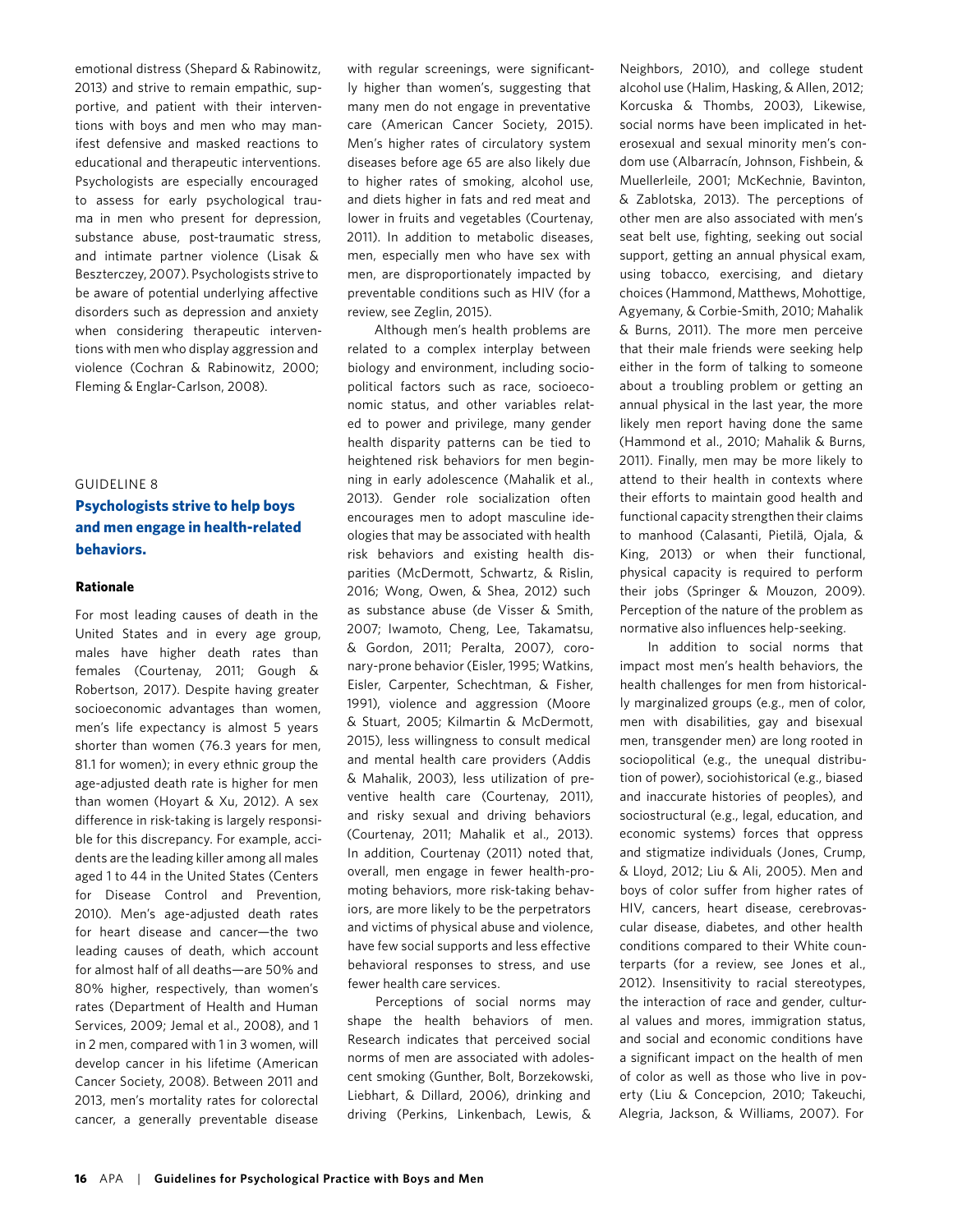instance, investigators have found evidence that being exposed to chronic stress due to poverty or other systemic factors is directly related to poor health behaviors (e.g., smoking, alcohol use, drug use, overeating), possibly as potential coping mechanisms for poverty-related stress (Jackson & Knight, 2006). Transgender and gender-nonconforming individuals also typically face hardships in accessing competent care (dickey, 2017), including discomfort revealing their gender history to their medical providers, which may be critical to the care they are seeking. For instance, if a gender-diverse person needs to be catheterized, it would be important to discuss one's urinary tract configuration.

For many, the crux of working with men is the understanding that masculinity is both associated with a wide range of health (physical and mental) concerns and less willingness to seek help for those problems (Addis & Mahalik, 2003). Good and Wood (1995) classically defined that puzzle as double jeopardy: Those that need the most help are also the least likely to seek it out. Although there is significant public stigma in the United States in regards to seeking help for mental health concerns (Vogel, Bitman, Hammer, & Wade, 2013), men typically report higher levels of stigma compared with women (Vogel, Heimerdinger-Edwards, Hammer, & Hubbard, 2011; Vogel, Wade, & Hackler, 2007). They are more likely to underutilize health (White & Witty, 2009) and mental health services (Addis & Mahalik, 2003) due to not perceiving a need for them (Mojtabai et al., 2011). Indeed, men do not go to counseling as often as women during any given year or over their lifetimes (Addis & Mahalik, 2003; Good & Robertson, 2010; Moller-Leimkuhler, 2002). This is true across diverse groups of men (Holden, McGregor, Blanks, & Mahaffey, 2012; Good & Wood, 1995; Vogel et al., 2011), with evidence suggesting that men of color seek psychological help even less frequently (Chandra et al., 2009; Hammer et al., 2013).

#### **Application**

Psychologists strive to educate boys and men about the restrictive nature of masculine ideologies and their relationships to health risk behaviors. At the same time, psychologists are encouraged to help boys

and men build health-promoting behaviors such as resisting social pressure to eschew health concerns, engaging in self-acceptance, fostering a positive identity, engaging in preventative medical services, and developing the habits of healthy diet, sleep, and exercise. Psychologists strive to understand some men's reluctance to seek help by recognizing the influence of masculine gender role socialization. For instance, although men are less likely than women to receive certain psychological diagnoses (e.g., depression, anxiety), psychologists recognize that these discrepancies may be due in part to gender role socialization (Addis, 2008), which impacts men's help-seeking behaviors and how they present their physical and psychological distress (Cochran & Rabinowitz, 2000).

Psychologists also strive to help men obtain the necessary knowledge, attitudes, and behaviors to use their social influence to promote health behaviors in other boys and men with whom they come into contact. Perceptions of other men's health behaviors may provide information about how individual men should or should not act. Because men often hide or mask feelings of depression (Lynch & Kilmartin, 2013; Rabinowitz & Cochran, 2008), for instance, many men may believe that depression is abnormal or associated with a character flaw. These concerns underscore the importance of public information campaigns highlighting the fact that depression is a normative problem for men (National Institute of Mental Health, 2008; Rochlen, Whilde, & Hoyer, 2005). Psychologists are encouraged to disseminate information to the public to reshape attitudes about men and mental health.

To best accomplish the aforementioned health-related goals for boys and men, psychologists recognize the importance of and need for interdisciplinary collaboration (Jones et al., 2012). Health disparities represent a complex interplay between biological and environmental factors. Accordingly, reaching out to medical, public health, and allied health professions is critical.

## GUIDELINE 9 **Psychologists strive to build and promote gender-sensitive psychological services.**

#### **Rationale**

A disparity exists between the occurrence and severity of men's mental health problems and the disproportionately low number of men served by psychological services (Englar-Carlson, 2014). It has been suggested that many men do not seek psychological help because services are not in alignment with masculine cultural norms that equate asking for assistance for psychological and emotional concerns with shame and weakness (Addis & Mahalik, 2003). An understanding of gender norms when designing services for boys and men may lead to greater participation among this population (Mahalik et al., 2012). Mental health difficulties of sexual and gender minority men are frequently related to masculine identity. For example, one national sample found gender nonconformity associated with experiences of discrimination (Miller & Grollman, 2015). Access to transgender- and sexual-minority-affirmative care is critical to resolution of these problems, though adherence to traditional masculinity is associated with reluctance to seek psychological help (Yousaf, Popat, & Hunter, 2015).

Researchers have identified normative practices in therapy that can be iatrogenic for men (Mahalik et al., 2012). On one end of the spectrum, clinical methods that emphasize the language of feelings, disclosing vulnerability, and admitting dependency needs can create expressive difficulties for males who adopt and adhere to traditional masculine roles (Rabinowitz & Cochran, 2002; Rochlen & Rabinowitz, 2014). On the other end of the spectrum, therapists can sometimes make harmful assumptions that men are unable to express emotions or are hypersexual or aggressive (Mahalik et al., 2012). Likewise, in the realm of assessment, practitioners can struggle with diagnosing depression in boys and men because symptoms may not conform to traditional DSM criteria (Addis, 2008; McDermott et al., 2016). For example, psychologists may not interpret acting out or externalizing behaviors such as aggression, addiction, and substance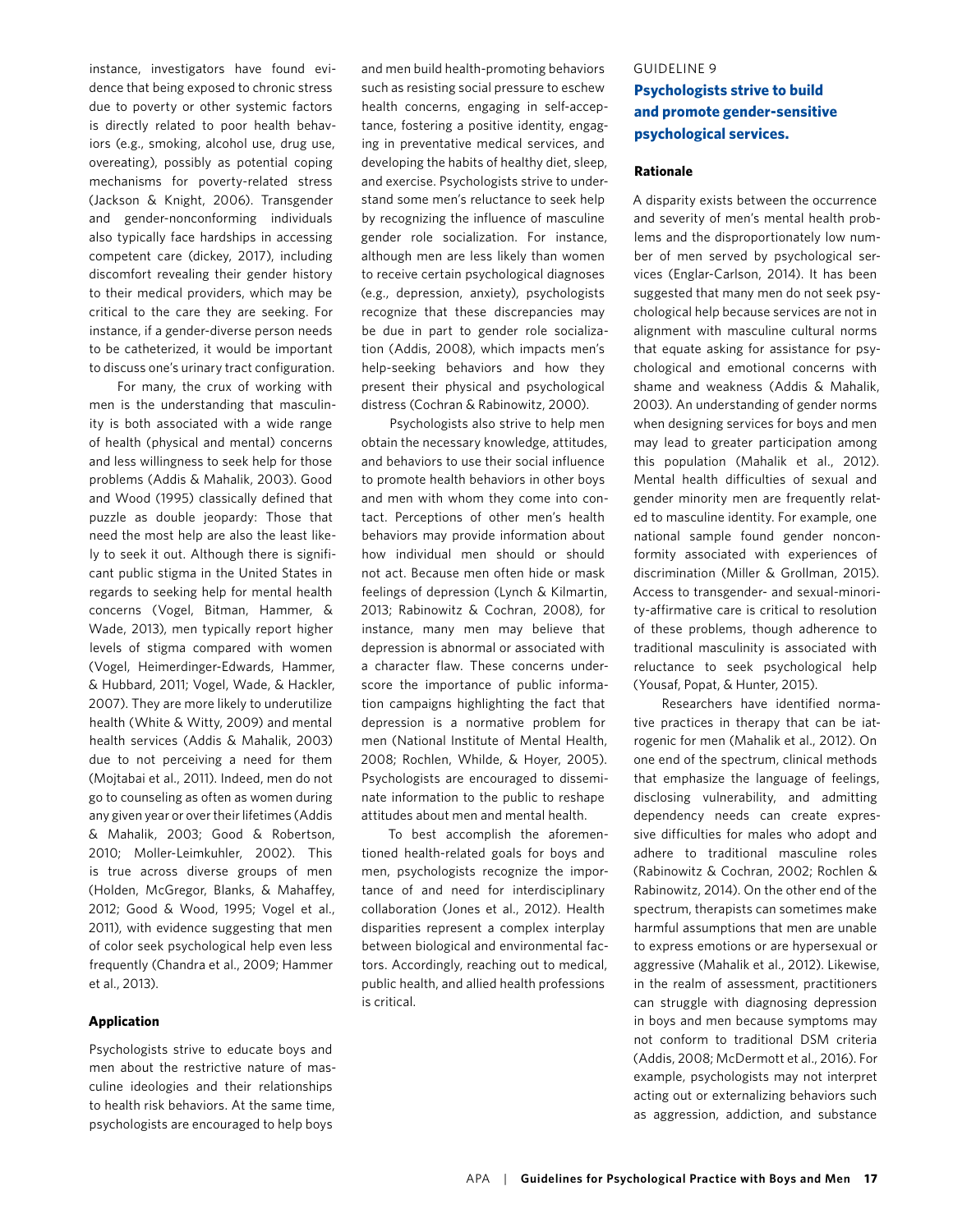abuse as potentially masking depression (Lynch & Kilmartin, 2013). However, it is not unusual for some men to understate mental health problems (Paulson & Bazemore, 2010). Normative male interpersonal behavior can, but does not always, involve an absence of strong affect, muted emotional displays, and minimal use of expressive language, making it difficult for primary care physicians and other health professionals to determine when men are actually experiencing depressive disorders (Martin, Neighbor, & Griffith, 2013). Instead, many men express themselves in terms of externalizing behaviors, many of which are problematic (Cochran & Rabinowitz, 2000). Additionally, in responding to the problematic externalizing behaviors of boys, such as hyperactivity, aggression, and substance abuse, there has been a tendency for professionals to focus on addressing deficits rather than strengths (Kiselica et al., 2008). Evidence also suggests that medication may be relied upon over psychological interventions with boys, especially in relationship to ADHD diagnoses (Kapalka, 2008).

Clinicians may also assume that masculinity is not a significant topic for gay and bisexual men. However, internalized heterosexism dramatically shapes masculine identity, due in part to the importance of gay and bisexual men of appearing heteronormative. For instance, gay men rated masculine gay men as significantly more likeable than feminine gay men (Skidmore et al., 2006) and, on average, wished to be more masculine than they perceived themselves to be (Sánchez, Vilain, Westefeld, & Liu, 2010). This may lead gay men to be extremely conscious about masculinity and inhibit emotional disclosure (Elder, Morrow, & Brooks, 2015; Haldeman, 2006; Sánchez & Vilain, 2012).

#### **Application**

Psychologists can take advantage of the numerous gender-based adaptations derived from theoretical work or clinical expertise to accommodate male clients of diverse backgrounds (Brooks & Good, 2005; Englar-Carlson, Evans, & Duffey, 2014; Englar-Carlson & Stevens, 2006; Kiselica et al., 2008; Pollack & Levant, 1998; Rabinowitz & Cochran, 2002; Rochlen & Rabinowitz, 2014; for a complete list of clinical resources for working with boys and men, see division51.net). Psychologists also may strive to identify ways that psychological services can be more adaptive to the ways men have been socialized (Englar-Carlson, 2014). Depending on the expectations, psychologists strive to correct erroneous assumptions about psychological interventions or change the structure of interventions to be more congruent for the male client (Rochlen & Rabinowitz, 2014). Psychologists also strive to find ways to increase the perception of normativeness for particular problems (e.g., depression), train professional helpers to recognize the ego-centrality of certain problems (e.g., unemployment for men who view their family role primarily as "provider"), and create alternative, nontraditional forums more congruent with masculine socialization (e.g., psychoeducational classes in work settings) (Addis & Mahalik, 2003).

Affirmative couples and family therapy can be utilized to assist family systems in exploring gendered values and the impact traditional masculine roles have on gender and sexual minority individuals. Clinicians can be instrumental in expanding masculine norms to help facilitate a more positive, affirming relational system that improves mental health outcomes for sexual and gender minority persons (Olson et al., 2016; Ryan et al., 2010). Couple and family therapy can facilitate discussions of how multiple identities work together, why some identities are more salient than others, and how various identities are enacted in different spaces (Budge, Thai, Tebbe, & Howard, 2016).

For boys and adolescents, shorter sessions, informal settings outside the office (e.g., playground), instrumental activities, using humor and self-disclosure, and psychoeducational groups may provide more congruent environments than traditional psychotherapy (Kiselica, Englar-Carlson, & Horne, 2008). Psychologists strive to provide supportive counseling and career guidance to men with histories of sporadic employment, job adjustment difficulties, and long-term unemployment. Such services would be aimed at addressing the personal issues that might have contributed to their work or retirement transition problems and the impact of those problems on

their self-esteem and mental health (Herr, Cramer, & Niles, 2003; J.B. James et al., 2016; Romo, Bellamy & Coleman, 2004). Psychologists are encouraged to advocate for public policy that supports and enhances teenage boys' career prospects, especially in settings where there may not be a variety of career prospects (e.g., low socioeconomic status communities). These may include developmental career counseling and development in the schools, and GED, job training, and job placement services for adolescent and adult males who have dropped out of school or struggled with underemployment or unemployment (Romo et al., 2004).

Psychologists assessing boys and men strive to be aware of traditional masculine gender role characteristics that render underlying psychological states difficult to assess. Psychologists in clinical settings are encouraged to ask boys and men questions about mood and affect and to be willing to probe more extensively when faced with brief responses. Psychologists are also encouraged to note discrepancies between self-expression and the severity of precipitating factors, which might have resulted from many men's relative emotional inexpressivity (Rabinowitz & Cochran, 2008). Psychologists work to accurately assess masculine socialization and ideology using the aforementioned gender-sensitive assessment tools and to learn specific assessment strategies for masculine depression (Cochran & Rabinowitz, 2003) and alexithymia (Levant, Hall, Williams, & Hasan, 2009). Additionally, psychologists are aware of the connections between mental health stigma and traditional masculinity ideologies, which may influence men's responses to traditionally stigmatized mental health problems (e.g., depression, anxiety). Psychologists also strive to reduce mental health stigma for men by acknowledging and challenging socialized messages related to men's mental health stigma (e.g., male stoicism, self-reliance).

Importantly, psychologists strive to attain a level of gender self-awareness that allows them to act with intentionality, resisting the imposition of their values and biases on male clients (Wisch & Mahalik, 1999). Gender self-awareness may help psychologists recognize when they may be framing a psychological problem from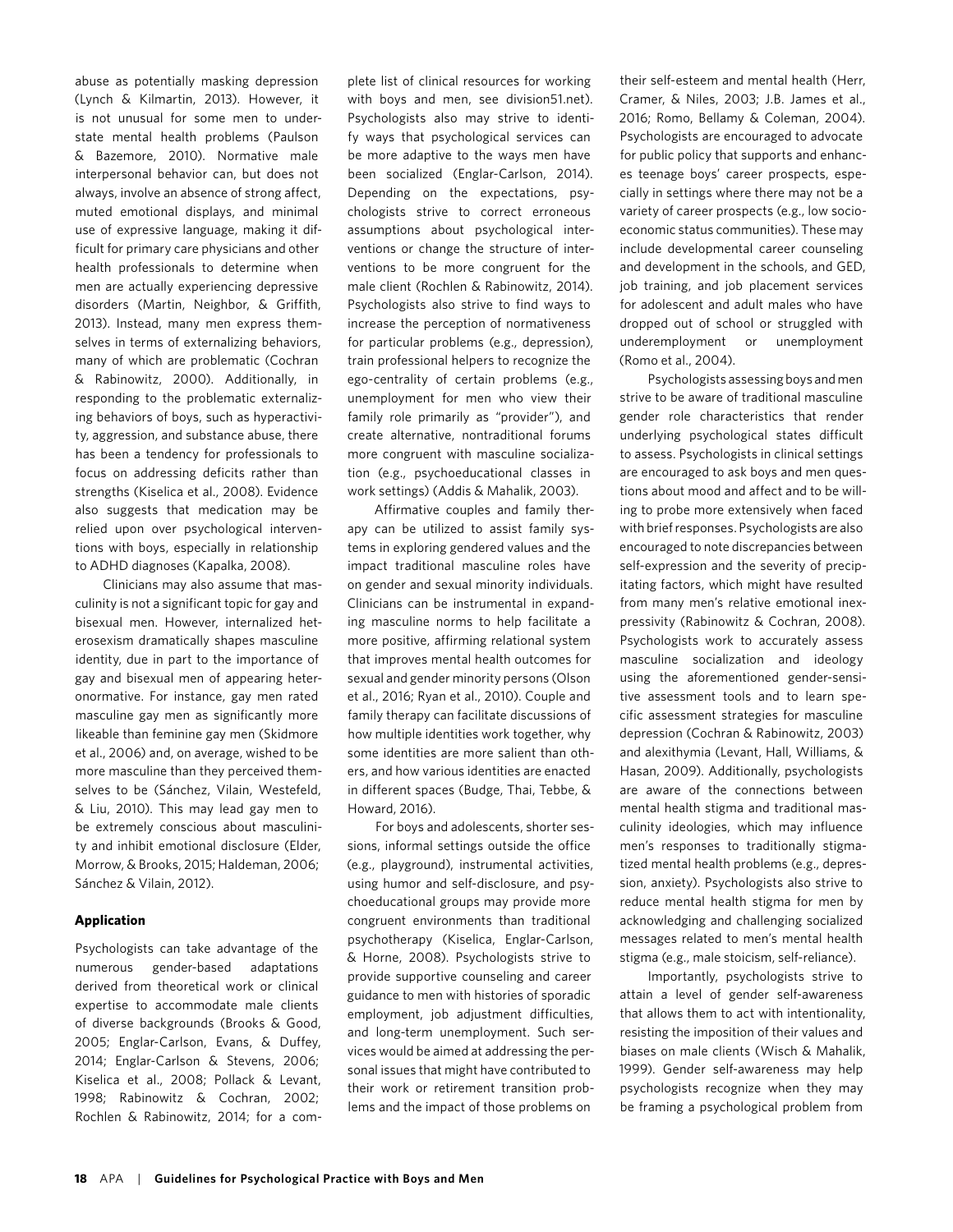a gendered lens. For instance, psychologists may overlook or discount important problems in men (e.g., depression, body image concerns) because those issues have historically been a focus among women. Thus, psychologists strive to recognize the relational style of many men and adapt by substituting other terms for psychotherapy such as consultation, meeting, coaching, or discussion; using less jargon; being more active and directive; and matching relational style to the client's needs (Englar-Carlson, 2014). Technologyoriented interventions (e.g. biofeedback, telemental health) can also be used to engage men who are uncomfortable with the intimacy of traditional psychotherapy approaches (McDermott, Smith, & Tsan, 2014). In addition, Wester and Lyubelsky (2005) have suggested the use of explicit goal-setting with men and straightforward cognitive interventions to reduce ambiguity and encourage engagement.

#### GUIDELINE 10

**Psychologists understand and strive to change institutional, cultural, and systemic problems that affect boys and men through advocacy, prevention, and education.**

#### **Rationale**

Some men encounter institutional, cultural, or systemic barriers to their well-being, as evidenced by societal problems wherein men are disproportionately overrepresented. For instance, one of the major areas affecting boys and men is the high incarceration rate in the United States. Data obtained from the Federal Bureau of Prisons (2014) reveals the extent of the problem. For example, men account for 93% of all adults in federal prison to date, and although African American and Latino males constitute approximately 7% and 8% of the general population, respectively, they make up 37% and 34% of the federal prison population. Native American men are imprisoned at more than 4 times the rate of White men. These racial, ethnic,

and gender disparities may be the result of racial, ethnic, and gender stereotypes. Indeed, compared to White and higher income men, African American, Latino, and Native American men and low income men are more likely to be detained by law enforcement (Center for Constitutional Rights, 2013).

Men of color also have less access to addiction treatment, a significant cause of racial disparity in the criminal justice system, as more than 60% of federal inmates are incarcerated because of drug offenses (Federal Bureau of Prisons, 2014). Thus, African American men are many times more likely to go to prison for drug offenses (e.g., possession of marijuana or crack cocaine) than White men (Felner, 2009), even though they are less likely to use illegal drugs (Wu, Woody, Yang, Pan, & Blazer, 2011). Another population of focus due to social and political implications is undocumented boys and men, who are overrepresented in federal detention facilities (Carlson & Gallagher, 2015). For these males, the accumulation of risk factors (e.g., psychological, familial, socioeconomic, environmental), co-occurring within multiple contexts (i.e., dislocation from one's community, probability of physical and psychological trauma during the immigration journey and at border crossings, unpredictable reception and insecurity in detention centers) often negatively impact their lifespan development (Arbona et al., 2014; Henderson, & Bailey, 2013; McLeigh, 2010; Suarez-Orozco et al., 2011). Such institutional inequalities have a profound impact on the mental and physical health of minority men (Jones et al., 2012).

Another area disproportionately associated with boys and men is violence. Epidemiological research indicates that men of all races are at an increased risk for being either a victim or perpetrator of violence, especially during adolescence. The Centers for Disease Control and Prevention (2010) reported that violence is the second leading cause of death among people between the ages of 15 and 24, and reports from state and national surveys of youth behaviors suggest that young men are more likely than young women to engage in serious aggressive behaviors. For instance, findings from the National Youth Risk Behavior Survey

(Eaton et al., 2012) indicated that teenage boys were significantly more likely than teenage girls to report carrying a gun to school. Investigators have also noted that nearly every school shooter in the past 30 years has been an adolescent male (Kalish & Kimmel, 2010; Kaufman, Hall, & Zagura, 2012; Kimmel & Mahler, 2003). For adults, the National Center for Victims of Crime (2013) estimates that 90% of all homicides in the United States are committed by men, and men constitute 77% of all homicide victims. State and local data also indicate that men are far more likely than women to be arrested and charged with intimate partner violence (Hamby, 2014).

Although most violence is perpetrated by men, most men are not violent. Consequently, men are often stereotyped as aggressive and violent. These stereotypes can have negative consequences for heterosexual men who experience violence in intimate relationships from their female partners. Although abusive women, on average, may do less physical damage than abusive men (Archer, 2000), physical assaults from female partners have been shown to create myriad psychological problems for men (Randle & Graham, 2011). In addition, male victims of intimate partner violence (Randle & Graham, 2011) experience significant barriers to finding help because the domestic violence system has historically focused on helping battered women (Douglas & Hines, 2011). Likewise, men who have experienced sexual abuse from women or men may face significant personal and professional barriers to seeking help (Allen, Ridgeway, & Swan, 2015).

Housing is also a significant area of gender discrimination. Reports demonstrate that 20% of transgender people have experienced housing discrimination, another 20% have experienced homelessness, and 10% have been evicted specifically for their gender identity at some point throughout the lifespan (National Center for Transgender Equality, 2015b). Research has demonstrated the link between housing access and better health outcomes, including less sexual risk-taking (Sevelius, Reznick, Hart, & Schwartz, 2009), decreased intravenous drug use (Fletcher,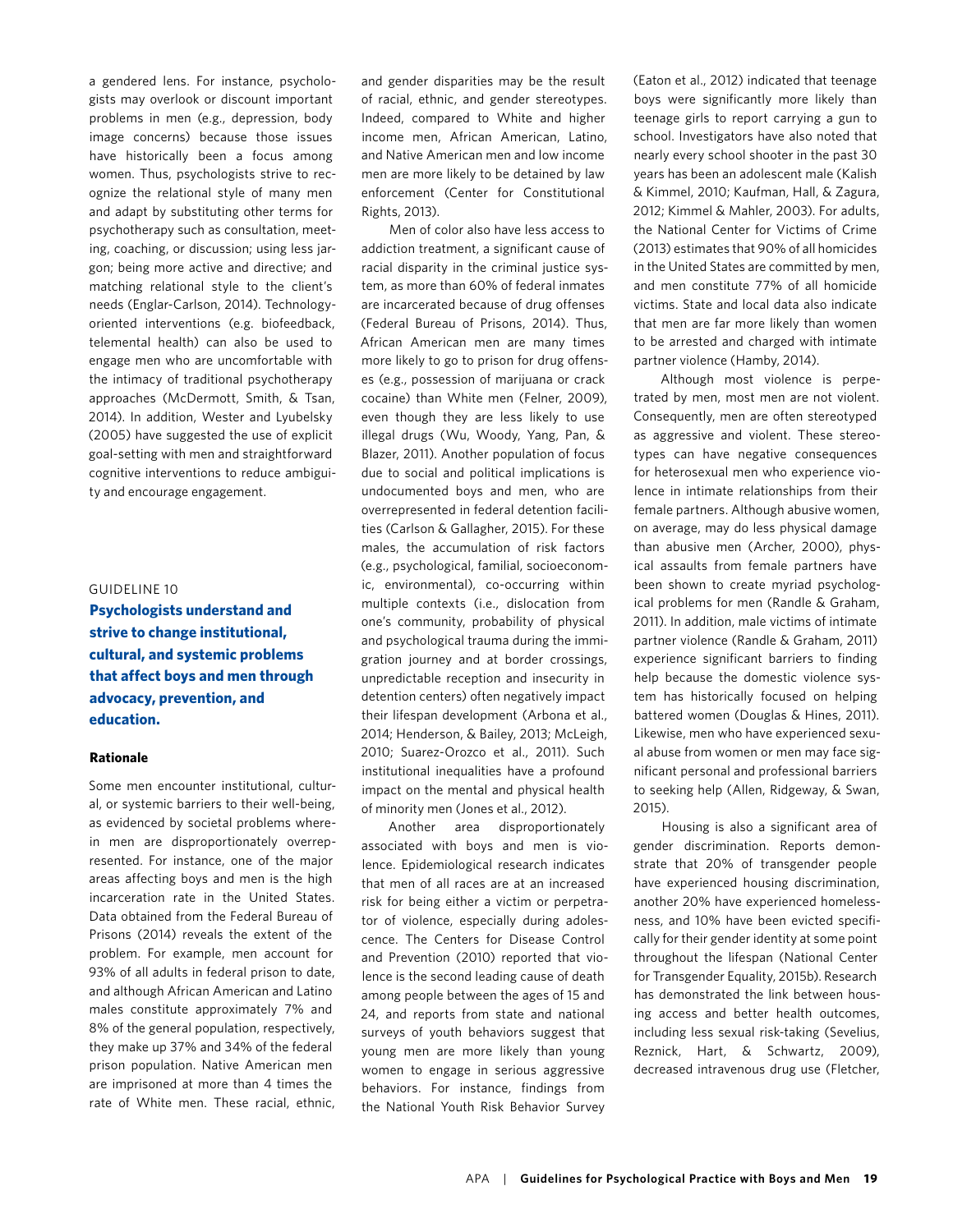Kisler, & Reback, 2014), and reduced odds of suicide attempts (Marshall et al., 2016).

#### **Application**

Psychologists strive to disseminate research findings to legislators and policymakers to inform public health policies and funding for research, prevention, and intervention efforts that can enhance the lives of boys, men, and their families. For example, psychologists strive to support public policy initiatives to ease problems associated with incarceration, such as humane treatment for prisoners, access to drug treatment and other rehabilitation, job training, accessible housing, and alternatives to incarceration. Likewise, psychologists aim to recognize that male violence affects everyone (men and women) and, concurrently, that men can also be victims of abusive relationships with women.

Psychologists also strive to increase awareness of the influence of gender role socialization practices associated with violence and problem behaviors for boys and men among public health officials, other mental health professionals, and policymakers. Work with public health officials to disseminate information regarding the destructive aspects of rigid notions of masculinity may result in inclusion of gender-sensitive public health initiatives for boys and men. Psychologists also are encouraged to advocate for more financial support for research studies aimed at boys and men with special attention to neglected areas of research, such as examining masculinity with other social identity–based experiences (e.g., racism, ability, socioeconomic status) in relation to social problems impacting boys and men. Indeed, despite the disproportionate number of men of color in the prison system for violent crimes, most popular theories of violence and aggression do not take into account men's gender role socialization and racial experiences (Kilmartin & McDermott, 2015). Such research may attend to the complexities of gender minority people's multicultural identities (APA, 2015; Singh, Hwahng, Chang, & White, 2017), and provide insight into mental health outcomes for those facing multiple layers of oppression (Budge et al., 2016).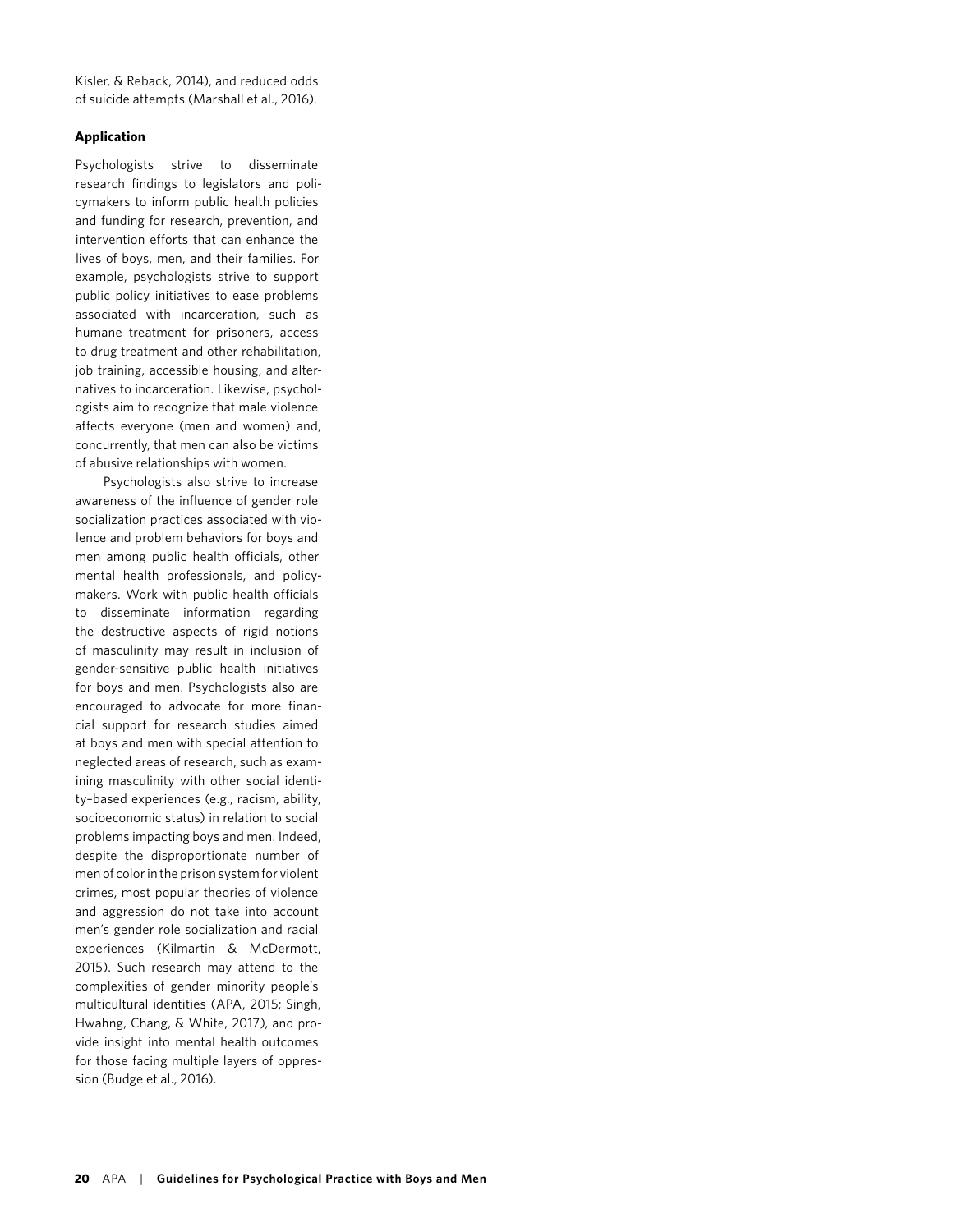## **EXPIRATION**

This document will expire as APA policy in 10 years (2028). Correspondence regarding the 2018 Guidelines for Psychological Practice with Boys and Men should be addressed to the American Psychological Association, Practice Directorate, 750 First Street, NE, Washington, 20002-4242.

## **ACKNOWLEDGMENTS**

Guidelines for Psychological Practice for Boys and Men was developed by several groups of individuals beginning in 2005 and continuing with updates and revisions through 2018. The final draft was compiled and updated by Fredric Rabinowitz, Matt Englar-Carlson, Ryon McDermott, Christopher Liang, and Matthew Kridel, with assistance from Christopher Kilmartin, Ronald Levant, Mark Kiselica, Nathan Booth, Nicholas Borgogna, and April Berry. Guidelines recommendations and selected literature were determined with the assistance and expertise of several scholars: Michael Addis, Larry Beer, Matt Englar-Carlson, Sam Cochran, lore m. dickey, William B. Elder, Anderson J. Franklin, Glenn Good, Michele Harway, Denise Hines, Andy Horne, Anthony Isacco, Chris Kilmartin, Mark Kiselica, Ron Levant, Christopher Liang, William Liu, David Lisak, James Mahalik, Ryon McDermott, Michael Mobley, Roberta Nutt, James O'Neil, Wizdom Powell, Fredric Rabinowitz, Aaron Rochlen, Jonathan Schwartz, Andrew Smiler, Warren Spielberg, Mark Stevens, Stephen Wester, and Joel Wong. The authors gratefully acknowledge the APA staff support for several years under the leadership of Ron Palomares.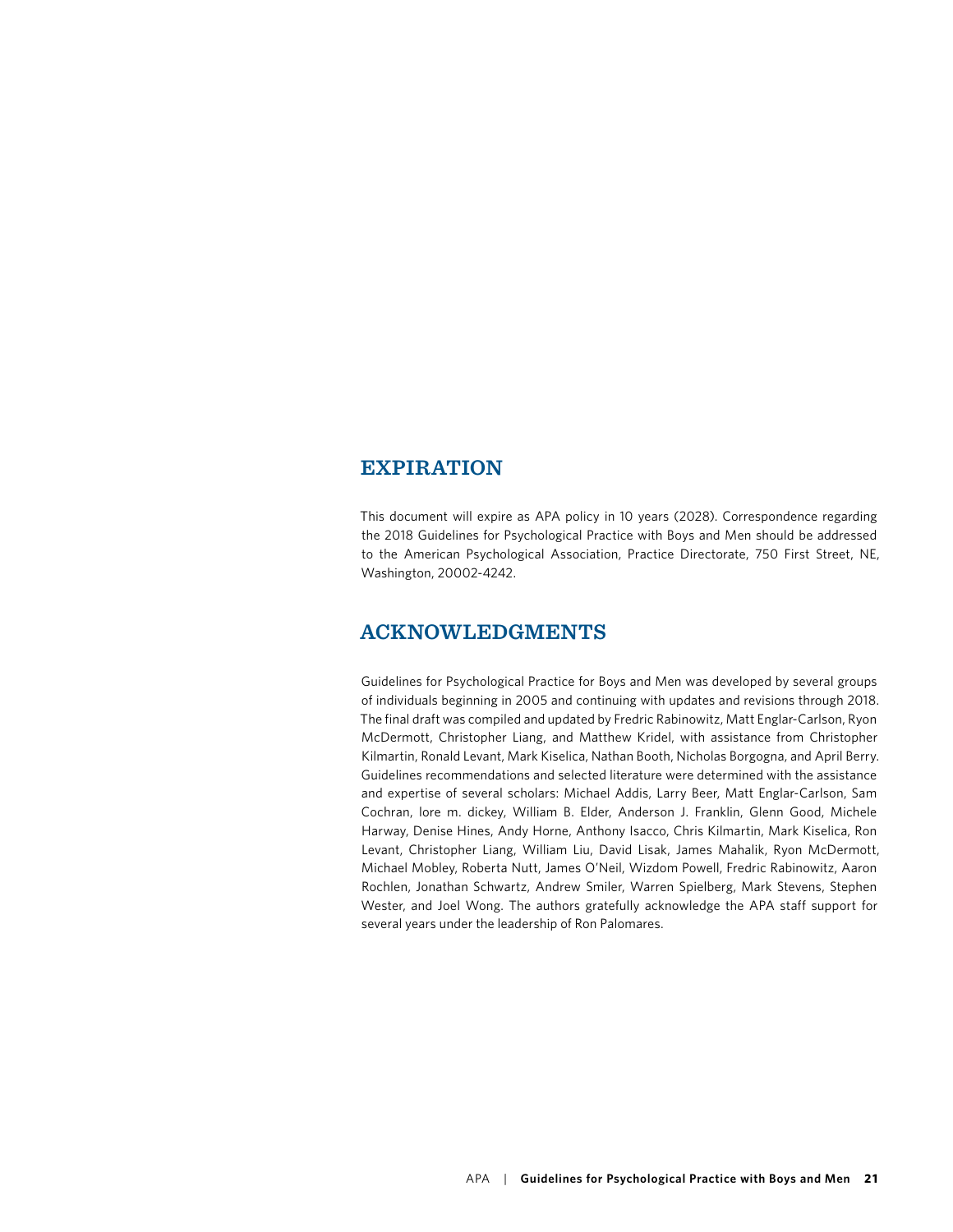## **REFERENCES**

- Abbott, D., Jepson, M., & Hastie, J. (2016). Men living with long-term conditions: Exploring gender and improving social care. *Health & Social Care in the Community, 24*(4), 420–427. doi:10.1111/hsc.12222
- Adamsons, K., & Johnson, S. K. (2013). An updated and expanded meta-analysis of nonresident fathering and child well-being. *Journal of Family Psychology, 27*(4), 589–599. doi:10.1037/a0033786
- Addis, M. E. (2008). Gender and depression in men. *Clinical Psychology: Science and Practice, 15*(3), 153–168. doi:10.1111/j.1468-2850.2008.00125.x
- Addis, M. E. & Mahalik, J. R. (2003). Men, masculinity, and the contexts of helpseeking. *American Psychologist, 58*(1), 5–14. doi:10.1037/0003-066X.58.1.5
- Addis, M. E., Mansfield, A. K., & Syzdek, M. R. (2010). Is "masculinity" a problem?: Framing the effects of gendered social learning in men. *Psychology of Men & Masculinity, 11*(2), 77–90. doi:10.1037/a0018602
- Albarracín, D., Johnson, B. T., Fishbein, M., & Muellerleile, P. A. (2001). Theories of reasoned action and planned behavior as models of condom use: A metaanalysis. *Psychological Bulletin, 127(1)*, 142–161. doi:10.1037/0033-2909.127.1.142
- Allen, C.T., Ridgeway, R., & Swan, S.C. (2015). College students' beliefs regarding help seeking for male and female assault survivors: Even less support for male survivors. *Journal of Aggression, Maltreatment, and Trauma*, *24*(1), 102–115. doi:1 0.1080/10926771.2015.982237
- Alvarez, A. N., Liang, C. T. H., & Neville, H. A. (2016). *The cost of racism for people of color: Contextualizing experiences of discrimination*. Washington, DC: American Psychological Association.
- American Cancer Society (2015). *Colorectal cancer facts & figures 2011-2013*. Retrieved from https://www.cancer.org/content/dam/cancer-org/research/ cancer-facts-and-statistics/colorectal-cancer-facts-and-figures/colorectalcancer-facts-and-figures-2011-2013.pdf
- American Cancer Society (2008). *Cancer facts and figures 2008*. Retrieved from https://www.cancer.org/content/dam/cancer-org/research/cancer-factsand-statistics/annual-cancer-facts-and-figures/2008/cancer-facts-andfigures-2008.pdf
- American Council on Education (2006, July 11). *College enrollment gender gap widens for white and Hispanic students, but race and income disparities still most significant new ACE report finds.* Retrieved from http://www.acenet.edu/ AM/Template.cfm?Section=HENA&TEMPLATE=/CM/ContentDisplay. cfm&CONTENTID=17251
- American Foundation of Suicide Prevention (2015). *Facts and figures*. Retrieved from <https://www.afsp.org/understanding-suicide/facts-and-figures>
- American Psychological Association (2007). Guidelines for psychological practice with girls and women. *American Psychologist, 62*(9), 949–979. doi:10.1037/0003-066X.62.9.949
- American Psychological Association (2010). *Ethical principles of psychologists and code of conduct (including 2010 and 2016 amendments)*. Retrieved from http:// www.apa.org/ethics/code/index.aspx
- American Psychological Association (2012). Guidelines for psychological practice with the lesbian, gay, and bisexual clients. *American Psychologist, 67*(1), 10–42. doi:10.1037/a0024659
- American Psychological Association (2013a). Guidelines for psychological practice in healthcare delivery systems. *American Psychologist, 68*(1), 1–6. doi:10.1037/ a0029890
- American Psychological Association (2013b). Specialty guidelines for forensic psychology. *American Psychologist, 68*(1), 7–19. doi:10.1037/a0029889
- American Psychological Association (2013c). Guidelines for psychological evaluations in child protection matters. *American Psychologist, 68*(1), 20–31. doi:10.1037/a0029891
- American Psychological Association (2014). Guidelines for psychological practice with older adults. *American Psychologist, 69*(1), 34–65. doi:10.1037/a0035063
- American Psychological Association (2015a). Guidelines for psychological practice with transgender and gender nonconforming people. *American Psychologist, 70*(9)*,* 832–864. doi:10.1037/a0039906

American Psychological Association (2015b). Professional practice guidelines: Guidance for developers and users. *American Psychologist, 70*(9), 823–831. doi:10.1037/a0039644

- American Psychological Association (2017a). *Multicultural guidelines: An ecological approach to context, identity, and intersectionality.* Retrieved from [http://www.](http://www.apa.org/about/policy/multicultural-guidelines.pdf) [apa.org/about/policy/multicultural-guidelines.pdf](http://www.apa.org/about/policy/multicultural-guidelines.pdf)
- American Psychological Association (2017b). *Preliminary report from the working group on Health Disparities in Vulnerable Boys and Men*. Presented at the Cross Cutting Agenda Meeting. Washington, DC.
- Arbona, C., Olvera, N., Rodríguez, N., Hayan, J., Linares, A., & Wisener, M. (2014). Acculturative stress among documented and undocumented Latino immigrants in the United States. *Hispanic Journal of Behavioral Sciences, 32*, 362–384. doi:10.1177/0739986310373210
- Archer, J. (2000). Sex differences in aggression between heterosexual partners: A meta-analytic review. *Psychological Bulletin, 126*(5), 651–680. doi:10.1037/0033- 2909.126.5.651
- Arellano-Morales, L., Liang, C. T., Ruiz, L., & Rios-Oropeza, E. (2016). Perceived racism, gender role conflict, and life satisfaction among Latino day laborers. *Journal of Latina/o Psychology*, *4*(1), 32–42. doi:10.1037/lat0000049
- Arnett, A., Pennington, B., Willcutt, E., DeFries, J., & Olson, R. (2015). Sex differences in ADHD symptom severity. *Journal of Child Psychology and Psychiatry, 56*(6), 632–639. doi:10.1111/jcpp.12337
- Bagner, D. M., & Eyberg, S. M. (2003). Father involvement in parent training: When does it matter? *Journal of Clinical Child and Adolescent Psychology*, *32*(4), 599– 605. doi:10.1207/S15374424.JCCP3204\_13
- Bamia, C., Trichopulou, A., & Trichopoulos, D. (2008). Age of retirement and mortality in a general population sample: The Greek EPIC study. *American Journal of Epidemiology, 167*(5), 561–569. doi:10.1093/aje/kwm337
- Banaji, M. R., & Prentice, D. A. (1994). The self in social contexts. *Annual Review of Psychology*, *45*, 297-332. doi:10.1146/annurev.ps.45.020194.001501
- Basow, S. A. (2006). Gender role and gender identity development. In J. Worell, C. D. Goodheart (Eds.), *Handbook of girls' and women's psychological health: Gender and well-being across the lifespan* (pp. 242–251). New York, NY: Oxford University Press.
- Baumeister, R. F., & Sommer, K. L. (1997). What do men want? Gender differences and two spheres of belongingness: Comment on Cross and Madson (1997). *Psychological Bulletin*, *122*, 38–44. doi:10.1037/0033-2909.122.1.38
- Beck, A. (2014). *Sexual victimization in prisons and jails reported by inmates 2011-2012*. Washington, DC: United States Department of Justice. Retrieved from [http://](http://www.bjs.gov/content/pub/pdf/svpjri1112_st.pdf) [www.bjs.gov/content/pub/pdf/svpjri1112\\_st.pdf](http://www.bjs.gov/content/pub/pdf/svpjri1112_st.pdf)
- Becker, J. C., & Swim, J. K. (2012). Reducing endorsement of benevolent and modern sexist beliefs: Differential effects of addressing harm versus pervasiveness of benevolent sexism. *Social Psychology, 43*, 127–137. doi:10.1027/1864-9335/a000091
- Berg, R. (2010). Increasing clinical and contextual awareness when working with new fathers. In C. Z. Oren & D. C. Oren (Eds.), *Counseling fathers* (pp. 187–206). New York, NY: Routledge.
- Bianchi, S. M., Robinson, J. P., & Milkie, M. A. (2006). *Changing rhythms of American family life.* New York, NY: Russell Sage Foundation.
- Biederman, J., Kwon, A., Aleardi, M., Chouinard, V.-A., Marino, T., Cole, H., . . .Faraone, S. V. (2005). Absence of gender effects on attention deficit hyperactivity disorder: Findings in nonreferred subjects. *The American Journal of Psychiatry, 162*(6), 1083–1089. doi:10.1176/appi.ajp.162.6.1083
- Bockting, W., Benner, A., & Coleman, E. (2009). Gay and bisexual identity development among female-to-male transsexuals in North America: Emergence of a transgender sexuality. *Archives of Sexual Behavior*, *38*(5), 688– 701. doi:10.1007/s10508-009-9489-3
- Bogels, S., & Phares, V. (2007). Fathers' role in the etiology, prevention and treatment of child anxiety: A review and new model. *Clinical Psychology Review*, *28*(4), 539–558. doi:10.1016/j.cpr.2007.07.011
- Booth, A., Scott, M. E., & King, V. (2010). Father residence and adolescent problem behavior: Are youth always better off in two-parent families? *Journal of Family Issues*, *31*(5), 585–605. doi:10.1177/0192513X09351507
- Boyle, C. A., Boulet, S., Schieve, L. A., Cohen, R. A., Blumberg, S. J., Yeargin-Allsopp, M., . . . Kogan, M. D. (2011). Trends in the prevalence of developmental disabilities in US children, 1997–2008. *Pediatrics, 127*(6), 1034–1042. doi:10.1542/peds.2010-2989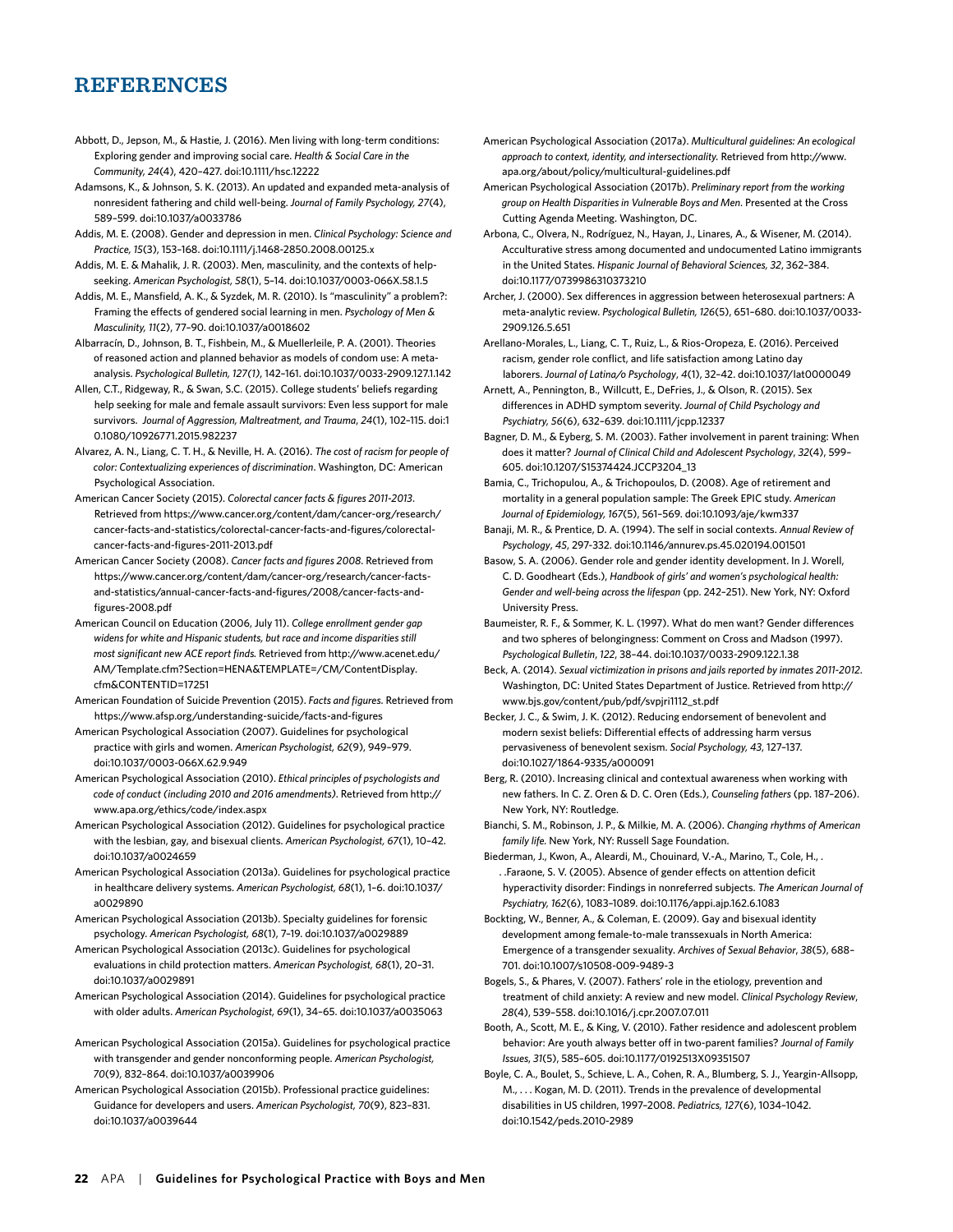Bradford, W., & Noble, C. (2000). *Getting it right for boys . . . and girls*. London, UK: Routledge.

Brabeck, K. M., Lykes, M. B., & Hunter, C. (2014). The psychosocial impact of detention and deportation on U.S. migrant children and families. *American Journal of Orthopsychiatry, 84*(5), 496–505. doi:10.1037/ort0000011

Breiding, M. J., Windle, C. R., & Smith, D. A. (2008). Interspousal criticism: A behavioral mediator between husbands' gender role conflict and wives' adjustment. *Sex Roles*, *59*(11-12), 880–888. doi:10.1007/s11199-008-9491-6

Bridge, J. A., Asti, L., Horowitz, L. M., Greenhouse, J. B., Fontanella, C. A., Sheftall, A. H., . . . Campo, J. V. (2015). Suicide trends among elementary school-aged children in the United States from 1993-2012*. JAMA Pediatrics*, *169*(7), 673–677. doi:10.1001/jamapediatrics.2015.0465

Brockman, H., Müller, R., & Helmert, U. (2009). Time to retire—time to die? A prospective cohort study of the effects of early retirement on long term survival*. Social Science Medicine, 69*(2), 160–164. doi:10.1016/j.socscimed.2009.04.009

Bronte-Tinkew, J., Carrano, J., Horowitz, A., & Kinukawa, A. (2008). Involvement among resident fathers and links to infant cognitive outcomes*. Journal of Family Issues*, *29*(9), 1211–1244. doi:10.1177/0192513X08318145

Brooks, G. R. (1998). *A new psychotherapy for traditional men*. San Francisco, CA: Jossey-Bass.

Brooks, G. R., & Good, G. E. (Eds.). (2005). *The new handbook of psychotherapy and counseling with men*. San Francisco, CA: Jossey-Bass.

Broughton, T. L., & Rogers, H. (2007). Introduction: The empire of the father. In T. L. Broughton & H. Rogers (Eds.), *Gender and fatherhood in the nineteenth century* (pp. 1–42). New York, NY: Palgrave Macmillan.

Bruchmüller, K., Margraf, J., & Schneider, S. (2012). Is ADHD diagnosed in accord with diagnostic criteria? Overdiagnosis and influence of client gender on diagnosis. *Journal of Consulting and Clinical Psychology, 80*(1), 128–138. doi:10.1037/ a0026582

Budge, S. L., Thai, J. L., Tebbe, E. A., & Howard, K. A. S. (2016). The intersection of race, sexual orientation, socioeconomic status, trans identity, and mental health outcomes. *The Counseling Psychologist, 44*(7), 1025–1049. doi:10.1177/0011000015609046

Bureau of Labor Statistics (2008). *College enrollment and work activity of 2007 high school graduates.* Washington, DC: United States Department of Labor. Retrieved August 8, 2008, from http://www.bls.gov/news.release/hsgec.nr0.htm

Butler, J. (1990). *Gender trouble: Feminism and the subversion of identity*. New York, NY: Routledge.

Byne, O., & Miller, E. (2012). *The flow of unaccompanied children through the immigration system: A resource for practitioners, policy makers, and researchers.* New York, NY: Vera Institute of Justice. Retrieved from https://storage.googleapis.com/ vera-web-assets/downloads/Publications/the-flow-of-unaccompanied-children-through-the-immigration-system-a-resource-for-practitioners-policy-makers-and-researchers/legacy\_downloads/the-flow-of-unaccompanied-children-through-the-immigration-system.pdf

Cabrera, N. J., Cook, G. A., McFadden, K. E., & Bradley, R. H. (2012). Father residence and father-child relationship quality: Peer relationships and externalizing behavioral problems. *Family Science*, *2*(2)*,* 109–119. doi:10.1080/19424620.20 11.639143

Cabrera, N. J., Tamis-LeMonda, C. S., Bradley, R. H., Hofferth, S., & Lamb, M. E. (2000). Fatherhood in the twenty-first century. *Child Development, 71*(1), 127– 136. doi:10.1111/1467-8624.00126

Calasanti, T., Pietilä, I., Ojala, H., & King, N. (2013). Men, bodily control, and health behaviors: The importance of age. *Health Psychology*, *32*(1), 15–23. doi:10.1037/ a0029300

Carlson, E., & Gallagher, A. M. (2015). Humanitarian protection for children fleeing gang-based violence in the Americas. *Journal on Migration and Human Security, 3*(2), 129–158. doi:10.14240/jmhs.v3i2.47

Carroll, R. A., & Gilroy, P. J. (2002). Transgender issues in counselor preparation. *Counselor Education and Supervision, 41*(3), 233–242. [doi:10.1002/j.1556-6978.2002.tb01286.x](https://doi.org/10.1002/j.1556-6978.2002.tb01286.x)

Carver, K., Joyner, K., & Udry, J. R. (2003) National estimates of adolescent romantic relationships. In P. Floresheim (Ed.), *Adolescent romantic relations and sexual behavior: Theory, research, and practical implications* (pp. 23–56). Mahwah, NJ: Lawrence Erlbaum Associates Publishers.

Case, A. & Deaton, A. (2015). Rising morbidity and mortality in midlife among White non-Hispanic Americans in the 21st century. *Proceedings of the National Academy of Sciences, 112*(49), 15078–15083. doi:10.1073/pnas.1518393112

Cashmore, J. & Shackel, R. (2013). The long term effects of child sexual abuse. *Australian Institute of Family Studies, 11*, 1–29. Retrieved from [http://www.aifs.gov.](http://www.aifs.gov.au/cfca/pubs/papers/a143161/cfca11.pdf) [au/cfca/pubs/papers/a143161/cfca11.pdf](http://www.aifs.gov.au/cfca/pubs/papers/a143161/cfca11.pdf)

Center for Constitutional Rights (2013). *Summary of remedial opinion and order in Floyd et al. v. City of New York, 08-cv-1034 (SAS)*. Retrieved from [http://www.](http://www.ccrjustice.org/files/Remedy%20Decision%20Summary%20-%20Final.pdf) [ccrjustice.org/files/Remedy%20Decision%20Summary%20-%20Final.pdf](http://www.ccrjustice.org/files/Remedy%20Decision%20Summary%20-%20Final.pdf)

Centers for Disease Control and Prevention (2010). *Leading cause of deaths in males United States 2010*. Retrieved from https://www.cdc.gov/healthequity/lcod/ men/2010/index.htm

Centers for Disease Control and Prevention (2012). *Understanding youth violence fact sheet 2012*. Retrieved from https://www.cdc.gov/violenceprevention/pdf/ yv\_factsheet2012-a.pdf

Centers for Disease Control and Prevention (2015). *State-based prevalence data of parent reported ADHD diagnosis by health care provider*. Retrieved from http:// www.cdc.gov/ncbddd/adhd/prevalence.html

Cervantes, J. M. (2014). Manhood and spirit: Awareness, reflection, and life transitions. In M. Englar-Carlson, M. Evans, & T. Duffey (Eds.), *A counselor's guide to working with men* (pp. 179–198). Alexandria, VA: American Counseling Association.

Chandra, A., Scott, M. M., Jaycox, L. H., Meredith, L. S., Tanielian, T., & Burnam, A. (2009). Racial/ethnic differences in teen and parent perspectives toward depression treatment. *Journal of Adolescent Health*, *44*(6), 546–553. doi:10.1016/j. jadohealth.2008.10.137

Cheng, H., McDermott, R. C., Wong, Y. J., & La, S. (2016). Drive for muscularity in Asian American men: Sociocultural and racial/ethnic factors as correlates. *Psychology of Men & Masculinity*, *17*(3), 215–227. doi:10.1037/men0000019

Chin, R., Hall, P., & Daiches, A. (2011). Fathers' experiences of their transition to fatherhood: A meta-synthesis. *Journal of Reproductive and Infant Psychology, 29*(1), 4–18. doi:10.1080/02646838.2010.513044

Christiansen, S. & Palkovitz, R. (1998). Exploring Erikson's psychosocial theory of development: Generativity and its relationship to paternal intimacy, identity and involvement in child care. *Journal of Men's Studies, 7*(1), 133–156. doi:10.3149/jms.0701.133

Clements-Nolle, K., Marx, R., & Katz, M. (2006). Attempted suicide among transgender persons: The influence of gender-based discrimination and victimization. *Journal Of Homosexuality*, *51*(3), 53–69. doi:10.1300/J082v51n03\_04

Coakley, T. M. (2013). An appraisal of fathers' perspectives on fatherhood and barriers to their child welfare involvement. *Journal of Human Behavior in the Social Environment*, *23*(5), 627–639. doi:10.1080/10911359.2013.775935

Cochran, S. V., & Rabinowitz, F. E. (2000)*. Men and depression: Clinical and empirical perspectives*. San Diego, CA: Academic Press.

Cochran, S. V., & Rabinowitz, F. E. (2003). Gender-sensitive recommendations for assessment and treatment of depression in men*. Professional Psychology, 34*(2), 132–140. doi:10.1037/0735-7028.34.2.132

Cohen, K. M., & Savin-Williams, R. C. (2012). Coming out to self and others: Developmental milestones. In P. Levounis, J. Drescher, M. E. Barber (Eds.), *The LGBT casebook* (pp. 17–33). Arlington, VA: American Psychiatric Publishing.

Connell, R. W., & Messerschmidt, J. W. (2005). Hegemonic masculinity: Rethinking the concept. *Gender & Society*, *19*(6), 829–859. doi:10.1177/0891243205278639

Cook, G. A., Roggman, L. A., & Boyce, L. K. (2012). Fathers' and mothers' cognitive stimulation in early play with toddlers: Predictors of 5th grade reading and math. *Family Science*, *2*(2), 131–145. doi:10.1080/19424620.2011.640559

Courtenay, W. H. (2000). Constructions of masculinity and their influence on men's well-being: A theory of gender and health. *Social Science & Medicine*, *50*(10), 1385–1401. doi:10.1016/s0277-9536(99)00390-1

Courtenay, W. H. (2011). *Dying to be men: Psychosocial, environmental and biobehavioral directions in promoting the health of men and boys.* New York, NY: Routledge.

Cowan, P. A., Cowan, C. P., & Knox, V. (2010). Marriage and fatherhood programs. *The Future of Children*, *20*(2), 205–230. doi:10.1353/foc.2010.0000

Cross, S. E., & Madson, L. (1997). Models of the self: Self-construals and gender. *Psychological Bulletin*, *122*(1), 5–37. doi:10.1037/0033-2909.122.1.5

Dank, M., Lachman, P., Zweig, J. M., & Yahner, J. (2014). Dating violence experiences of lesbian, gay, bisexual, and transgender youth. *Journal of Youth And Adolescence*, *43*(5), 846–857. doi:10.1007/s10964-013-9975-8

David, B., Grace, D. & Ryan, M. (2006). The gender wars: A self-categorisation theory perspective on the development of gender identity. In M. Bennett & F. Sani (Eds.), *The development of the social self* (pp. 135–157). Hove, UK: Psychology Press.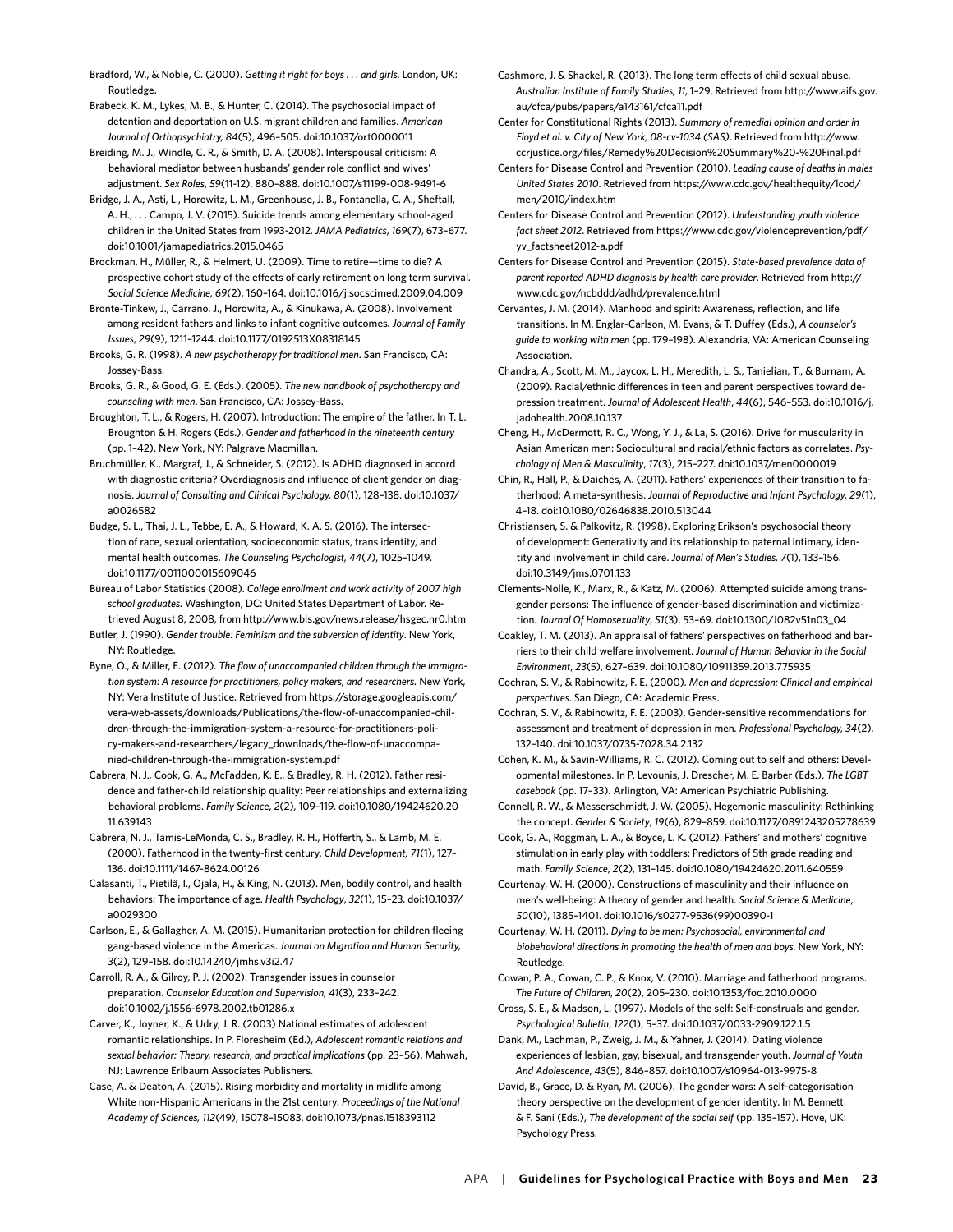- Day, R. D., & Padilla-Walker, L. M. (2009). Mother and father connectedness and involvement during early adolescence*. Journal of Family Psychology, 23*(6)*,* 900–904. doi:10.1037/a0016438
- De Finney, S., & Ball, J. (2015). Traditions, tensions, and trends in participatory action research. In A. Devault, G. Forget, & D. Dubeau (Eds.), *Fathering: Promoting positive father involvement* (pp. 13–46). Toronto, Canada: University of Toronto Press.
- de Visser, R. O., & Smith, J. A. (2007). Alcohol consumption and masculine identity among young men. *Psychology & Health*, *22*(5), 595–614. doi:10.1080/14768320600941772
- DeLeo, D., Draper, B.M., Snowdon, J., & Kolves, K. (2013). Contacts with health professionals before suicide: Missed opportunities for prevention. *Comprehensive Psychiatry, 54*(7), 1117–1123. doi:10.1016/j. comppsych.2013.05.007
- Department of Health and Human Services (2009). Deaths: Final data for 2006 (DHHS Publication No. [PHS] 2009-1120). *National Vital Statistics Reports, 57*(14). Hyattsville, MD: National Center for Health Statistics.
- Diamond, L. M., & Butterworth, M. (2008). Questioning gender and sexual identity: Dynamic links over time. *Sex Roles*, *59*(5-6), 365–376. doi:10.1007/s11199-008- 9425-3
- Diamond, L. M., & Dubé, E. M. (2002). Friendship and attachment among heterosexual and sexual-minority youths: Does the gender of your friend matter? *Journal of Youth and Adolescence, 31*(2), 155–166. doi:10.1023/A:1014026111486
- Dickey, l. m. (2017). Toward developing clinical competence: Improving health care of gender diverse people. *American Journal of Public Health, 107*(2), 222–223. doi:10.2105/AJPH.2016.303581
- Dickey, l. m., & Bower, K. L. (2017). Aging and TGNC identities: Working with older adults. In A. A. Singh & l. m. dickey (Eds.), *Affirmative counseling and psychological practice with transgender and gender nonconforming clients* (pp. 161–174). Washington, DC: American Psychological Association.
- Dickey, l. m., Reisner, S. L., & Juntunen, C. L. (2015). Non-suicidal self-injury in a large online sample of transgender adults. *Professional Psychology: Research & Practice, 46*(1)*,* 3–11. doi:10.1037/a0038803
- Dickey, l. m., & Singh, A. A. (2017). Social justice and advocacy for transgender and gender diverse clients. *Psychiatric Clinics of North America, 40*(1). 1–13. doi:10.1016/j.psc.2016.10.009
- Dickey, l. m., Singh, A.A., Chang, S.C., & Rehrig, M. (2017). Advocacy and social justice: The next generation of counseling and psychological practice. In A. A. Singh & l. m. dickey (Eds.), *Affirmative counseling and psychological practice with transgender and gender nonconforming clients* (pp. 247–262). Washington, DC: American Psychological Association.
- Douglas, E. M., & Hines, D. A. (2011). The help-seeking experiences of men who sustain intimate partner violence: An overlooked population and implications for practice. *Journal of Family Violence, 26*(6), 473–485. doi:10.1007/s10896- 011-9382-4
- Doyle, O., Magan, I., Cryer-Coupet, Q. R., Goldston, D. B., & Estroff, S. E. (2016). "Don't wait for it to rain to buy an umbrella:" The transmission of values from African American fathers to sons. *Psychology of Men & Masculinity*, *17*(4), 309– 319. doi:10.1037/men0000028
- Eaton, D. K., Kann, L., Kinchen, S., Shanklin, S., Flint, K. H., Hawkins, J. H., ... Weschler, H. (2012). Youth risk behavior survelliance—United States, 2011. *Surveillance Summaries, 61*(4)*,* 2-45. Retrieved from https://www.cdc.gov/ mmwr/pdf/ss/ss6104.pdf
- Eisler, R. M. (1995). The relationship between masculine gender role stress and men's health risk: The validation of a construct. In R. F. Levant and W. S. Pollack (Eds.), *A new psychology of men* (pp. 207–228). New York, NY: Basic Books.
- Eisler, R. M., & Skidmore, J. R. (1987). Masculine gender role stress: Scale development and component factors in the appraisal of stressful situations. *Behavior Modification, 11*(2), 123–136. doi:10.1177/01454455870112001
- Elder, W. B., Domino, J. L., Mata-Galán, E. L., & Kilmartin, C. (2017). Masculinity as a symptom of posttraumatic stress. *Psychology of Men and Masculinity, 18*(3), 198–207. doi:10.1037/men0000123
- Elder, W. B., Morrow, S. L., Brooks, G. R. (2015). Sexual self-schemas of gay men: A qualitative investigation. *The Counseling Psychologist, 43*(7), 942–969. doi:10.1177/0011000015606222

Eliot, L. (2009). *Pink brain, blue brain: How small differences grow into troublesome gaps—and what we can do about it*. Boston: Houghton Mifflin Harcourt.

- Elischberger, H. B., Glazier, J. J., Hill, E. D., & Verduzco-Baker, L. (2016). "Boys don't cry"—or do they? Adult attitudes toward and beliefs about transgender youth. *Sex Roles*, *75*(5-6), 197–214. doi:10.1007/s11199-016-0609-y
- Englar-Carlson, M. (2014). A primer on counseling men. In M. Englar-Carlson, M. Evans, & T. Duffey (Eds.), *A counselor's guide to working with men* (pp. 1–34). Alexandria, VA: American Counseling Association.
- Englar-Carlson, M., Evans, M., & Duffey, T. (Eds.). (2014). *A counselor's guide to working with men*. Alexandria, VA: American Counseling Association.
- Englar-Carlson, M., & Stevens, M. (Eds.). (2006). *In the room with men: A casebook of therapeutic change*. Washington, DC: American Psychological Association.
- Erlandsson, K., Dsilna, A., Fagerberg, I., & Christensson, K. (2007). Skin-to-skin care with the father after Cesarean birth and its effect on newborn crying and prefeeding behavior. *Birth*, *34*(2), 105–114. doi:10.1111/j.1523-536X.2007.00162.x
- Fagan, J., & Iglesias, A. (1999). Father involvement program effects on fathers, father figures, and their Head Start children: A quasi-experimental study. *Early Childhood Research Quarterly, 14*(2), 243–269. doi:10.1016/S0885- 2006(99)00008-3
- Fagan, J., & Stevenson, H. C. (2002). An experimental study of an empowermentbased intervention for African American Head Start fathers. *Family Relations, 51*(3), 191–198. doi:10.1111/j.1741-3729.2002.00191.x
- Federal Bureau of Investigation (2015). *Crime in the United States 2013*. Retrieved from http://www.fbi.gov/about-us/cjis/ucr/crime-in-the-u.s/2013/crimein-the-u.s.-2013/offenses-known-to-law-enforcement/expanded-offense/ expandedoffensemain\_final
- Federal Bureau of Prisons (2014). *Inmate statistics*. Retrieved from http://www.bop. gov/about/statistics/statistics\_inmate\_age.jsp
- Felner, J. (2009). *Decades of disparity: Drug arrests and race in the United States*. New York, NY: Human Rights Watch. Retrieved from http://www.hrw.org/sites/ default/files/reports/us0309web\_1.pdf#sthash.lZXHd9yh.dpuf
- Fergus, E., Noguera, P., & Martin, M. (2014). *Schooling for resilience: Improving the life trajectory of Black and Latino boys.* Cambridge, MA: Harvard Education Press.
- Fischer, A. R. (2007). Parental relationship quality and masculine gender-role strain in young men: Mediating effects of personality. *Counseling Psychologist, 35*(2)*,*  328–358. doi:10.1177/0011000005283394
- Fleming, M. C., & Englar-Carlson, M. (2008). Examining depression and suicidality in boys and male adolescents: An overview and clinical considerations. In M. S. Kiselica, M. Englar-Carlson, & A. M. Horne (Eds.), *Counseling troubled boys: A guidebook for professionals* (pp. 125–162). New York, NY: Routledge.
- Fletcher, J. B., Kisler, K. A., & Reback, C. J. (2014). Housing status and HIV risk behaviors among transgender women in Los Angeles. *Archives of Sexual Behavior*, *43*(8), 1651–1661. doi:10.1007/s10508-014-0368-1
- Fletcher, R., Morgan, P. J., May, C., Lubans, D. R., & St. George, J. (2011). Fathers' perceptions of rough-and-tumble play: Implications for early childhood services. *Australasian Journal of Early Childhood*, *36*(4), 131–138. Retrieved from <http://hdl.handle.net/1959.13/1037762>
- Flood, M. (2008). Men, sex, and homosociality: How bonds between men shape their sexual relations with women. *Men and Masculinities, 10*(3), 339–359. doi:10.1177/1097184X06287761
- Flood, M. (2015). Work with men to end violence against women: A critical stocktake. *Culture, Health & Sexuality, 17*(Suppl. 2), 159–176. doi:10.1080/136910 58.2015.1070435
- Flood, M., & Pease, B. (2005). Undoing men's privilege and advancing gender equality in public sector institutions. *Policy and Society, 24*(4), 119–138. doi:10.1016/S1449-4035(05)70123-5
- Fouad, N. A., Whiston, S. C., & Feldwisch, R. (2016). Men and men's careers. In Y. J. Wong, & S. R. Wester (Eds.), *APA handbook of men and masculinities* (pp. 503–524). Washington, DC: American Psychological Association. doi:10.1037/14594-023
- Foxx, S. P., Baker, S. B., & Gerler, E. R., Jr. (2017). *School counseling in the 21st century (6th ed.)*. New York, NY: Routledge.
- Franklin, A. J. (2004). *From brotherhood to manhood: How Black men rescue their relationships and dreams from the invisibility syndrome*. New York, NY: Wiley.
- Franklin, K. (2004). Enacting masculinity: Antigay violence and group rape as participatory theater. *Sexuality Research & Social Policy*, *1*(2), 25–40. doi:10.1525/ srsp.2004.1.2.25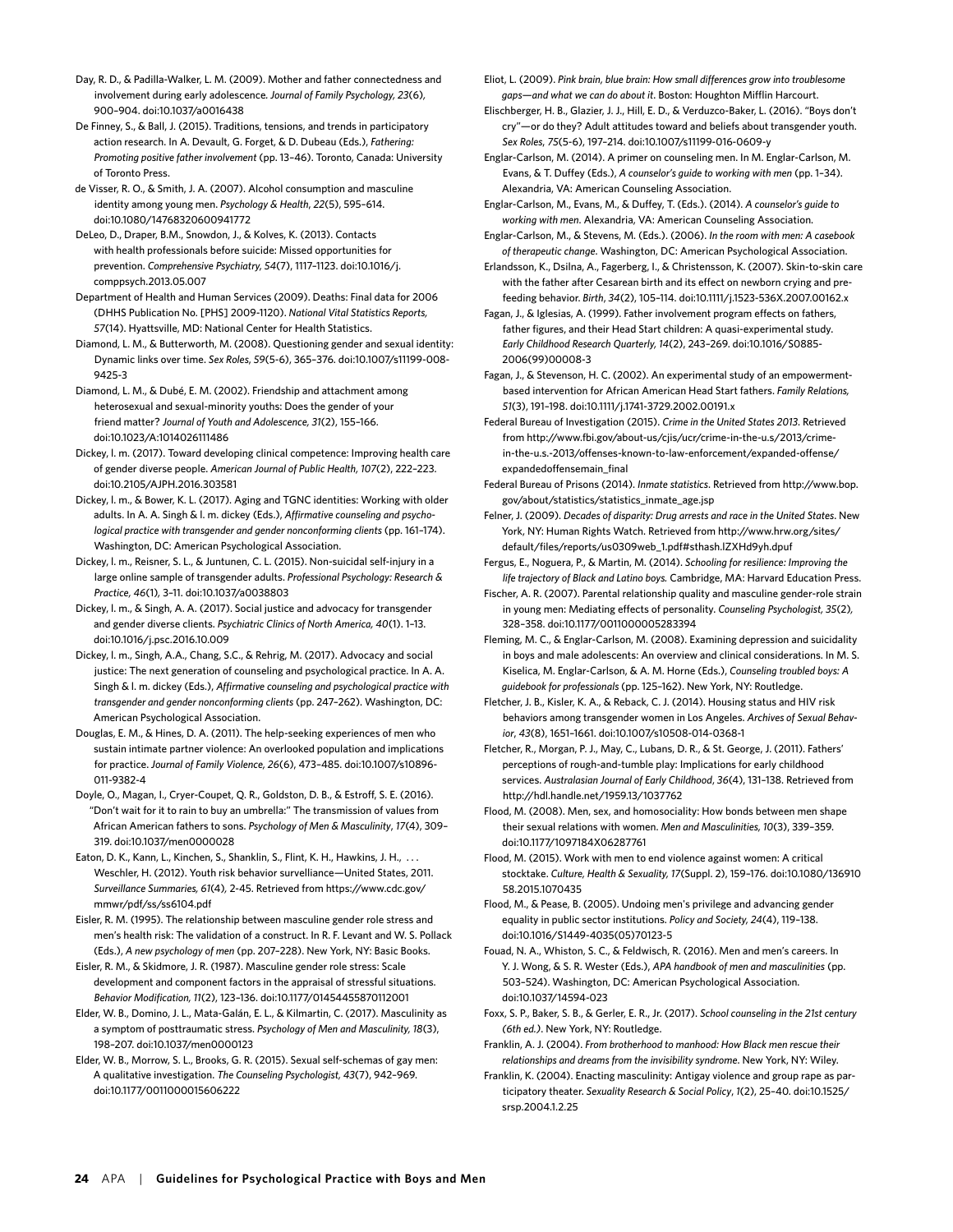Freeman, K. J., & Steidl, C. R. (2016). Distribution, composition and exclusion: How school segregation impacts racist disciplinary patterns. *Race and Social Problems*, *8*(2), 171–185. doi: 10.1007/s12552-016-9174-9

Gallardo, M. E., & McNeill, B. W. (2009). *Intersections of multiple identities: A casebook of evidence-based practices with diverse populations*. New York, NY: Routledge.

- Garfield, C. F., & Isacco, A. J. (2012). Urban fathers' involvement in their child's health and healthcare. *Psychology of Men & Masculinity*, *13*(1)*,* 32–48. doi:10.1037/a0025696
- Garfield, R. (2015). *Breaking the male code: Unlocking the power of friendship*. New York, NY: Gotham.

Genesoni, L., & Tallandini, M. A. (2009). Men's psychological transition to fatherhood: An analysis of the literature, 1989-2008. *Birth, 36*(4), 305–317. doi:10.1111/j.1523-536X.2009.00358.x

Goff, P. A., Jackson, M. C., Di Leone, B. A. L., Culotta, C. M., & DiTomasso, N. A. (2014). The essence of innocence: Consequences of dehumanizing Black children. *Journal of Personality and Social Psychology, 106*(4), 526–545. doi: 10.1037/a0035663

Good, G. E., & Robertson, J. M. (2010). To accept a pilot? Addressing men's ambivalence and altering their expectancies about therapy. *Psychotherapy: Theory, Research, Practice, Training*, *47*(3), 306–315. doi:10.1037/a0021162

Good, G. E., & Wood, P. (1995). Male gender role conflict, depression, and help seeking: Do college men face double jeopardy? *Journal of Counseling and Development*, *74*(1), 70–75. doi:10.1002/j.1556-6676.1995.tb01825.x

Gonzalez, R. (2011). Learning to be illegal: Undocumented youth and shifting legal contexts in the transition to adulthood. *American Sociological Review, 76*(4), 602–619. doi:10.1177/0003122411411901

Gough, B. & Robertson, S. (2017). A review of research on men's health. In R. F. Levant & Y. G. Wong (Eds.), *The psychology of men and masculinities* (pp. 197– 228). Washington, DC: American Psychological Association.

Green, E. R. (2006). Debating trans inclusion in the feminist movement: A transpositive analysis. *Journal of Lesbian Studies, 10*(1-2), 231–248. doi:10.1300/ J155v10n01\_12

Green, J. (2005). Part of the package: Ideas of masculinity among male-identified transpeople. *Men and Masculinities,7*(3), 291–299. doi:10.1177/1097184X04272116

Griffith, D. M., & Thorpe, R. J. J. (2016). Men's physical health and health behaviors. In Y. J. Wong, S. R. Wester (Eds.), *APA handbook of men and masculinities.* (pp. 709–730). Washington, DC, US: American Psychological Association. doi:10.1037/14594-032

Gunther, A. C., Bolt, D., Borzekowski, D. G., Liebhart, J. L., & Dillard, J. P. (2006). Presumed influence on peer norms: How mass media indirectly affect adolescent smoking. *Journal of Communication, 56*(1), 52–68. doi:10.1111/j.1460- 2466.2006.00002.x

Habib, C., & Lancaster, S. (2006). The transition to fatherhood: Identity and bonding in early pregnancy*. Fathering: A Journal of Theory, Research, and Practice about Men as Fathers, 4*(3), 235–253. doi:10.3149/fth.0403.235

Haldeman, D. C. (2006). The village people: Identity and development in the gay male community. In K. Bieschke, R. Perez & K. DeBord (Eds.), *Handbook of counseling and psychotherapy with lesbian, gay, bisexual and transgender clients* (pp. 71–90). Washington, D.C.: APA Books.

Halim, A., Hasking, P., & Allen, F. (2012). The role of social drinking motives in the relationship between social norms and alcohol consumption. *Addictive Behaviors*, *37*(12), 1335–1341. doi:10.1016/j.addbeh.2012.07.004

Hamby, S. (2014). Intimate partner and sexual violence research: Scientific progress, scientific challenges, and gender. *Trauma, Violence, & Abuse, 15*(3), 149–158. doi:10.1177/1524838014520723

Hammer, J. H., Vogel, D. L., & Heimerdinger-Edwards, S. R. (2013). Men's help seeking: Examination of differences across community size, education, and income. *Psychology of Men & Masculinity*, *14*(1)*,* 65–75. doi:10.1037/a0026813

Hammond, W. P. (2012). Taking it like a man: Masculine role norms as moderators of the racial discrimination–depressive symptoms association among African American men. *American Journal of Public Health, 102*(Suppl. 2), S232–S241. doi:10.2105/AJPH.2011.300485

Hammond, W. P., Fleming, P. J., & Villa-Torres, L. (2016). Everyday racism as a threat to the masculine social self: Framing investigations of African American male health disparities. In Y. J. Wong, S. R. Wester (Eds.), *APA handbook of men*  *and masculinities.* (pp. 259–283). Washington, DC: American Psychological Association. doi:10.1037/14594-012

Hammond, W. P., Matthews, D., Mohottige, D., Agyemang, A., & Corbie-Smith, G. (2010). Masculinity, medical mistrust, and preventive health services delays among community-dwelling African American men*. Journal of General Internal Medicine, 25*(12), 1300–1308. doi:10.1007/s11606-010-1481-z

Hayes, E., & Sherwood, K. (2000). *The responsible fatherhood curriculum*. New York, NY: Manpower Demonstration Research Corporation.

Heiman, T., & Olenik-Shemesh, D. (2015). Cyberbullying experience and gender differences among adolescents in different educational settings. *Journal of Learning Disabilities, 48*(2), 146–155. doi:10.1177/0022219413492855

Helms, J. E., Jernigan, M., & Mascher, J. (2005). The meaning of race in psychology and how to change it: A methodological perspective. *American Psychologist, 60*(1), 27–36. [doi:](http://dx.doi)10.1037/0003-066X.60.1.27

Henderson, S. W., & Bailey, C. D. (2013). Parental deportation, families, and mental health. *Journal of the American Academy of Child and Adolescent Psychiatry, 52*(5), 451–453. doi:10.1016/j.jaac.2013.01.007

Herr, E. L., Cramer, S. H., & Niles, S. G. (2004). *Career guidance and counseling through the lifespan* (6th ed.). Boston, MA: Allyn & Bacon.

Hill, D. B., & Menvielle, E. (2009). "You have to give them a place where they feel protected and safe and loved": The views of parents who have gender-variant children and adolescents. *Journal of LGBT Youth, 6*(2-3), 243–271. doi:10.1080/19361650903013527

Holden, K., McGregor, B., Blanks, S., & Mahaffey, C. (2012). Psychosocial, sociocultural, and environmental influences on mental health help-seeking among African American men. *Journal of Men's Health*, *9*(2), 63–69. doi:10.1016/j. iomh.2012.03.002

Hoyart, D. L., & Xu, J. (2012). Deaths: Preliminary data for 2011. *National Vital Statistics Reports, 61, 1–52.* Retrieved from http://www.cdc.gov/nchs/data/nvsr/ nvsr61/nvsr61\_06.pdf

Hurt, B. (Producer & Director) & Gordon, S. S. (Director). (2007). Hip-Hop: Beyond beats & rhymes [motion picture]. Northampton, MA: Media Education Foundation.

Isacco, A. J., Garfield, C. F., & Rogers, T. E. (2010). Correlates of coparental support among married and nonmarried fathers. *Psychology of Men & Masculinity*, *11*(4), 262–278. [doi:](http://dx.doi)10.1037/a0020686

Iwamoto, D. K., Cheng, A., Lee, C. S., Takamatsu, S., & Gordon, D. ( 2011). "Maning" up and getting drunk: The role of masculine norms, alcohol intoxication and alcohol-related problems among college men. *Addictive Behaviors*, *36*(9), 906–911. doi:10.1016/j.addbeh.2011.04.005

Iwamoto, D. K., & Liu, W. M. (2009). Asian American men and Asianized attribution. In N. Tewari & A. N. Alvarez (Eds.), *Asian American psychology: Current perspectives* (pp. 211–232). New York, NY: Routledge.

Jackson, J. S., & Knight, K. M. (2006). Race and self-regulatory health behaviors: The role of the stress response and HPA axis in physical and mental health disparities. In L. L. Carstensen & K. W. Schaie (Eds.), *Social structure, aging and self-regulation in the elderly* (pp. 189–207). New York, NY: Springer.

Jakupcak, M., Primack, J. M., & Solimeo, S. L. (2017). Introduction to the special issue examining the implications of masculinity within military and veteran populations. *Psychology of Men & Masculinity*, *18*(3), 191–192. doi:10.1037/ men0000126

James, J. B., Matz-Costa, C., & Smyer, M. A. (2016). Retirement security: It's not just about the money. *American Psychologist, 71*(4), 334–344. doi: 10.1037/ a0040220

James, S. E., Herman, J. L., Rankin, S., Keisling, M. Mottet, L., & Anafi, M. (2016). *Executive summary of the report of the 2015 U.S. Transgender Survey.* Washington, DC: National Center for Transgender Equality. Retrieved from https://transequality.org/sites/default/files/docs/usts/USTS-Executive-Summary-Dec17.pdf

Jemal, A., Thun, M. J., Ries, L. A., Howe, H. L., Weir, H. K., Center, M. M., . . . Edwards, B. K. (2008). Annual report to the nation on the status of cancer, 1975-2005: Featuring trends in lung cancer, tobacco use, and tobacco control. *Journal of the National Cancer Institute, 100*(23), 1672–1694. doi:10.1093/jnci/djn389

Jennings, W. G., Piquero, A. R., & Reingle, J. M. (2012). On the overlap between victimization and offending: A review of the literature. *Aggression and Violent Behavior, 17*(1), 16–26. doi:10.1016/j.avb.2011.09.003

Jimenez-Castellanos, O., & Gonzalez, G. (2012). Understanding the impact of micro-aggressions on the engagement of undocumented Latino fathers: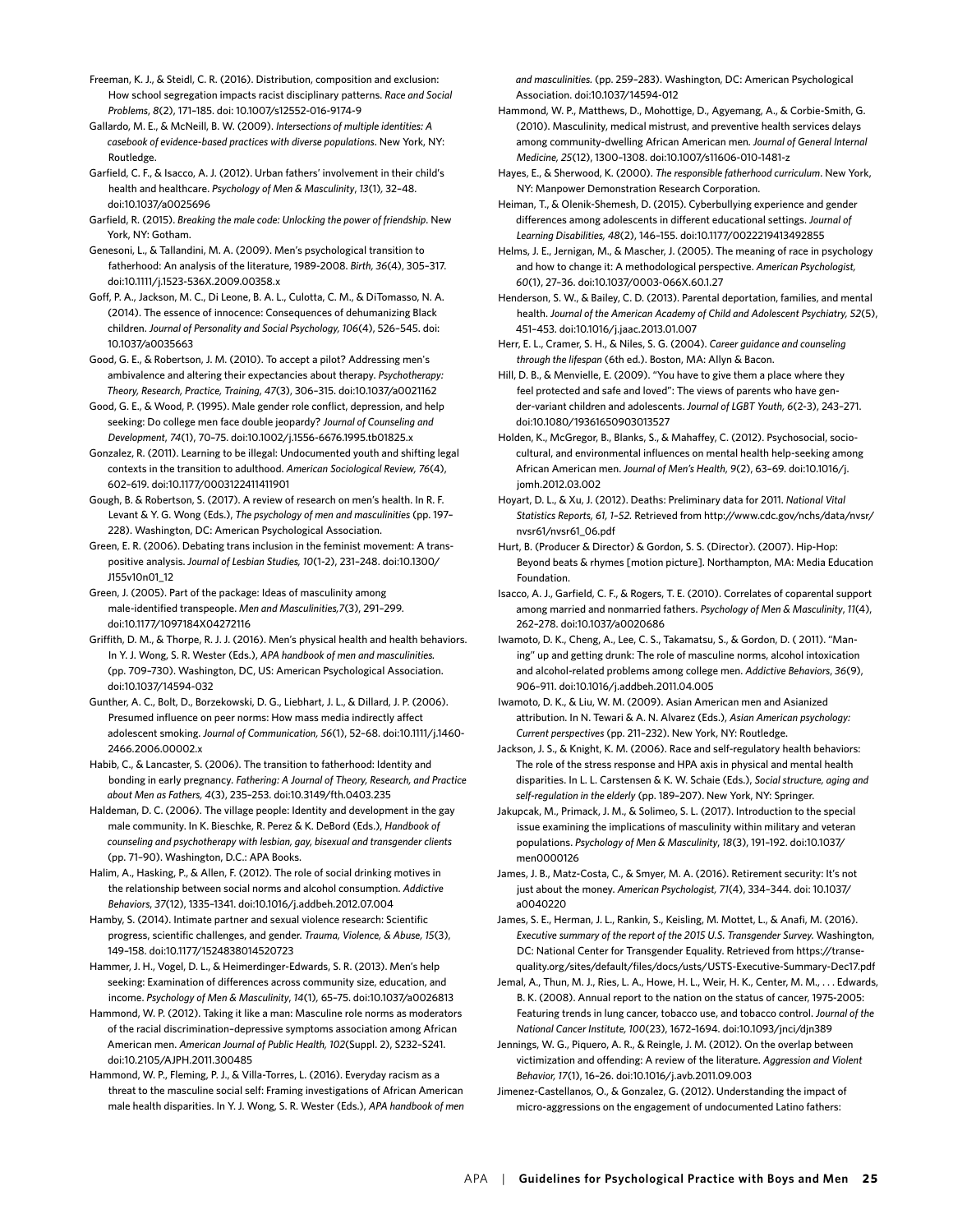Debunking deficit thinking. *Journal of Latinos and Education, 11*(4), 204–217. doi:1 0.1080/15348431.2012.715492

Jones, D. J., Crump, A. D., & Lloyd, J. J. (2012). Health disparities in boys and men of color. *American Journal of Public Health*, *102*(Suppl. 2), S170–S172. [doi:](http://dx.doi)10.2105/ AJPH.2011.300646

Jones, J., & Mosher, W. D. (2013). Fathers' involvement with their children: United States, 2006–2010. *National Health Statistics Reports, 71*, 2–21. Retrieved from http://www.cdc.gov/nchs/data/nhsr/nhsr071.pdf

Juvonen, J., Wang, Y., & Espinoza, G. (2011). Bullying experiences and compromised academic performance across middle school grades. *The Journal of Early Adolescence, 31*(1), 152–173. doi:10.1177/0272431610379415

Kalish, R., & Kimmel, M. S. (2010). Suicide by mass murder: Masculinity, aggrieved entitlement, and rampage school shootings. *Health Sociology Review, 19*(4), 451–464. doi:10.5172/hesr.2010.19.4.451

Kapalka, G. M. (2008). Improving self-control: Counseling boys with attention deficit activity disorder. In M. S. Kiselica, M. Englar-Carlson, & A. M. Horne (Eds.), *Counseling troubled boys* (pp. 163–190). New York, NY: Routledge.

Kaplan, M. S., McFarland, B. H., Huguet, N., Conner, K., Giesbrecht, N., & Nolte, K. B. (2013). Acute alcohol intoxication and suicide: A gendered stratified analysis of the National Violent Death Reporting System. *Injury Prevention*, *19*(1), 38–43. doi:10.1136/injuryprev-2012:040317

Katz, J., & Earp, J. (Writers). (2013). *Tough guise 2: Violence, manhood & American culture*. Northampton, MA: Media Education Foundation.

Kaufman, J. M., Hall, J. E., & Zagura, M. (2012). Sex, race/ethnicity, and context in school- associated student homicides. *Journal of Interpersonal Violence, 27*(12), 2373–2390. doi:10.1177/0886260511433516

Keddie, A. (2003). Little boys: Tomorrow's macho lads. *Discourse: Studies in the Cultural politics of Education*, *24*(3), 289–306. doi:10.1080/0159630032000172498

Kelley, K., & Gruenewald, J. (2014). Accomplishing masculinity through anti-lesbian, gay, bisexual, and transgender homicide. *Men and Masculinities*, *18*(1)*,* 3–29. doi:10.1177/1097184X14551204.

Kena, G., Aud, S., Johnson, F., Wang, X., Zhang, J., Rathbun, A., . . . Kristapovich, P. (2014). *The condition of education 2014* (NCES 2014-083). Washington, DC : United States Department of Education, National Center for Education Statistics. Retrieved from https://nces.ed.gov/pubs2014/2014083.pdf

Kerr, D. C. R., Capaldi, D. M., Owen, L. D., Wiesner, M., & Pears, K. C. (2011). Changes in at-risk American men's crime and substance use trajectories following fatherhood. *Journal of Marriage and Family, 73*(5), 1101–1116. doi:10.1111/j.1741-3737.2011.00864.x

Kilmartin, C., Addis, M. E., Mahalik, J. R., & O'Neil, J. M. (2013). Teaching the psychology of men: Four experienced professors describe their courses. *Psychology of Men & Masculinity, 14*(3), 240–247. doi:10.1037/a0033254

Kilmartin, C., & McDermott, R. C. (2015). Men's violence and masculinities. In Y. J. Wong & S. R. Wester (Eds.), *APA handbook of men and masculinities* (pp. 615–636). Washington, DC: American Psychological Association*.*  [doi:10.1037/14594-028](http://psycnet.apa.org/doi/10.1037/14594-028)

Kilmartin, C., & Smiler, A. P. (2015). *The masculine self (*4th ed.). Cornwall-on-Hudson, NY: Sloan.

Kilmartin, C., Smith, T., Green, A., Heinzen, H., Kuchler, M., & Kolar, D. (2008). A real time social norms intervention to reduce male sexism. *Sex Roles, 59*(3), 264–273. doi:10.1007/s11199-008-9446-y

Kim, S. Y., Chen, Q., Li, J., Huang, X., & Moon, U. J. (2009). Parent–child acculturation, parenting, and adolescent depressive symptoms in Chinese immigrant families. *Journal of Family Psychology, 23*(3), 426–437. [doi:10.1037/](http://psycnet.apa.org/doi/10.1037/a0016019) [a0016019](http://psycnet.apa.org/doi/10.1037/a0016019)

Kimmel, M. S. (2008). *Guyland: The perilous world where boys become men*. New York, NY: Harper Perennial.

Kimmel, M. S. (2012). *The gender of desire: Essays on male sexuality*. Albany, NY: SUNY Press.

Kimmel, M. S., & Mahler, M. (2003). Adolescent masculinity, homophobia, and violence: Random school shootings, 1982-2001. *American Behavioral Scientist, 46*(10)*,* 1439–1458. doi:10.1177/0002764203046010010

Kimmel, M. S., & Messner, M. A. (2012). *Men's lives* (9th ed.). New York, NY: Pearson.

Kiselica, M. S., Benton-Wright, S., & Englar-Carlson, M. (2016). Accentuating positive masculinity: A new foundation for the psychology of boys, men,

and masculinity. In Y. J. Wong & S. R. Wester (Eds.), *APA handbook of men and masculinities* (pp. 123–143). Washington, DC: American Psychological Association. doi:10.1037/14594-006

Kiselica, M. S., Englar-Carlson, M., & Horne, A. M. (Eds.) (2008). *Counseling troubled boys: A guidebook for professionals*. New York, NY: Routledge.

Kiselica, M. S., Englar-Carlson, M., Horne, A. M., & Fisher, M. (2008). A positive psychology perspective on helping boys. In M. S. Kiselica, M. Englar-Carlson, & A. M. Horne (Eds.), *Counseling troubled boys: A guidebook for professionals* (pp. 31-48). New York, NY: Routledge.

Kiselica, M. S., & Kiselica, A. M. (2014). The complicated worlds of adolescent fathers: Implications for clinical practice, public policy, and research. *Psychology of Men & Masculinity*, *15*(3), 260–274. doi:10.1037/a0037043

Kiselica, M. S., Mulé, M., & Haldeman, D. C. (2008). Finding inner peace in a homophobic world: Counseling gay boys and boys who are questioning their sexual identity. In M. S. Kiselica, M. Englar-Carlson, & A. M. Horne (Eds.), *Counseling troubled boys: A guidebook for professionals* (pp. 243–271). New York, NY: Routledge.

Kiselica, M. S., Rotzien, A., & Doms, J. (1994). Preparing teenage fathers for parenthood: A group psychoeducational approach. *Journal for Specialists in Group Work, 19*(2), 83–94. doi:10.1080/01933929408413767

Klein, J. (2006). Cultural capital and high school bullies: How social inequality impacts school violence. *Men and Masculinities*, *9*(1), 53–75. doi:10.1177/1097184X04271387

Knafo, A., Iervolino, A. C., & Plomin, R. (2005). Masculine girls and feminine boys: Genetic and environmental contributions to atypical gender development in early childhood. *Journal of Personality And Social Psychology*, *88*(2), 400–412. doi:10.1037/0022-3514.88.2.400

Knoester, C., & Eggebeen, D. J. (2006). The effects of the transition to parenthood and subsequent children on men's well-being and social participation. *Journal of Family Issues, 27*(11), 1532–1560. doi:10.1177/0192513X06290802

Knoester, C., Petts, R. J., & Eggebeen, D. J. (2007). Commitments to fathering and well-being and social participation of new, disadvantaged fathers. *Journal of Marriage and Family, 69*(4), 991–1004. doi:10.1111/j.1741-3737.2007.00426.x

Knopf, D., Park, M. J., & Mulye, T. P. (2008). *The mental health of adolescents: A national profile, 2008*. San Diego, CA: National Adolescent Health Information Center. Retrieved from http://nahic.ucsf.edu/downloads/MentalHealthBrief. pdf

Korcuska, J. S., & Thombs, D. L. (2003). Gender role conflict and sex-specific drinking norms: Relationships to alcohol use in undergraduate women and men. *Journal of College Student Development*, *44*(2), 204–216. doi:10.1353/ csd.2003.0017

Kosciw, J.R., Greytak, E. A., Giga, N. M., Villenas, C., & Danischewiski, D. J. (2016). *The 2015 National School Climate Survey: The experiences of lesbian, gay, bisexual and transgender youth in our nation's schools.* New York, NY: GLSEN. Retrieved from https://www.glsen.org/sites/default/files/2015%20National%20 GLSEN%202015%20National%20School%20Climate%20Survey%20 %28NSCS%29%20-%20Full%20Report\_0.pdf

Lacey, A., & Cornell, D. (2013). The impact of teasing and bullying on schoolwide academic performance*. Journal of Applied School Psychology, 29*(3), 262–283. do i:10.1080/15377903.2013.806883

Leone, R. M., & Parrott, D. J. (2015). Dormant masculinity: Moderating effects of acute alcohol intoxication on the relation between male role norms and antigay aggression. *Psychology of Men & Masculinity*, *16*(2), 183–194. doi:10.1037/ a0036427

Leppma, M., Taylor, J., Spero, R., Leonard, J., Foster, M., Daniels, J., & Brown, R. T. (2016). Working with veterans and military families: An assessment of professional competencies. *Professional Psychology: Research and Practice, 47*(1), 84–92. doi: 10.1037/pro0000059

Levant, R. F. (1996). The male code and parenting: A psychoeducational approach. In M. Andronico (Ed.). *Men in groups: Insights, interventions, and psychoeducational work* (pp. 229–242). Washington, D.C.: American Psychological Association. doi:10.1037/10284-015

Levant, R. F., Good, G. E., Cook, S. W., O'Neil, J. M., Smalley, K. B., Owen, K., & Richmond, K. (2006). The Normative Male Alexithymia Scale: Measurement of a gender-linked syndrome. *Psychology of Men & Masculinity*, *7*(4), 212–224. doi:10.1037/1524-9220.7.4.212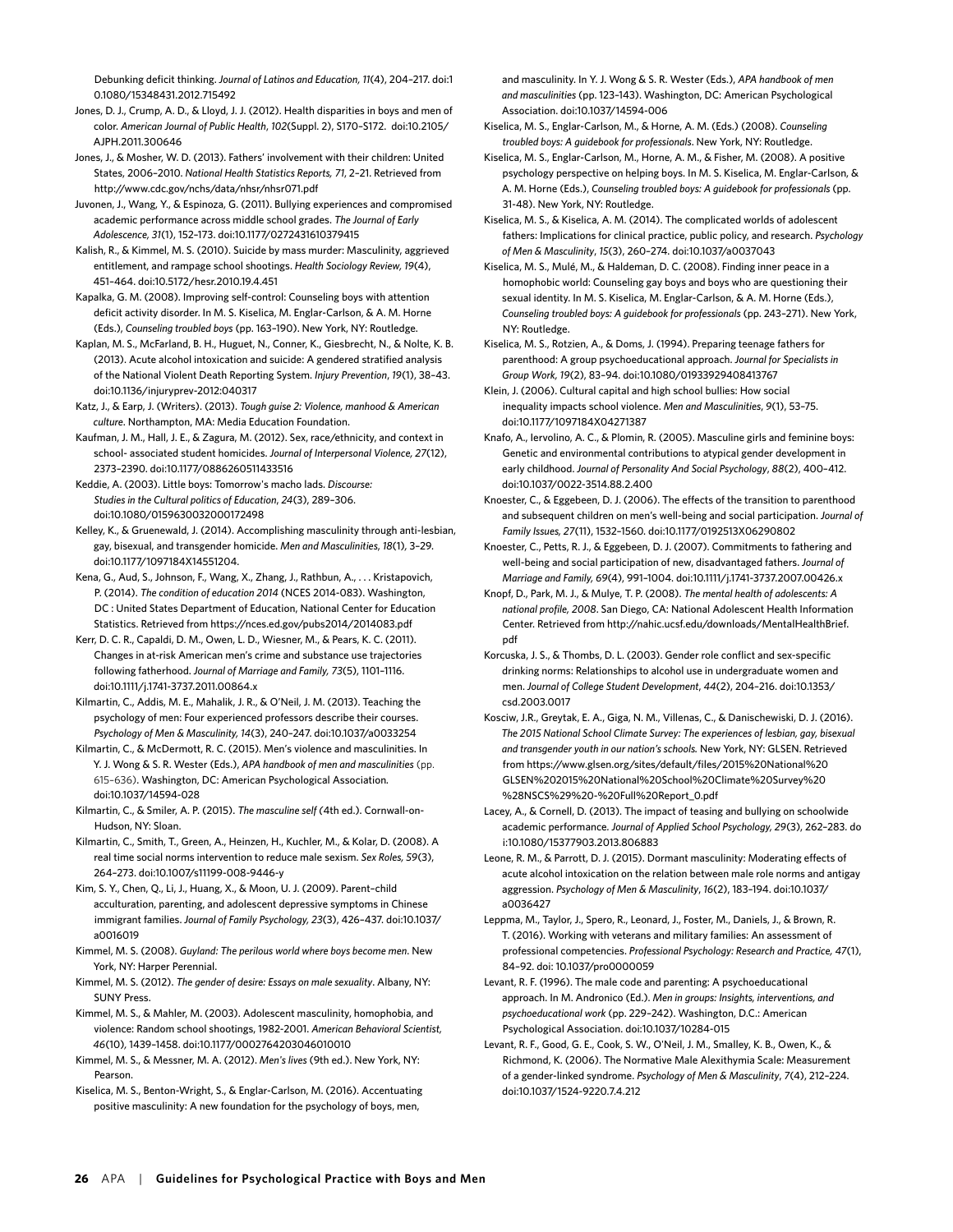Levant, R. F., Hall, R. J., & Rankin, T. J. (2013). Male Role Norms Inventory–Short Form (MRNI-SF): Development, confirmatory factor analytic investigation of structure, and measurement invariance across gender. *Journal of Counseling Psychology*, *60*(2), 228–238. doi:10.1037/a0031545

Levant, R. F., Hall, R. J., Williams, C. M., & Hasan, N. T. (2009). Gender differences in alexithymia. *Psychology of Men & Masculinity, 10*(3), 190–203. doi:10.1037/ a0015652

Levant, R. F. & Pollack, W. S. (Eds.). (1995). *The new psychology of men*. New York, NY: Basic Books.

Levant, R. F., & Richmond, K. (2007). A review of research on masculinity ideologies using the Male Role Norms Inventory. *The Journal of Men's Studies, 15*(2), 130– 146. doi:10.3149/jms.1502.130

Levant, R. F. & Silverstein, L. B. (2005). How well do empirically supported therapies and "treatment as usual" address gender as a dimension of diversity? In J. C. Norcross, L. E. Beutler, & R. F. Levant (Eds.), *Evidence-based practices in mental health: Debate and dialogue on the fundamental questions* (pp. 338–345). Washington, DC: American Psychological Association.

Levitt, H. M., Horne, S. G., Puckett, J. C., Sweeney, K. K. & Hampton, M. (2015). Gay families: Challenging racial and sexual/gender minority stressors through social support. *Journal of GLBT Family Studies, 11*(2), 173–202. doi:10.1080/1550 428X.2014.958266

Liang, C. T. H., Molenaar, C. M., & Heard, S. (2016). President Obama's influence on Black men. In L. A. Barker (Ed.), *Obama on our minds: The impact of Obama on the psyche of America* (pp. 169–186). New York, NY: Oxford University Press.

Liang, C. T. H., & Rivera, L. (in press). *Psychological approaches to working with vulnerable children.* In. F. Beachum & F. Obeakor (Eds). *Improving Educational Outcomes of Vulnerable Children: Starting from the Bottom.* Svedala, Sweden: Oakleaf Books.

Liang, C. T. H., Rivera, A., Nathwani, A., Dang, P., & Douroux, A. (2010). Dealing with gendered racism and racial identity among Asian American men. In. W. M. Liu, D. Iwamoto, & M. Chae (Eds.), *Culturally responsive counseling with Asian American men* (pp. 63–82)*.* New York, NY: Routledge.

Liang, C. T. H., Salcedo, J., & Miller, H. (2011). Perceived racism, masculinity ideologies, and gender role conflict among Latino men. *Psychology of Men & Masculinity, 12*(3), 201–215. doi:10.1037/a0020479

Lick, D. J., Durso, L. E., & Johnson, K. L. (2013). Minority stress and physical health among sexual minorities. *Perspectives on Psychological Science*, *8*(5), 521–548. doi:10.1177/1745691613497965

Lisak, D. (2001). Male survivors of trauma. In G. R. Brooks & G. E. Good (Eds.), *The new handbook of psychotherapy and counseling with men* (pp. 263–277). San Francisco, CA: Jossey-Bass.

Lisak, D. & Beszterczey, S. (2007). The cycle of violence: The life history of 43 death row inmates. *Psychology of Men & Masculinity, 8*(2), 118–128. doi:10.1037/1524-9220.8.2.118

Liu, W. M. (2005). The study of men and masculinity as an important multicultural competency consideration. *Journal of Clinical Psychology, 61*(6), 685–697. doi:10.1002/jclp.20103

Liu, W. M. (2017). White male power and privilege: The relationship between White supremacy and social class. *Journal of Counseling Psychology, 64(4)*, 349–358. [doi:10.1037/cou0000227](http://psycnet.apa.org/doi/10.1037/cou0000227)

Liu, W. M., & Ali, S. R. (2005). Addressing social class and classism in vocational theory and practice: Extending the emancipatory communitarian approach. *The Counseling Psychologist, 33*(2)*,* 189–196. doi:10.1177/0011000004272269

Liu, W. M., Colbow, A. J., & Rice, A. J. (2016). Social class and masculinity. In Y. J. Wong, S. R. Wester (Eds.), *APA handbook of men and masculinities* (pp. 413–432). Washington, DC: American Psychological Association. doi:10.1037/14594-019

Liu, W. M., & Concepcion, W. R. (2010). Redefining Asian American identity and masculinity. In W. M. Liu, D. K. Iwamoto & M. Chae (Eds.), *Culturally responsive counseling interventions with Asian American men* (pp. 127–144)*.* New York, NY: Routledge.

Liu, Y., Englar-Carlson, M., & Minichiello, V. (2012). The socio-psychological impact of midlife career transitions for male technical professionals: A qualitative study of narratives. *Career Development Quarterly*, *60*(3), 273–288. doi:10.1002/ j.2161-0045.2012.00023.x

Lombardi, K. S. (2012). *The mama's boy myth: Why keeping our sons close makes them stronger.* New York, NY: Avery.

Lorenzo-Blanco, E., Unger, I., Baezconde-Garbanati, J., Ritt-Olson, B., & Soto, L. (2012). Acculturation, enculturation, and symptoms of depression in Hispanic

youth: The roles of gender, Hispanic cultural values, and family functioning. *Journal of Youth and Adolescence, 41*(10), 1350–1365. doi: 10.1007/s10964-012- 9774-7

Loukas, A., & Prelow, H. M. (2004). Externalizing and internalizing problems in low-income Latino early adolescents' risk, resource, and protective factors. *The Journal of Early Adolescence*, *24*(3), 250–273. doi:10.1177/0272431604265675

Lundahl, B. W., Tollefson, D., Risser, H., & Lovejoy, M. C. (2008). A meta-analysis of father involvement in parent training. *Research on Social Work Practice*, *18*(2), 97–106. doi: 10.1177/1049731507309828

Lynch, J., & Kilmartin, C. (2013). *The pain behind the mask: Overcoming masculine depression* (2nd ed.). New York, NY: Routledge.

Mackenzie, C. S., Gekoski, W. L., & Knox, V. J. (2006). Age, gender, and the underutilization of mental health services: the influence of help-seeking attitudes. *Aging and Mental Health, 10*, 574–582. doi: 10.1080/13607860600641200

Mahalik, J. R., Aldarondo, E., Gilbert-Gokhale, S., & Shore, E. (2005). The role of insecure attachment and gender role stress in predicting controlling behaviors in men who batter. *Journal of Interpersonal Violence*, *20*(5), 617–631. doi:10.1177/0886260504269688

Mahalik, J. R., & Burns, S. (2011). Predicting health behaviors in young men that put them at risk for heart disease. *Psychology of Men & Masculinity*, *12*(1), 1–12. doi:10.1037/a0021416

Mahalik, J. R., Burns, S. M. & Syzdak, M. (2007). Masculinity and perceived normative health behaviors as predictors of men's health behaviors. *Social Science Medicine, 64*(11), 2201–2209. doi:10.1016/j.socscimed.2007.02.035

Mahalik, J. R., Coley, R. L., Lombardi, C., Lynch, A., Markowitz, A., & Jaffee, S. R. (2013). Changes in health risk behaviors for males and females from early adolescence through early adulthood. *Health Psychology*, *32*(6), 685–694. [doi:10.1037/a0031658](http://dx.doi.org/10.1037/a0031658)

Mahalik, J. R., Good, G. E., & Englar-Carlson, M. (2003). Masculinity scripts, presenting concerns, and help seeking: Implications for practice and training. *Professional Psychology: Research and Practice*, *34*(2), 123–131. [doi:10.1037/0735-](http://dx.doi.org/10.1037/0735-7028.34.2.123) [7028.34.2.123](http://dx.doi.org/10.1037/0735-7028.34.2.123)

Mahalik, J. R., Good, G. E., Tager, D., Levant, R. F., & Mackowiak, C. (2012). Developing a taxonomy of helpful and harmful practices for clinical work with boys and men. *Journal of Counseling Psychology*, *59*(4), 591–603. doi:10.1037/ a0030130

Mahalik, J. R., Locke, B. D., Ludlow, L. H., Diemer, M. A., Scott, R. J., Gottfried,M., & Freitas, G. (2003). Development of the Conformity to Masculine Norms Inventory. *Psychology of Men & Masculinity, 4*(1), 3–25. doi:10.1037/1524-9220.4.1.3

Mahalik, J. R., Talmadge, W. T., Locke, B. D., & Scott, R. P. (2005). Using the Conformity to Masculine Norms Inventory to work with men in a clinical setting. *Journal of Clinical Psychology*, *61*(6), 661–674. doi:10.1002/jclp.20101

Majors, R., & Billson, J. M. (1993*). Cool pose: The dilemmas of Black manhood in America*. New York, NY: Touchstone Books/Simon & Schuster.

Mankowski, E. S., & Maton, K. I. (2010). A community psychology of men and masculinity: Historical and conceptual review. *American Journal of Community Psychology, 45*(1-2), 73–86. doi:10.1007/s10464-009-9288-y

Marecek, J. (2002). Unfinished business: Postmodern feminism in personality psychology. In M. Ballou & L. S. Brown (Eds.), *Rethinking mental health and disorder: Feminist perspectives* (pp. 3–28). New York, NY: Guilford Press.

Marks, L., & Palkovitz, R. (2004). American fatherhood types: The good, the bad, and the uninterested. *Fathering, 2*(2)*,* 113–129. doi:10.3149/fth.0202.113

Marshall, B. D., Socías, M. E., Kerr, T., Zalazar, V., Sued, O., & Arístegui, I. (2016). Prevalence and correlates of lifetime suicide attempts among transgender persons in Argentina. *Journal of Homosexuality*, *63*(7), 1–13. doi:10.1080/00918 369.2015.1117898

Marsiglio, W., Amato, P., Day, R. D., & Lamb, M. E. (2000). Scholarship on fatherhood in the 1990's and beyond. *Journal of Marriage and the Family*, *62(4)*, 1173–1191. doi:10.1111/j.1741-3737.2000.01173.x

Martin, L. A., Neighbor, H. W., & Griffith, D. M. (2013). The experience of symptoms of depression in men vs women: Analysis of the National Comorbidity Survey Replication. *JAMA Psychiatry, 70*(10), 1100–1106. doi:10.1001/ jamapsychiatry.2013.1985

Matthews, D. D., Hammond, W. P., Nuru-Jeter, A., Cole-Lewis, Y., & Melvin, T. (2013). Racial discrimination and depressive symptoms among African American men: The mediating and moderating roles of masculine self-reliance and John Henryism. *Psychology of Men & Masculinity*, *14*(1), 35–46. doi:10.1037/ a0028436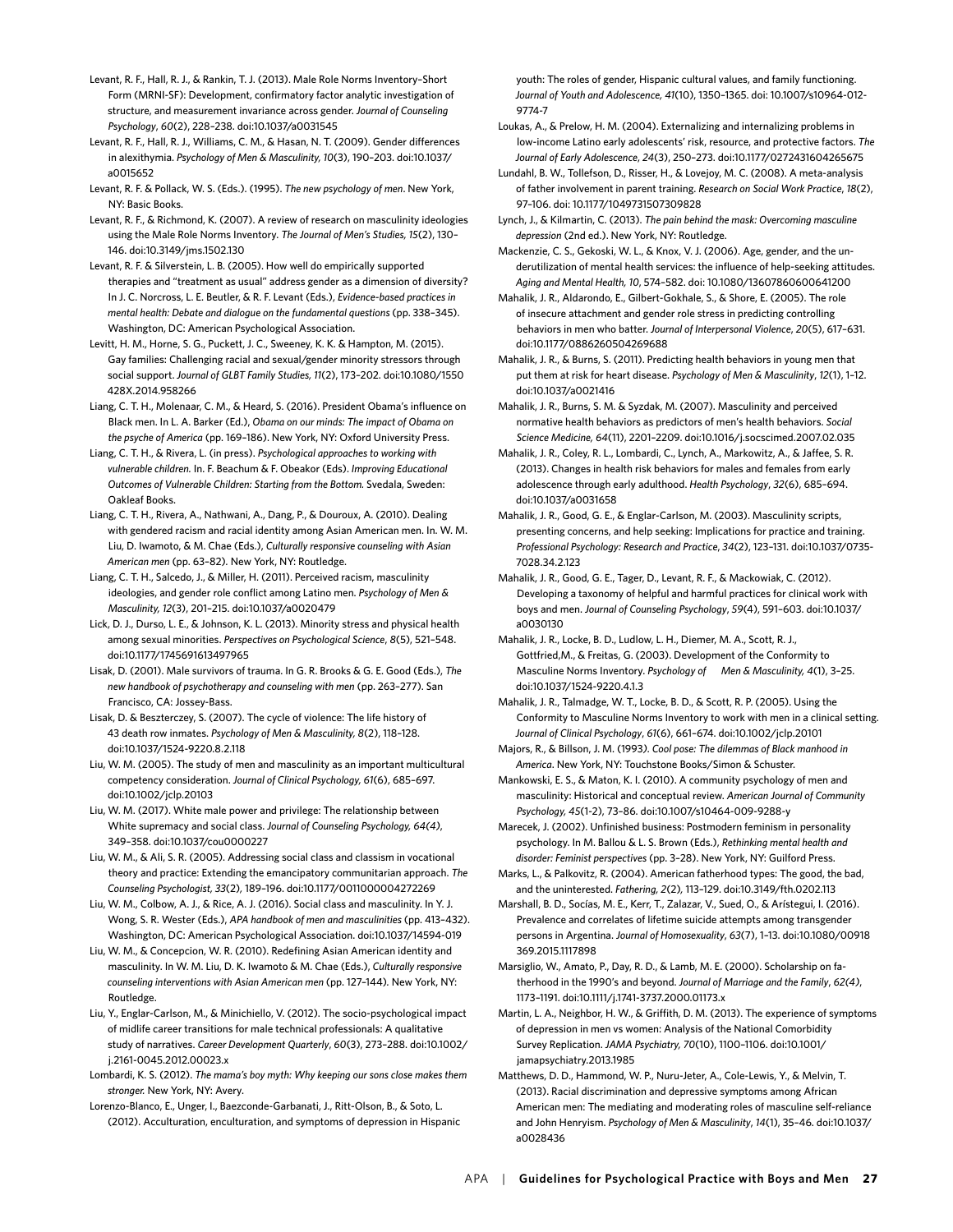- Maume, D. J. (2011). Reconsidering the temporal increase in fathers' time with children. *Journal of Family and Economic Issues*, *32*(3), 411–423. doi:10.1007/ s10834-010-9227-y
- Maurer, T. W., & Pleck, J. H. (2006). Fathers' caregiving and breadwinning: A gender congruence analysis. *Psychology of Men and Masculinity, 7*(2), 101–112. doi:10.1037/1524-9220.7.2.101
- McDermott, R. C., Kilmartin, C., McKelvey, D. K., & Kridel, M. M. (2015). College male sexual assault of women and the psychology of men: Past, present, and future directions for research. *Psychology of Men & Masculinity*, *16*(4), 355–366. doi:10.1037/a0039544
- McDermott, R. C., Levant, R. F., Hammer, J. H., Hall, R. J., McKelvey, D. K., & Jones, Z. (2017). Further examination of the factor structure of the Male Role Norms Inventory-Short Form (MRNI-SF): Measurement considerations for women, men of color, and gay men. *Journal of Counseling Psychology*, *64*(6), 724–738. doi:10.1037/cou0000225
- McDermott, R. C., & Lopez, F. G. (2013). College men's intimate partner violence attitudes: Contributions of attachment dimensions and gender role stress. *Journal of Counseling Psychology, 60*(1), 127–136. doi:10.1037/a0030353
- McDermott, R. C., & Schwartz, J. P. (2013). Toward a better understanding of emerging adult men's gender role journeys: Differences in age, education, race, relationship status, and sexual orientation. *Psychology of Men & Masculinity, 14*(2), 202–210. doi:10.1037/a0028538
- McDermott, R. C., Schwartz, J. P., & Rislin, J. L. (2016). Men's mental health: A biopsychosocial critique. In Y. J. Wong, S. R. Wester. (Eds.), *APA handbook of men and masculinities* (pp. 751–731). Washington, DC: American Psychological Association. doi:033-14594/10.1037
- McDermott, R. C., Schwartz, J. P., & Trevathan-Minnis, M. (2012). Predicting men's anger management: Relationships with gender role journey and entitlement. *Psychology of Men & Masculinity, 13*(1), 49–64. doi:10.1037/a0022689
- McDermott, R. C., Smith, C., & Tsan, J. (2014). Getting wired: Connecting with men through technology. In A. B. Rochlen, & F. E. Rabinowitz, (Eds.), *Breaking barriers in counseling men: Insights and innovations* (pp. 99–109). New York, NY: Routledge.
- McEwen, B. S. (2004). How sex and stress hormones regulate the structural and functional plasticity of the hippocampus. In M. S. Gazzaniga (Ed.), *The cognitive neurosciences* (3rd ed., pp. 171–181). Cambridge, MA: MIT Press.
- McGill, B. S. (2014). Navigating new norms of involved fatherhood: Employment, fathering attitudes, and father involvement. *Journal of Family Issues, 35*(8), 1089–1106. [doi:10.1177/0192513X14522247](https://doi.org/10.1177%2F0192513X14522247)
- McIntosh, P. (2008). White privilege and male privilege: A personal account of coming to see correspondences through work in women's studies. In M. McGoldrick, & K. V. Hardy (Eds.), *Re-visioning family therapy: Race, culture, and gender in clinical practice* (2nd ed., pp. 238–249). New York, NY: Guilford Press.
- McKechnie, M., Bavinton, B., & Zablotska, I. (2013). Understanding of norms regarding sexual practices among gay men: Literature review. *AIDS and Behavior*, *17*(4), 1245–1254. doi:10.1007/s10461-012-0309-8
- McLeigh, J. D. (2010). How do immigration and customs enforcement (ICE) practices affect the mental health of children? *American Journal of Orthopsychiatry, 80*(1), 96–100. doi: 10.1111/j.1939-0025.2010.01011.x
- Mellinger, T. N., & Liu, W. M. (2006). Men's issues in doctoral training: A survey of counseling psychology programs. *Professional Psychology: Research and Practice*, *37*(2), 196. doi:10.1037/0735-7028.37.2.196
- Miller, L. R., & Grollman, E. A. (2015). The social costs of gender nonconformity for transgender adults: Implications for discrimination and health. *Sociological Forum*, *30*(3), 809–831. doi:10.1111/socf.12193
- Mojtabai, R., Olfson, M., Sampson, N. A., Jin, R., Druss, B., Wang, P. S., . . . Kessler, R. C. (2011). Barriers to mental health treatment: Results from the National Comorbidity Survey Replication. *Psychological Medicine, 41*(8), 1751–1761. doi:10.1017/S0033291710002291
- Moller-Leimkuhler, A. M. (2002). Barriers to help-seeking by men: A review of sociocultural and clinical literature with particular reference to depression. *Journal of Affective Disorders*, *71*(1-3)*,* 1–9. doi:10.1016/S0165-0327(01)00379-2
- Moore, T. M., & Stuart, G. L. (2005). A review of the literature on masculinity and partner violence. *Psychology of Men & Masculinity, 6*(1), 46–61. doi:10.1037/1524-9220.6.1.46

Mortola, P., Hiton, H., & Grant, S. (2007). *BAM! Boys advocacy and mentoring: A leader's guide to facilitating strengths-based groups for boys—helping boys make better contact by making better contact with them*. New York, NY: Routledge.

- Nadal, K. L. (2008). Preventing microaggressions: Recommendations for promoting positive mental health. *Prevention in Counseling Psychology: Theory, Research, Practice, and Training, 2*, 22–27.
- Nagoshi, J. L., & Brzuzy, S. (2010). Transgender theory: Embodying research and practice. *Affilia: Journal of Women and Social Work, 25*(4), 431–443. doi:10.1177/0886109910384068
- Nagoshi, J. L., Brzuzy, S., & Terrell, H. K. (2012). Deconstructing the complex perceptions of gender roles, gender identity, and sexual orientation among transgender individuals. *Feminism & Psychology*, *22*(4), 405–422. doi:10.1177/0959353512461929
- National Center for PTSD. (2014). *Community provider toolkit.* Retrieved from http:// www.mentalhealth.va.gov/communityproviders/
- National Center for Transgender Equality (2015a). Reducing incarceration and ending abuse in prisons. In *NCTE A Blueprint for Equality: Federal Agenda for Transgender People*.
- National Center for Transgender Equality (2015b). *Issues: Housing & homelessness*. Retrieved from <http://www.transequality.org/issues/housing-homelessness>
- National Center for Veterans Analysis and Statistics (2014). *Unique veterans user report, FY 2013*. Washington, DC: United States Department of Veterans Affairs. Retrieved from http://www.va.gov/vetdata/docs/SpecialReports/Profile\_of\_ Unique\_Veteran\_Users.pdf
- National Center for Victims of Crime (2013). *2013 National crime victims' rights week resource guide*. Retrieved from http://www.ncdsv.org/images/OVC\_ NCVRWResourceGuide\_2013.pdf
- National Family Involvement Network (n.d.). *Father involvement*. Retrieved from http://www.nfpn.org/father-involvement
- National Fatherhood Initiative (2007). *Community-based fatherhood programs*. Retrieved from http://www.fatherhood.org/fatherhood-program-communitybased
- National Institute of Mental Health (2008). *Real men, real depression: It takes courage to ask for help, these men did*.
- O'Brien, M. (2004). *Fathers and family support: Promoting involvement and evaluating impact.* London: NFPI.
- Oliffe, J. (2007). Health behaviors, prostate cancer, and masculinities: A life course perspective. *Men and Masculinities, 11*(3)*,* 346–366. doi:10.1177/1097184x06298777
- Olson, K. R., Durwood, L., DeMeules, M., & McLaughlin, K. A. (2016). Mental health of transgender children who are supported in their identities. *Pediatrics, 137*(3). doi:10.1542/peds.2015-3223
- Olweus, D., & Limber, S. P. (2010). The Olweus Bullying Prevention Program: Implementation and evaluation over two decades. In S. R. Jimerson, S. M. Swearer, D. L. Espelage (Eds.), *Handbook of bullying in schools: An international perspective* (pp. 377–401). New York, NY: Routledge.
- O'Neil, J. M. (1990). Assessing men's gender role conflict. In D. Moore, & F. Leafgren (Eds.), *Problem solving strategies and interventions for men in conflict* (pp. 23–38). Alexandria, VA: American Counseling Association.
- O'Neil, J. M. (2008). Summarizing 25 years of research on men's gender role conflict using the Gender Role Conflict Scale: New research paradigms and clinical implications. *The Counseling Psychologist, 36*(3), 358–445. doi:10.1177/0011000008317057
- O'Neil, J. M. (2013). Gender role conflict research 30 years later: An evidence based diagnostic schema to assess boys and men in counseling. *Journal of Counseling and Development*, *91*(4), 490–498. doi:1002/j.1556- 6676.2013.00122.x
- O'Neil, J. M. (2015). *Men's gender role conflict: Psychological costs, consequences, and a agenda for change.* Washington, DC: American Psychological Association.
- O'Neil, J. M., Egan, J., Owen, S. V., & Murry, V. M. (1993). The Gender Role Journey Measure: Scale development and psychometric evaluation. *Sex Roles, 28*(3-4), 167–185. doi:10.1007/BF00299279
- O'Neil, J. M., Helms, B., Gable, R., David, L., & Wrightsman, L. (1986). Gender Role Conflict Scale: College men's fear of femininity. *Sex Roles, 14*(5), 335–350. doi:10.1007/BF00287583
- O'Neil, J. M., & Luján, M. L. (2009). Preventing boys' problems in schools through psychoeducational programming: A call to action. *Psychology in the Schools, 46*(3), 257–266. doi:10.1002/pits.20371
- O'Neil, J. M., & Renzulli, S. (2013). Introduction to the special section: Teaching the psychology of men: A call to action. *Psychology of Men & Masculinity, 14*(3), 221–229. doi:10.1037/a0033258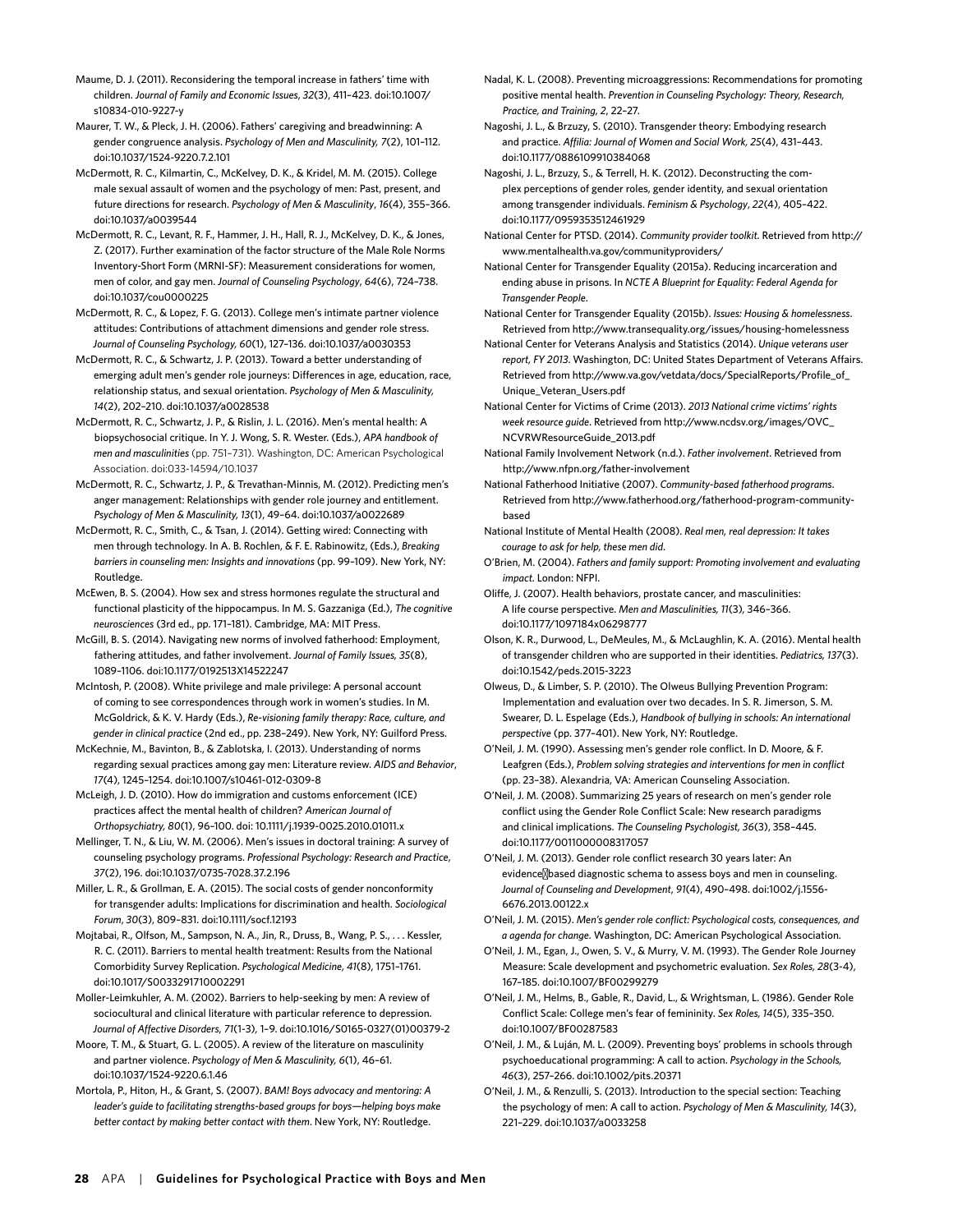Orpinas, P., & Horne, A. M. (2010). Creating a positive school climate and developing social competence. In S. R. Jimerson, S. M. Swearer, & D. L. Espelage (Eds.), *Handbook of bullying in schools: An international perspective* (pp. 49–59). New York, NY: Routledge.

Palkovitz, R. (2002). *Involved fathering and men's adult development: Provisional balances*. Mahwah, NJ: Lawrence Erlbaum Associates.

Palkovitz, R. & Palm, G. (2009). Transitions within fatherhood. *Fathering, 7*(1), 3–22. doi:10.3149/fth.0701.3

Pancsofar, N., & Vernon-Feagans, L. (2006). Mother and father language input to young children: Contributions to later language development. *Journal of Applied Developmental Psychology*, *27*(6), 571–587. doi:10.1016/j.appdev.2006.08.003

Parent, J., Jones, D. J., Forehand, R., Cuellar, J., & Shoulberg, E. K. (2013). The role of coparents in African American single-mother families: The indirect effect of coparent identity on youth psychosocial adjustment. *Journal of Family Psychology*, *27*(2), 252–262. doi:10.1037/a0031477

Parrott, D. J., Zeichner, A., & Hoover, R. (2006). Sexual prejudice and anger network activation: The mediating role of negative affect. *Aggressive Behavior, 32*(1), 7–16. doi:10.1002/ab.20101

Paulson, J. F. (2006). Individual and combined effects of postpartum depression in mothers and fathers on parenting behavior. *P*e*diatrics, 118*(2), 658–668. doi:10.1542/peds.2005-2948

Paulson, J. F. (2010). Prenatal and postpartum depression in fathers and its association with material depression: A meta-analysis. *Journal of the American Medical Association, 303*(19), 1961–1969. doi:10.1001/jama.2010.605

Pelletier, M. G., & Tschurtz, B. (2012). Meeting the health care needs of LGBT patients. *Journal of Nursing Care Quality, 27*(2), 95–98[. doi:10.1097/NCQ.0b013e-](https://doi.org/10.1097/NCQ.0b013e31824911ac)[31824911ac](https://doi.org/10.1097/NCQ.0b013e31824911ac)

Pence, E., & Paymar, M. (1993). *Education groups for men who batter: The Duluth Model*. New York, NY: Springer Publishing Company.

Peralta, R. L. (2007). College alcohol use and the embodiment of hegemonic masculinity among European American men. *Sex Roles*, *56*(11-12), 741–756. doi:10.1007/s11199-007-9233-1

Perkins, H. W., Linkenbach, J. W., Lewis, M. A., & Neighbors, C. (2010). Effectiveness of social norms media marketing in reducing drinking and driving: A statewide campaign. *Addictive Behaviors, 35*(10), 866–874. doi:10.1016/j. addbeh.2010.05.004

Pleck, J. H. (1981). *The myth of masculinity*. Cambridge, MA: MIT Press.

Pleck, J. H. (1995). The gender role strain paradigm: An update. In R. F. Levant & W. S. Pollack (Eds.), *A new psychology of men* (pp. 11–32). New York, NY: Basic Books.

Pleck, J. H. (1997). Paternal involvement: Levels, origins, and consequences. In M. E. Lamb (Ed.)., *The role of the father in child development* (3rd ed., pp. 66–103). New York, NY: Wiley.

Pleck, J. H. (2007). Why could father involvement benefit children? Theoretical perspectives. *Applied Developmental Science, 11*(4)*,* 196–202. doi:10.1080/10888690701762068

Pleck, J. H. (2010). Paternal involvement: Revised conceptualization and theoretical linkages with child outcomes. In M. E. Lamb (Ed.), *The role of the father in child development* (5th ed*.*, pp. 67–107). New York, NY: Wiley.

Pleck, J. H., Sonenstein, F. L., & Ku, L. (2004). Adolescent boys' heterosexual behavior. In N. Way & J. Y. Chu (Eds.), *Adolescent boys: Exploring diverse cultures of boyhood* (pp. 256–270). New York, NY: New York University Press.

Pleck, J. H., Sonenstein, F. L., & Ku, L. C. (1994). Attitudes toward male roles among adolescent males: A discriminant validity analysis. *Sex Roles*, *30*(7-8), 481–501. doi:10.1007/BF01420798

Pollack, W. S. (1995). No man is an island: Toward a new psychoanalytic psychology of men. In R. F. Levant & W. S. Pollack (Eds.), *A new psychology of men* (pp. 33–67). New York, NY: Basic Books.

Pollack, W. S. (1998). Mourning, melancholia, and masculinity: Recognizing and treating depression in men. In W. S. Pollack & R. F. Levant (Eds.), *New psychotherapy with men* (pp. 147–166). New York, NY: Wiley.

Pollack, W. S., & Levant, R. F. (Eds.). (1998). *New psychotherapy for men*. New York, NY: Wiley.

Pompilli, M., Serafini, G., Innamorati, M., Dominici, G., Ferracuti, S., Kotzilidas, G., . . . Lester, D. (2010). Suicidal behavior and alcohol abuse. *International Journal of Environmental Research and Public Health, 7*(4), 1392–1431. [doi:10.3390/](http://dx.doi.org/10.3390/ijerph7041392) iierph7041392

Porter, K. E., Brennan-Ing, M., Chang, S. C., dickey, l. m., Singh, A. A., Bower, K. L., & Witten, T. M. (2016). Providing competent and affirming services for transgender and gender nonconforming older adults. *Clinical Gerontologist*, *39*(5), 366–388. doi:10.1080/07317115.2016.1203383

Pougnet, E., Serbin, L. A., Stack, D. M., & Schwartzman, A. E. (2011). Fathers' influence on children's cognitive and behavioral functioning: A longitudinal study of Canadian families. *Canadian Journal of Behavioral Science*, *43*(3), 173– 182. doi:10.1037/a0023948

Pudrovska, T., & Carr, D. (2009). Age at first birth and fathers' subsequent health: Evidence from sibling and twin models. *American Journal of Men's Health*, *3*(2), 104–115. doi:10.1177/1557988307306424

Purdie-Vaughns, V., Stelle, C. M., Davies, P. G., Ditlmann, R., & Crosby, J. R. (2008). Social identity contingencies: How diversity cues signal threat or safety for African Americans in mainstream institutions. *Journal of Personality and Social Psychology, 94*(4), 615–630. doi:10.1037/0022-3514.94.4.615

Rabinowitz, F. E., & Cochran, S. V. (2002). *Deepening psychotherapy with men*. Washington, DC: American Psychological Association. doi:10.1037/10418-000

Rabinowitz, F. E. & Cochran, S. V. (2008). Men and therapy: A case of masked male depression. *Clinical Case Studies, 7*(6), 575–591. doi:10.1177/1534650108319917

Randle, A. A., & Graham, C. A. (2011). A review of the evidence on the effects of intimate partner violence on men. *Psychology of Men & Masculinity, 12*(2), 97–111. doi:10.1037/a0021944

Reel, J., & Bucciere, R. (2010). Ableism and body image: Conceptualizing how individuals are marginalized. *Women in Sport & Physical Activity Journal, 19*(1), 91–97. doi:10.1123/wspaj.19.1.91

Reese, L. E., Horne, A. M., Bell, C. D., & Wingfield, J. H. (2008). Counseling aggressive boys and adolescent males. In M. S. Kiselica, M. Englar-Carlson, A. M. Horne (Eds.), *Counseling troubled boys: A guidebook for professionals* (pp. 191–217). New York, NY: Routledge.

Reidy, D. E., Shirk, S. D., Sloan, C. A., & Zeichner, A. (2009). Men who aggress against women: Effects of feminine gender role violation on physical aggression in hypermasculine men. *Psychology of Men & Masculinity*, *10*(1), 1–12. doi:10.1037/a0014794

Reigeluth, C. S., & Addis, M. E. (2016). Adolescent boys' experiences with policing of masculinity: Forms, functions, and consequences. *Psychology of Men & Masculinity*, *17*(1), 74–83. doi:10.1037/a0039342

Renner, L. M. & Whitney, S. D. (2012). Risk factors for unidirectional and bidirectional intimate partner violence among young adults. *Child Abuse & Neglect, 36*(1), 40–52. doi:10.1016/j.chiabu.2011.07.007

Reynolds, A. L., & Hanjorgiris, W. F. (2000). Coming out: Lesbian, gay, and bisexual identity development. In, R. M. Perez, K. A. DeBord, & K. J. Bieschke (Eds.), *Handbook of counseling and psychotherapy with lesbian, gay, and bisexual clients* (pp. 35–55). Washington, DC: American Psychological Association.

Richmond, K., Burnes, T. R., Singh, A. A., & Ferrara, M. (2017). Assessment and treatment of trauma with TGNC clients: A feminist approach. In A. A. Singh & l. m. dickey (Eds.), *Affirmative counseling and psychological practice with transgender and gender nonconforming clients* (pp. 191–212). Washington, DC: American Psychological Association.

Rinehart, M., & Kiselica, M. S. (2010). Helping men with the trauma of miscarriage. *Psychotherapy: Theory, Research, Practice, Training*, *47*(3), 288–295. doi:10.1037/ a0021160

Rio, V. (2011). *Punished: Policing the lives of Black and Latino boys*. New York, NY: NYU Press.

Robinson, T. L. (2012). *The convergence of race, ethnicity, and gender: Multiple identities in counseling* (4th ed.)*.* Upper Saddle River, NJ: Merrill.

Rochlen, A. B. & Rabinowitz, F. E. (Eds.). (2014). *Breaking barriers in counseling men: Insights and innovations*. New York, NY: Routledge.

Rochlen, A. B., Suizzo, M., McKelley, R., & Scaringi, V. (2008). "I'm just providing for my family:" A qualitative study of stay-at-home fathers. *Psychology of Men and Masculinity, 9*(4)*,* 193–206. doi:10.1037/a0012510

Rochlen, A. B., Whilde, M. R., & Hoyer, W. D. (2005). The Real Men, Real Depression campaign: Overview, theoretical considerations, and research implications. *Psychology of Men and Masculinity, 6*(3)*,* 186–194. doi:10.1037/1524-9220.6.3.186

Romo, C., Bellamy, J., & Coleman, M. T. (2004). *TFF final evaluation report*. Austin, TX: Texas Fragile Families Initiative.

Rucklidge, J. (2010). Gender differences in attention-deficit/hyperactivity disorder. *Psychiatric Clinics of North America, 33*(2), 357–373. doi:10.1016/j. psc.2010.01.006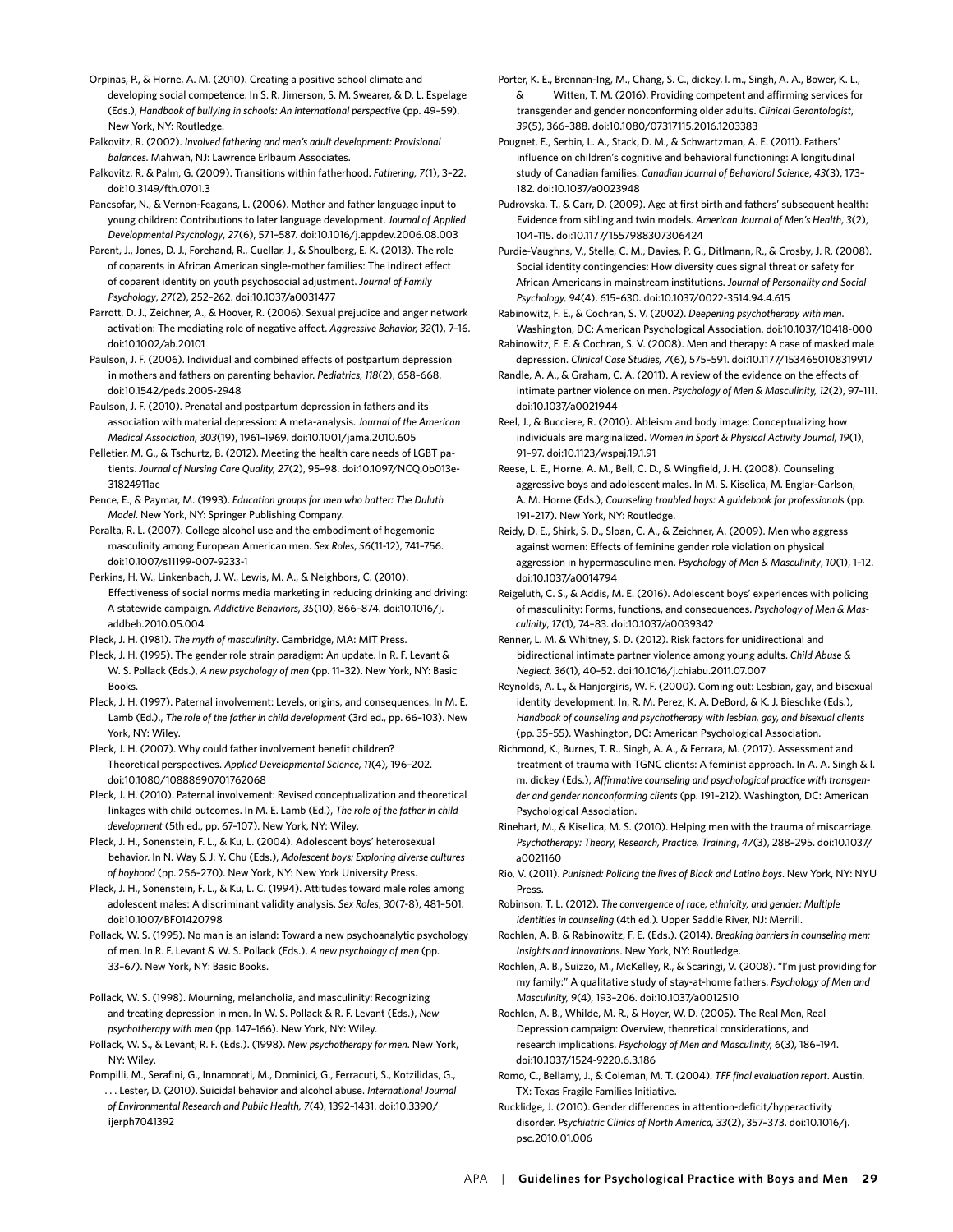Ryan, C., Russell, S. T., Huebner, D., Diaz, R., & Sánchez, J. (2010). Family acceptance in adolescence and the health of LGBT young adults. *Journal of Child and Adolescent Psychiatric Nursing*, *23*(4), 205–213. doi:10.1111/j.1744- 6171.2010.00246.x

Salamon, G. (2009). Humiliation and transgender regulation: Commentary on paper by Ken Corbett. *Psychoanalytic Dialogues*, *19*(4), 376–384. doi:10.1080/10481880903088559

Sánchez, F. J. (2016). Masculinity issues among gay, bisexual, and transgender men. In Y. J. Wong & S. R. Wester (Eds.), *APA handbook of men and masculinities* (pp. 339–365). [doi:10.1037/14594-016](http://psycnet.apa.org/doi/10.1037/14594-016)

Sánchez, F. J., & Vilain, E. (2012). "Straight-acting gays": The relationship between masculine consciousness, anti-effeminacy, and negative gay identity. *Archives of Sexual Behavior*, *41*(1), 111–119. doi:10.1007/s10508-012-9912-z

Sánchez, F. J., Vilain, E., Westefeld, J. S., & Liu, W. M. (2010). Masculine gender role conflict and negative feelings about being gay. *Professional Psychology: Research and Practice, 41*(2), 104–111. doi:10.1037/a0015805

Sarkadi, A., Kristiansson, R., Oberklaid, F., & Bremberg, S. (2008). Fathers' involvement and children's developmental outcomes: A systematic review of longitudinal studies. *Acta Pediatrica*, *97*(2), 153–158. doi:10.1111/j.1651- 2227.2007.00572.x

Schindler, H. S. (2010). The importance of parenting and financial contributions in promoting fathers' psychological health. *Journal of Marriage and Family, 72*(2), 318–332. doi:10.1111/j.1741-3737.2010.00702.x

Schwartz, J. P., Magee, M. M., Griffin, L. D., & Dupuis, C. W. (2004). Effects of a group prevention intervention on risk and protective factors related to dating violence. *Group Dynamics: Theory, Research, And Practice, 8(*3), 221–231. doi:10.1037/1089-2699.8.3.221

Schwartz, J. P., Waldo, M., & Higgins, A. J. (2004). Attachment styles: Relationships to masculine gender role conflict in college men. *Psychology of Men & Masculinity, 5*(2), 143-146. doi:10.1037/1524-9220.5.2.143

Schwartz, S. J., Unger, J. B., Zamboanga, B. L., & Szapocznik, J. (2010). Rethinking the concept of acculturation: Implications for theory and research. *American Psychologist, 65*(4), 237–251. doi:10.1037/a0019330

Schwartzberg, S., & Rosenberg, L. G. (1998). Being gay and being male: Psychotherapy with gay and bisexual men. In W. S. Pollack & R. F. Levant (Eds.), *New psychotherapy for men* (pp. 259–281). Hoboken, NJ: Wiley.

Schwartzman, G. (2006). The subjectivity of the mother in the mother–son relationship. Attachment, separation, and autonomy. *International Forum of Psychoanalysis,* 15(4), 226-232. doi:10.1080/08037060601082252

Schwing, A. E., Wong, Y. J., & Fann, M. D. (2013). Development and validation of the African American Men's Gendered Racism Stress Inventory. *Psychology of Men & Masculinity*, *14*(1), 16–24. doi:10.1037/a0028272

Serano, J. (2006). *Whipping girl: A transsexual woman on sexism and the scapegoating of femininity*. Emeryville, CA: Seal Press.

Sevelius, J. M., Reznick, O. G., Hart, S. L., & Schwarcz, S. (2009). Informing interventions: The importance of contextual factors in the prediction of sexual risk behaviors among transgender women. *AIDS Education and Prevention*, *21*(2), 113–127. doi:10.1521/aeap.2009.21.2.113

Shepard, D. S., & Rabinowitz, F. E. (2013). The power of shame in men who are depressed: Implications for counselors. *Journal of Counseling and Development, 91*(4), 451–457. [doi:10.1002/j.1556-6676.2013.00117.x](http://dx.doi.org/10.1002/j.1556-6676.2013.00117.x)

Sherman, M., Larsen, J., Borden, L., & Brown, R. T. (2015). Broadening the focus in supporting reintegrating Iraq and Afghanistan veterans: Six key domains of functioning. *Professional Psychology: Research and Practice, 46*(5), 355–365. doi:10.1037/pro0000043

Shields, S. A. (2008). Gender: An intersectionality perspective. *Sex Roles*, *59*(5-6), 301–311. doi:10.1007/s11199-008-9501-8

Simpson, C. G., Rose, C. A., & Ellis, S. K. (2016). Gender discrepancies and victimization of students with disabilities. *Remedial and Special Education, 37*(5), 296–307. doi:10.1177/0741932516646082

Singh, A. A., Boyd, C. J., & Whitman J. S. (2010). Counseling competency with transgender and intersex persons. In J. A. Erickson Cornish, B. A. Schreier, L. I. Nadkarni, L. H. Metzger, E. R. Rodolfa (Eds.), *Handbook of multicultural counseling competencies* (pp. 415–441)*.* Hoboken, NJ: Wiley.

Singh, A. A., Hwahng, S. J., Chang, S. C., & White, B. (2017). Affirmative counseling with trans/gender-variant people of color. In A. A. Singh & l. m. dickey (Eds.), *Affirmative counseling and psychological practice with transgender and gender* 

*nonconforming clients* (pp. 41–68). Washington, DC: American Psychological Association.

Sinn, J. S. (1997). The predictive and discriminant validity of masculinity ideology. *Journal of Research in Personality, 31*(1), 117–135. doi:10.1006/jrpe.1997.2172

Skiba, R. J., Michael, R. S., Nardo, A. C., & Peterson, R. L. (2002). The color of discipline: Sources of racial and gender disproportionality in school punishment. *The Urban Review, 34*(4), 317–342. doi:10.1023/A:1021320817372

Skidmore, W. C., Linsenmeier, J. A. W., & Bailey, J. M. (2006). Gender nonconformity and psychological distress in lesbians and gay men. *Archives of Sexual Behavior*, *35*(6), 685–697. doi:10.1007/s10508-006-9108-5

Smiler, A. P. (2004). Thirty years after the discovery of gender: Psychological concepts and measures of masculinity. *Sex Roles, 50*(1-2)*,* 15–26. doi:10.1023/B. SERS.0000011069.02279.4c

Smiler, A. P. (2013). *Challenging Casanova: Beyond the stereotype of promiscuous young male sexuality*. San Francisco: Jossey-Bass.

Smiler, A. P. (2016). *Dating and sex: A guide for the 21st century teen boy*. Washington, DC: Magination Press.

Smiler, A. P., & Epstein, M. (2010). Measuring gender: Options and issues. In J. C. Chrisler, D. R. McCreary (Eds.), *Handbook of gender research in psychology, Vol 1: Gender research in general and experimental psychology* (pp. 133–157). New York, NY: Springer Science.

Smiler, A. P., & Heasley, R. (2016). Boys and men's intimate relationships: Friendships and romantic relationships. In Y. J. Wong & S. R. Wester (Eds.), *APA handbook of men and masculinities* (pp. 569–589). Washington, DC: American Psychological Association.

Smith, T., & Kimmel, M. S. (2005). The hidden discourse of masculinity in gender discrimination law. *Signs, 30*(3), 1827–1849. doi:10.1086/427524

Spack, N. P., Edwards-Leeper, L., Feldman, H. A., Leibowitz, S., Mandel, F., Diamond, D. A., & Vance, S. R. (2012). Children and adolescents with gender identity disorder referred to a pediatric medical center. *Pediatrics*, *129*(3), 418–425. doi:10.1542/peds.2011-0907

Springer, K. W., & Mouzon, D. (2009, August). *Masculinity and healthcare seeking among midlife men: Variation by adult socioeconomic status.* Paper presented at the American Sociological Association Annual Meeting. San Francisco, CA.

Stamps Mitchell, K., Booth, A., & King, V. (2009). Adolescents with nonresident fathers: Are daughters more disadvantaged than sons? *Journal of Marriage & Family*, *71*(3), 650–662. doi:10.1111/j.1741-3737.2009.00624.x

Steinfeldt, J. A., Vaughan, E. L., LaFollette, J. R., & Steinfeldt, M. C. (2012). Bullying among adolescent football players: Role of masculinity and moral atmosphere. *Psychology of Men & Masculinity, 13*(4), 340–353. doi:10.1037/a0026645

Stewart, S. D., & Menning, C. L. (2009). Family structure, nonresident father involvement, and adolescent eating patterns. *Journal of Adolescent Health*, *45*(2), 193–201. doi:10.1016/j.jadohealth.2009.01.005

Suarez-Orozco, C., Todorova, I., & Louie, J. (2002). Making up for lost time: The experience of separation and reunification among immigrant families. *Family Process, 41*(4), 625–643. doi:10.1111/j.1545-5300.2002.00625.x

Suarez-Orozco, C., Yoshikawa, H., Teranishi, R., & Suarez-Orozco, M. (2011). Growing up in the shadows: The developmental implications of unauthorized status. *Harvard Educational Review, 81*(3), 438–473. doi:10.17763/ haer.81.3.g23x203763783m75

Sue, D. W., & Sue, D. (2012). *Counseling the culturally diverse: Theory and practice*  (5th ed.). Hoboken, NJ: Wiley.

Summers, J., Boller, K., Schiffman, R. & Raikes, H. (2006). The meaning of "good fatherhood": Low-income fathers' social constructions of their roles. *Parenting: Science and Practice*, *6*(2-3), 145–165. doi:10.1207/s15327922par0602&3\_2

Takeuchi, D., Alegria, M., Jackson, J., & Williams, D. (2007). Immigration and mental health: Diverse findings in Asian, Black, and Latino populations. *American Journal of Public Health*, *97*(1), 11–12. doi:10.2105/AJPH.2006.103911

Tebbe, E. N., & Moradi, B. (2012). Anti-transgender prejudice: A structural equation model of associated constructs. *Journal of Counseling Psychology*, *59*(2), 251–261. doi: 10.1037/a0026990

Tichenor, V., McQuillan, J., Greil, A., Contreras, R., & Shreffler, K. (2011). The importance of fatherhood to U.S. married and cohabiting men. *Fathering*, *9*(3), 232–251. doi:10.3149/fth.0903.232

Toppo, G., & DeBarros, A. (2007, September 12). Women feed the jump in college enrollment. *USA Today.* Retrieved August 8, 2008, from http://www.usatoday. com/news/education/2007-09-12-census-college-enrollment\_N.htm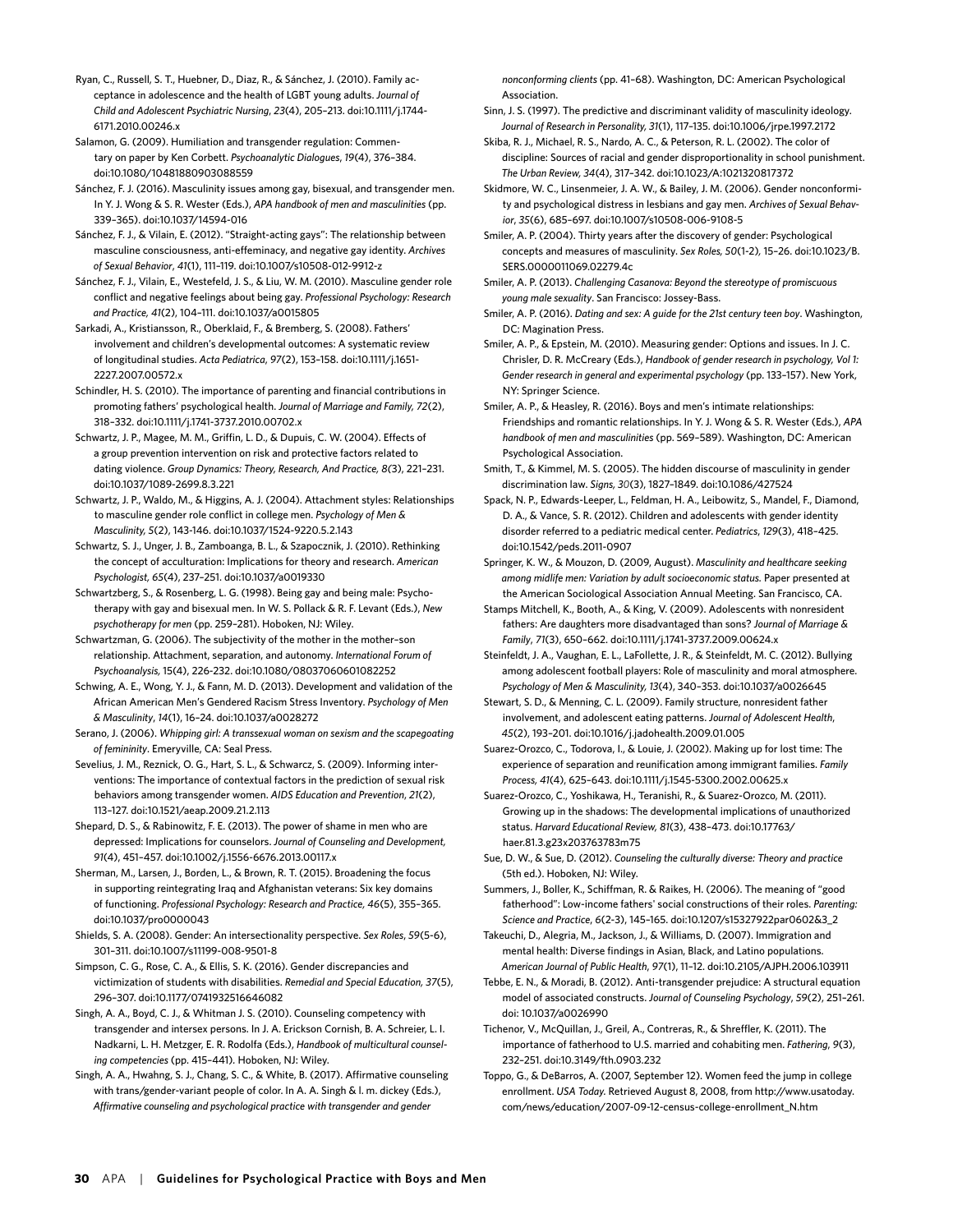Toth, J. F., & Xu, X. (1999). Ethnic and cultural diversity in father's involvement: A racial/ethnic comparison of African American, Hispanic, and White fathers. *Youth & Society*, *31(1)*, 76–99. doi:10.1177/0044118X99031001004

Trautmann-Villalba, P., Gschwendt, M., Schmidt, M. H., & Laucht, M. (2006). Father-infant interaction patterns as precursors of children's later externalizing behavior problems: A longitudinal study over 11 years. *European Archives of Psychiatry and Clinical Neuroscience*, *256*(6), 344–349. doi:10.1007/s00406- 006-0642-x

Tyler, K. A., Johnson, K. A., & Brownridge, D. A. (2008). A longitudinal study of the effects of child maltreatment on later outcomes among high-risk adolescents. *Journal of Youth and Adolescence, 37*(5), 506–521. doi:10.1007/s10964-007- 9250-y

Unger, J. B., Ritt-Olson, A., Wagner, K. D., Soto, D. W., & Baezconde-Garbanati, L. (2009). Parent–child acculturation patterns and substance use among Hispanic adolescents: A longitudinal analysis. *The Journal of Primary Prevention, 30*(3-4), 293–313. doi:1007/s10935-009-0178-8

United States Census Bureau (2014). *Profile America: Facts for features*. Retrieved from http://www.census.gov/newsroom/releases/archives/facts\_for\_features\_ special\_editions/cb12-ff11.html

United States Department of Education, National Center for Education Statistics (n.d.). *Integrated Postsecondary Education Data System (IPEDS)*. Retrieved from http://nces.ed.gov/ipeds/

United States Department of Education, National Center for Education Statistics. (2012). *[The Condition of Education 2012](https://nces.ed.gov/pubsearch/pubsinfo.asp?pubid=2012045) (NCES 2012-045), Table A-47-2. Washington, DC: Author. Retrieved from https://nces.ed.gov/pubs2012/2012045. pdf*

United States Department of Justice (2011). *Homicide trends in the United States, 1980-2008: Annual rates for 2009 and 2010.* Washington, DC: Bureau of Justice Statistics. Retrieved from<http://www.bjs.gov/content/pub/pdf/htus8008.pdf>

United States Department of Labor Statistics (2018). *Unemployment rates for adult men, adult women, and teenagers*. Retrieved from https://www.bls.gov/web/ empsit/cps\_charts.pdf

Vacha-Haase, T., Wester, S. R., & Christianson, H. F. (2010). *Psychotherapy with older men*. New York, NY: Routledge.

Vaillant, G. E. (2012). *Triumphs of experience: The men of the Harvard Grant Study*. Cambridge, MA: Belknap Press of Harvard University Press. doi:10.4159/ harvard.9780674067424

Vaughns, K.C. & Spielberg, W. (2014). *The psychology of Black boys and adolescents*. Santa Barbara, CA: Praeger.

Vegter, V. (2013). Conceptualizing masculinity in female-to-male trans-identified individuals: A qualitative inquiry. *Canadian Journal of Counselling and Psychotherapy*, *47*(1), 88–108.

Vogel, D. L., Bitman, R., Hammer, J. H., & Wade, N. G. (2013). Is stigma internalized? The longitudinal impact of public stigma on self-stigma. *Journal of Counseling Psychology*, *60*(2), 311–316. doi:10.1037/a0031889

Vogel, D. L., Heimerdinger-Edwards, S., Hammer, J. H., & Hubbard, A. (2011). "Boys don't cry": Examination of the links between endorsement of masculine norms, self-stigma, and help-seeking attitudes for men from diverse backgrounds. *Journal of Counseling Psychology*, *58*(3), 368–382. doi:10.1037/a0023688

Vogel, D. L., Wade, N. G., & Hackler, A. H. (2007). Perceived public stigma and the willingness to seek counseling: The mediating roles of self-stigma and attitudes towards counseling. *Journal of Counseling Psychology*, *54*(1), 40–50. doi:10.1037/0022-0167.54.1.40

Wade, J. C. (2008). Masculinity ideology, male reference group identity dependence, and African American men's health-related attitudes and behaviors. *Psychology of Men & Masculinity, 9*(1), 5–16. doi:10.1037/1524- 9220.915

Watkins, P. L., Eisler, R. M., Carpenter, L., Schechtman, K. B., & Fisher, E. B. (1991). Psychosocial and physiological correlates of male gender role stress among employed adults. *Behavioral Medicine, 17*(2), 86–90. doi:10.1080/08964289.19 91.9935163

Way, N. (2011). *Deep secrets: Boys' friendships and the crisis of connection*. Cambridge, MA: Harvard University Press. doi:10.4159/harvard.9780674061361

Wester, S. R., & Lyubelsky, J. (2005). Supporting the thin blue line: Gender sensitive therapy with male police officers. *Professional Psychology: Research and Practice, 36*(1), 51–58. doi:10.1037/0735-7028.36.1.51

Wester, S. R., & Vogel, D. L. (2012). The psychology of men: Historical developments, current research, and future directions. In Fouad, N.A., Carter, J.A., & Subich, L. M. (Eds.), *Handbook of counseling psychology, Vol. 1: Theories, research, and methods* (pp. 371–396). Washington, DC: American Psychological Association.

Westwood, S., & Price, E. (Eds.) (2016). *Lesbian, gay, bisexual and trans\* individuals living with dementia: Concepts, practice and rights*. Baltimore, MD: Routledge.

White, A. M. (2006). Racial and gender attitudes as predictors of feminist activism among self-identified African American feminists. *Journal of Black Psychology, 32*(4), 455–478. doi: 10.1177/0095798406292469

White, A., & Witty, K. (2009). Men's under use of health services—finding alternative approaches. *Journal of Men's Health*, *6*(2), 95–97. doi:10.1016/j. jomh.2009.03.001

Whitehead, A. (2005). Man to man violence: How masculinity may work as a dynamic risk factor. *The Howard Journal of Criminal Justice*, *44*(4), 411–422. doi:10.1111/j.1468-2311.2005.00385.x

Willcutt, E. G. (2012)*.* The prevalence of DSM-IV attention deficit/hyperactivity disorder: A meta-analytic review*. Neurotherapeutics, 9*(3)*,* 490*–*499*.* doi:1007/ s13311-012-0135-8

Willyard, C. (2011, January). Men: A growing minority? *gradPSYCH*, 9(1), 40*.* Retrieved November 13, 2016, from http://www.apa.org/gradpsych/2011/01/ cover-men.aspx

Wilmoth, J. M., London, A. S., & Parker, W. M. (2010). Military service and men's health trajectories in later life. *The Journal of Gerontology, Psychological Sciences & Social Sciences, 65B*(6), 744–755. doi:10.1093/geronb/gbq072

Wilson, G. (2006). *Breaking through barriers to boys' development: Developing a caring masculinity.* London: Network Continuum Education.

Wisch, A. F. & Mahalik, J. R. (1999). Male therapists' clinical bias: Influence of client gender roles and therapist gender role conflict*. Journal of Counseling Psychology, 46*(1), 51–60. doi:10.1037/0022-0167.46.1.51

Witten, T. M., & Eyler, A. E. (2015). Care of aging transgender and gender non-conforming patients. In R. Ettner, S. Monstrey, & A. E. Eyler (Eds.), *Principles of transgender medicine and surgery* (pp. 343–372). New York, NY: Routledge.

Wong, Y. J., Ho, M.-H. R., Wang, S.-Y., & Miller, I. S. K. (2017). Meta-analyses of the relationship between conformity to masculine norms and mental healthrelated outcomes. *Journal of Counseling Psychology*, *64*(1), 80–93. doi:10.1037/ cou0000176

Wong, Y. J., Horn, A. J., & Chen, S. (2013). Perceived masculinity: The potential influence of race, racial essentialist beliefs, and stereotypes. *Psychology of Men and Masculinity, 14*(4)*,* 452–464. doi:10.1037/a0030100

Wong, Y. J., Owen, J., & Shea, M. (2012). A latent class regression analysis of men's conformity to masculine norms and psychological distress. *Journal of Counseling Psychology*, *59*(1), 176–183. doi:10.1037/a0026206

Wong, Y. J., Owen, J., Tran, K. K., Collins, D. L., & Higgins, C. E. (2012). Asian American male college students' perceptions of people's stereotypes about Asian American men. *Psychology of Men & Masculinity, 13*(1), 75–88. doi:10.1037/ a0022800

Wong, Y. J., & Wester, S. R. (Eds.). (2016). *APA handbook of men and masculinities*. Washington, DC: American Psychological Association. doi:10.1037/14594-000

Worell, J., & Remer, P. (2003). *Feminist perspectives in therapy: Empowering diverse women* (2nd ed.). Hoboken, NJ: Wiley.

World Health Organization (2014). *Preventing suicide: A global imperative.* Luxembourg: Author. Retrieved from http://www.who.int/mental\_health/ suicide-prevention/world\_report\_2014/en/

Wu, L., Woody, G. E., Yang, C., Pan, J., & Blazer, D. G. (2011). Racial/ethnic variations in substance-related disorders among adolescents in the United States. *Archives of General Psychiatry, 68*(11), 1176–1185. doi:10.1001/ archgenpsychiatry.2011.120

Yousaf, O., Popat, A., & Hunter, M. S. (2015). An investigation of masculinity attitudes, gender, and attitudes toward psychological help-seeking. *Psychology of Men & Masculinity,16*(2), 234–237. [doi:10.1037/a0036241](https://doi.org/10.1037/a0036241)

Zayas, L. (2015). *Forgotten citizens: Deportation, children, and the making of American exiles and orphans*. New York, NY: Oxford University Press.

Zeglin, R. J. (2015). Assessing the role of masculinity in the transmission of HIV: A systematic review to inform HIV risk reduction counseling interventions for men who have sex with men. *Archives of Sexual Behavior*, *44*(7), 1979–1990. doi:10.1007/s10508-015-0501-9